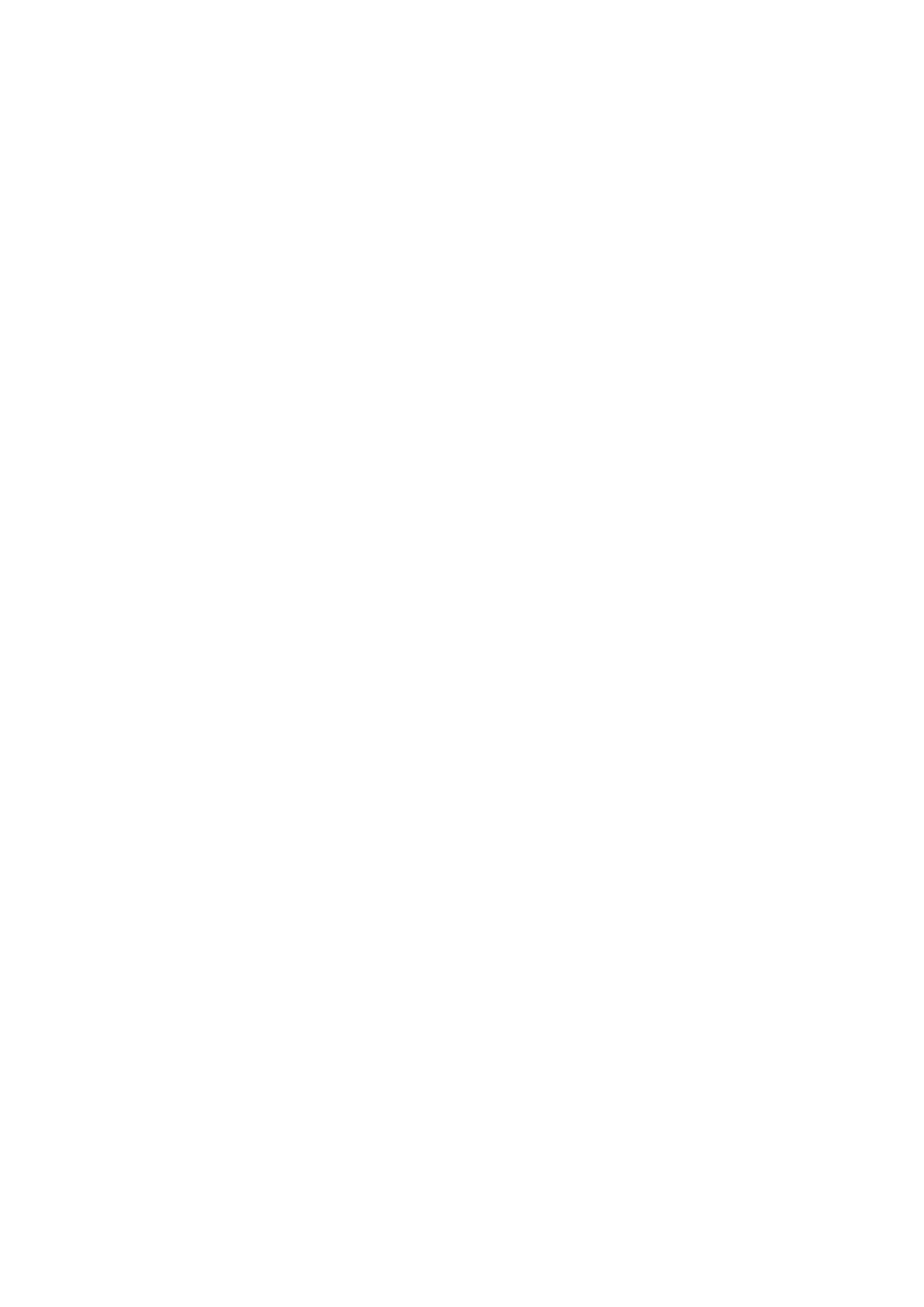EDUCATION FOR JUSTICE UNIVERSITY MODULE SERIES

Firearms

# Module 4 THE ILLICIT MARKET IN FIREARMS



UNITED NATIONS Vienna, 2019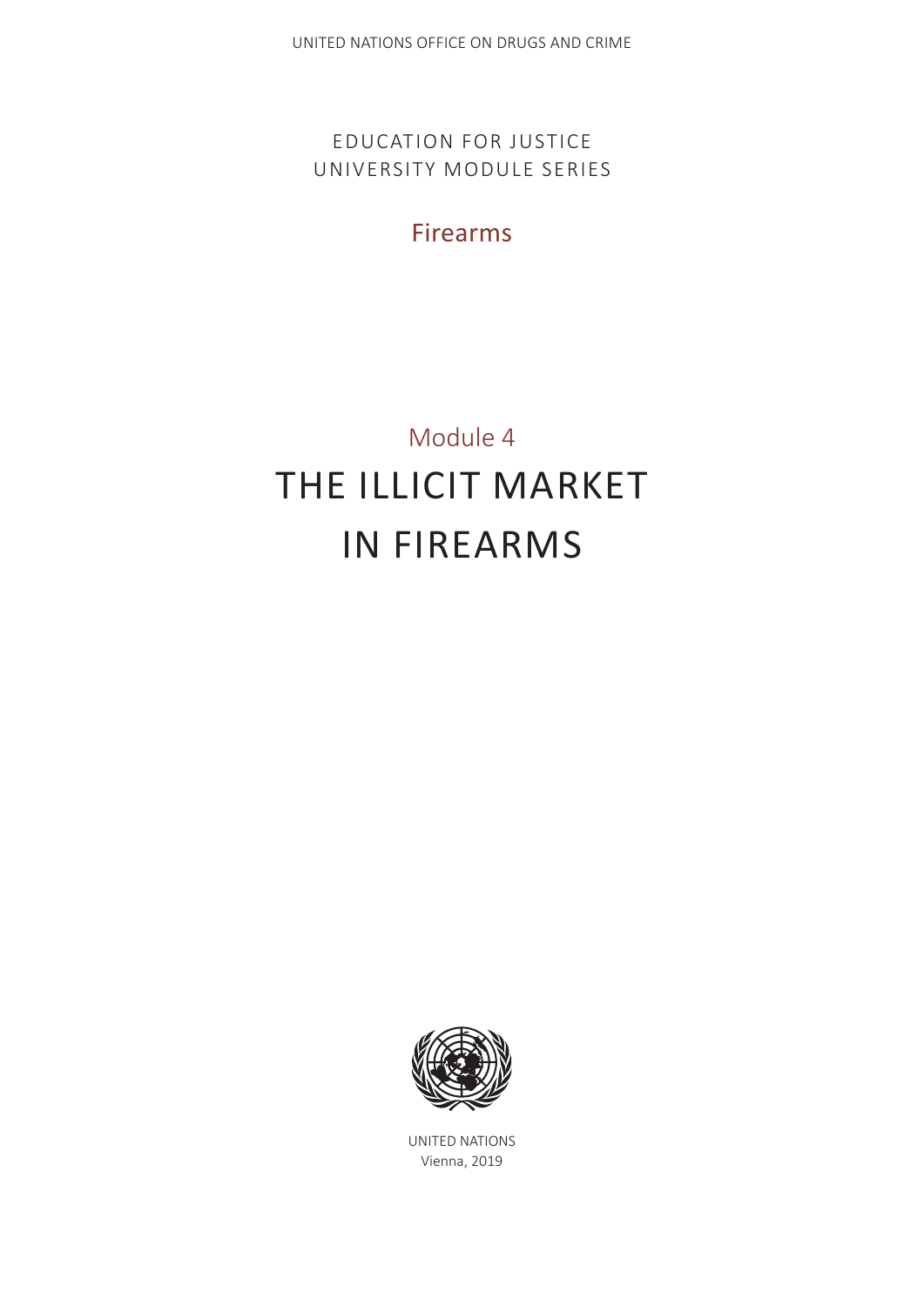This Module is a resource for lecturers.

Developed under the Education for Justice (E4J) initiative of the United Nations Office on Drugs and Crime (UNODC), a component of the Global Programme for the Implementation of the Doha Declaration, this Module forms part of the E4J University Module Series on Organized Crime and is accompanied by a Teaching Guide. The full range of E4J materials includes university modules on integrity and ethics, crime prevention and criminal justice, anti-corruption, organized crime, trafficking in persons / smuggling of migrants, cybercrime, wildlife, forest and fisheries crime, counter-terrorism as well as firearms.

All the modules in the E4J University Module Series provide suggestions for in-class exercises, student assessments, slides and other teaching tools that lecturers can adapt to their contexts, and integrate into existing university courses and programmes. The Module provides an outline for a three-hour class, but can be used for shorter or longer sessions.

All E4J university modules engage with existing academic research and debates, and may contain information, opinions and statements from a variety of sources, including press reports and independent experts. Links to external resources were tested at the time of publication. However, as third-party websites may change, please *contact us* if you come across a broken link or are redirected to inappropriate content. Please also inform us if you notice that a publication is linked to an unofficial version or website.

Terms and conditions of use of the Module can be found on the E4J website.

© United Nations, June 2019. All rights reserved, worldwide.

The designations employed and the presentation of material in this publication do not imply the expression of any opinion whatsoever on the part of the Secretariat of the United Nations concerning the legal status of any country, territory, city or area, or of its authorities, or concerning the delimitation of its frontiers or boundaries.

This publication has not been formally edited.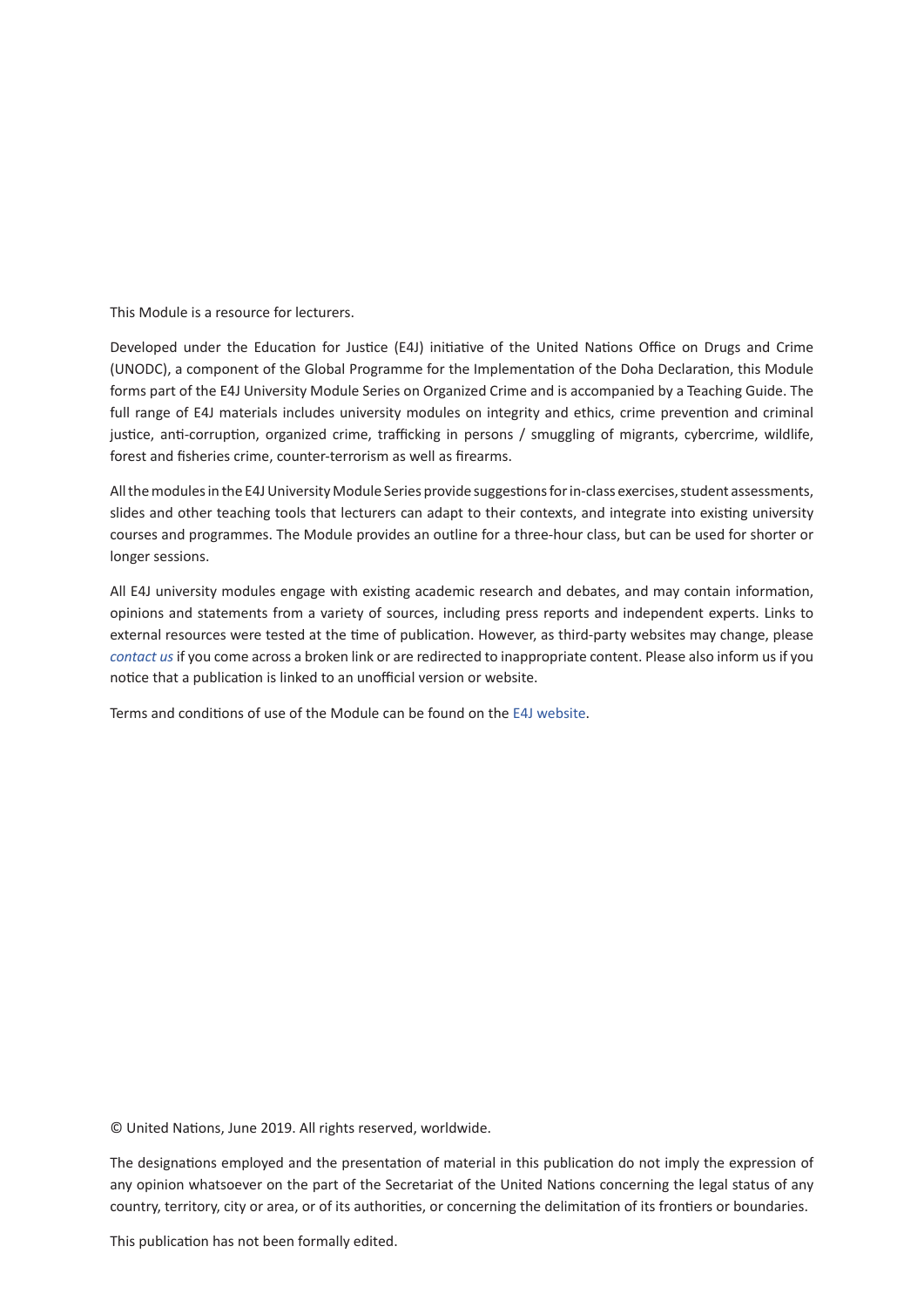# **Contents**

| Large-scale trafficking of weapons from former government stocks: Post-Soviet and Post- |  |
|-----------------------------------------------------------------------------------------|--|
|                                                                                         |  |
| Legal transfers and illegal re-export: Large-scale trafficking linked to arms embargo   |  |
|                                                                                         |  |
|                                                                                         |  |
|                                                                                         |  |
|                                                                                         |  |
|                                                                                         |  |
|                                                                                         |  |
| Consequences of illicit markets: producing, prolonging and exacerbating conflict and    |  |
|                                                                                         |  |
|                                                                                         |  |
|                                                                                         |  |
|                                                                                         |  |
|                                                                                         |  |
|                                                                                         |  |
|                                                                                         |  |
|                                                                                         |  |
|                                                                                         |  |
|                                                                                         |  |
|                                                                                         |  |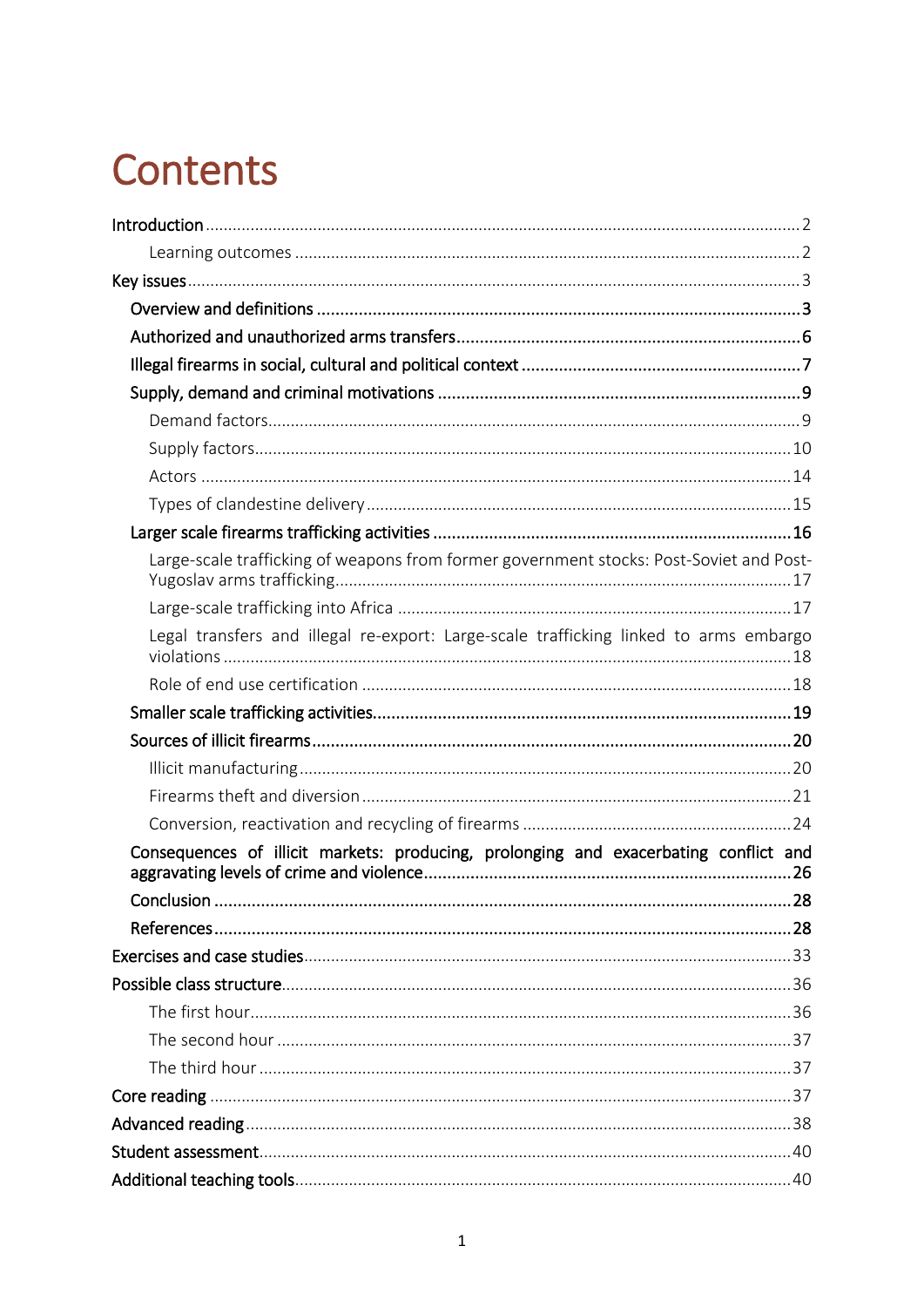# <span id="page-5-0"></span>Introduction

After describing the legal market in Module 3, this Module investigates how the illicit market in firearms works. The Module addresses similar kinds of questions raised in respect of the legal trade. Who are the recipients of these weapons, their parts and ammunition? Where are the supply points? What are the factors that determine the levels of supply and demand? How do firearms become illicit when the majority are legally produced and transferred? What methods do traffickers use to divert legal firearms into illicit markets?

A variety of social contexts and enabling factors that allow different types of illegal firearms markets to flourish are considered. These include, for example, stolen weapons, converted and recycled weapons, and diverted ex-military supplies. Illegal markets can take many forms and may require different types of regulation (Squires, 2014).

This Module is important for several reasons. First, knowing how the illicit market works can reveal the intervention points for preventing the illegal trade and addressing the harmful effects of indiscriminate firearms proliferation and misuse – see also Modules 1 (Introduction to Firearms, their Availability, Illicit Trafficking and Criminal Use) and 10 (Impact of Firearms on Society and Development). Second, by describing how the international community has responded with standards, agreement and treaties, the Module helps to understand how these relate to the illicit market. Third, the description of the market determines and guides actions at national and international levels – see Modules 5 (International Legal Frameworks), 6 (National Regulations on Firearms) and 9 (International Cooperation).

### <span id="page-5-1"></span>Learning outcomes

This Module will provide lecturers with the necessary guidance and resources to teach their students the following:

- Understanding of the contexts in which illicit firearms markets might arise;
- Understanding the influential supply and demand factors within illicit firearms markets;
- To describe and give examples of the actors involved in the illicit market;
- Understanding of the variety of types of illicit trafficking and of clandestine delivery;
- Understanding of the major sources for illicit firearms;
- Understanding of the consequences and impact of the illicit firearms markets.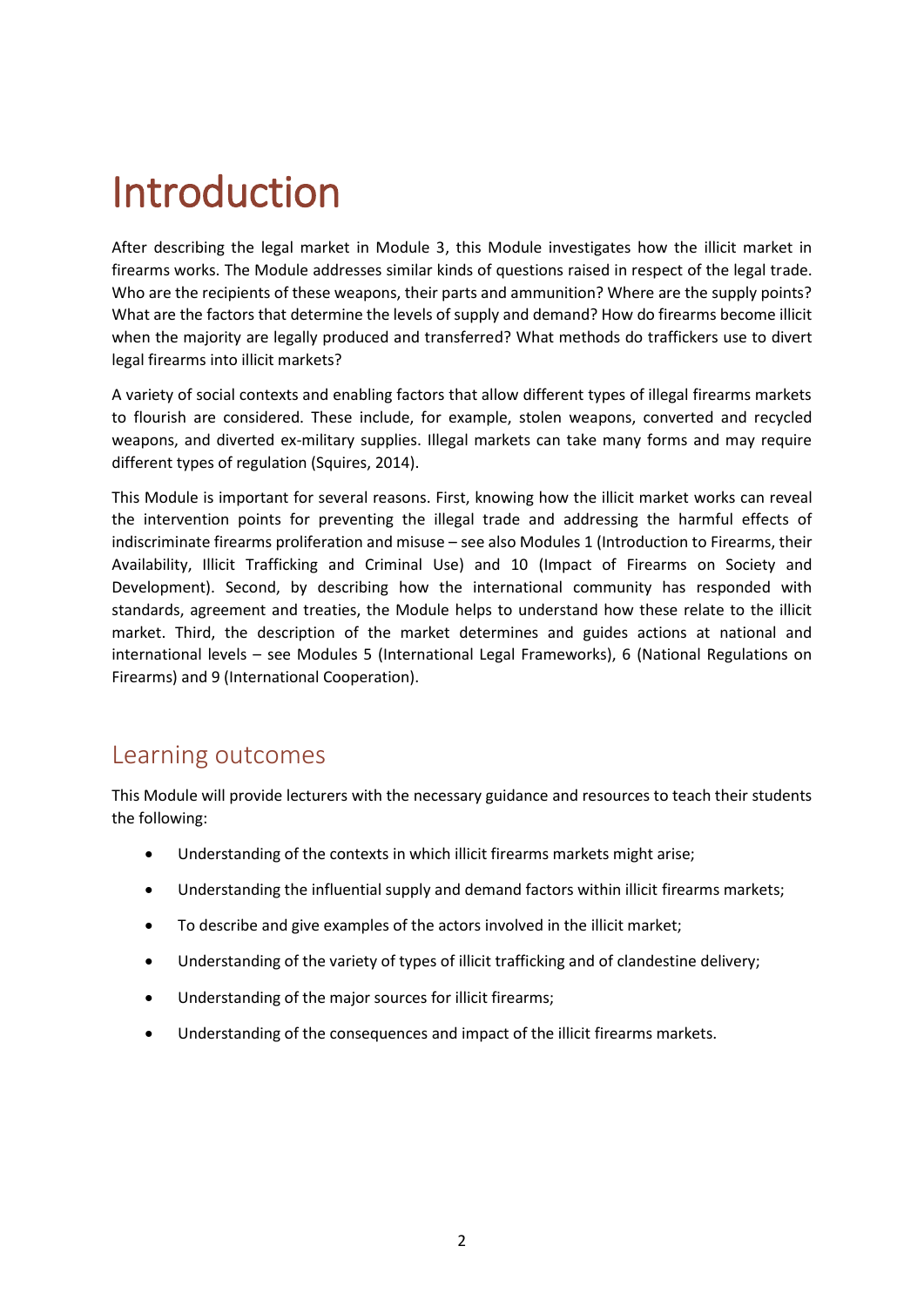# <span id="page-6-0"></span>Key issues

## <span id="page-6-1"></span>Overview and definitions

Module 1 (Introduction to Firearms, their Availability, Illicit Trafficking and Criminal Use) explained how most illicit firearms are, unlike illicit drugs, originally legally manufactured and transferred, and at some point in their life cycle get diverted into the illicit realm. Module 3 (The Legal Market) described the legal market in firearms, its global nature, estimated size and value, and its major actors in terms of major producing, exporting and importing countries. It also looked at estimated trade volume in terms of total number of arms in circulation worldwide, and their distribution among different types of owners. This current Module looks more in depth at the illicit market and sheds some light on its links with the legal market.

Firearms serve multiple purposes. They are not only a profitable trafficking commodity but, first and foremost, a tool to consolidate power and to commit violent crimes. As Salcedo-Albaran and Santos (2017: 10) point out, "*Like drug trafficking is a catalyst criminal activity worldwide due to the high level of profits it produces, firearms' trafficking is a pivotal criminal activity worldwide due to the high demand in several criminal hotspots."*

The illicit manufacturing, acquisition and trafficking of firearms also functions as a market commonly known as the '*illicit global market*'. Griffiths and Wilkinson (2007: 25) suggest that "*(t)he illicit global arms market today works like any other largely free and unregulated system, driven by the dynamics of supply and demand. These are still dominated by relatively low loss-adjustment calculations set against the possibility of detection, interdiction, asset confiscation, accidents or non-payment risk. Clandestine arms supply is an evolving business and those involved in it have introduced innovative solutions to guard against financial loss*."

While the illicit market is similar to the legal market in many respects, it operates according to other types of principles, the first and most obvious being that the nature of the illegality shapes the behaviour of the actors in the market. In second place, much like other black-market commodities, or like the experience of alcohol prohibition in the United States in the 1920s, the very fact of illegality can raise the price of certain types of contraband and incentivize illegal suppliers. In third place, '*illegal enterprise*' can have no recourse to law in the event of dispute, leading to other forms of '*contract compliance*', including violence.

Finally, whereas older forms of firearms trafficking were to a large extent dominated by geo-political considerations, researchers have argued in the recent past that economic profit has increasingly become the chief supplier motivation with much less consideration for '*quality control*'. Naylor (1994) expands on this issue:

*Compared to the cold war era, dominated by a few big suppliers who understood what their merchandise could do for their customer's political ambitions and who used arms transfers to cement political alliances, the new fragmented, criminal, weapons market has become increasingly colonized at the regional and local level by mercenaries and criminal traffickers who are chiefly interested in what their lethal merchandise might do for their own financial ambitions*.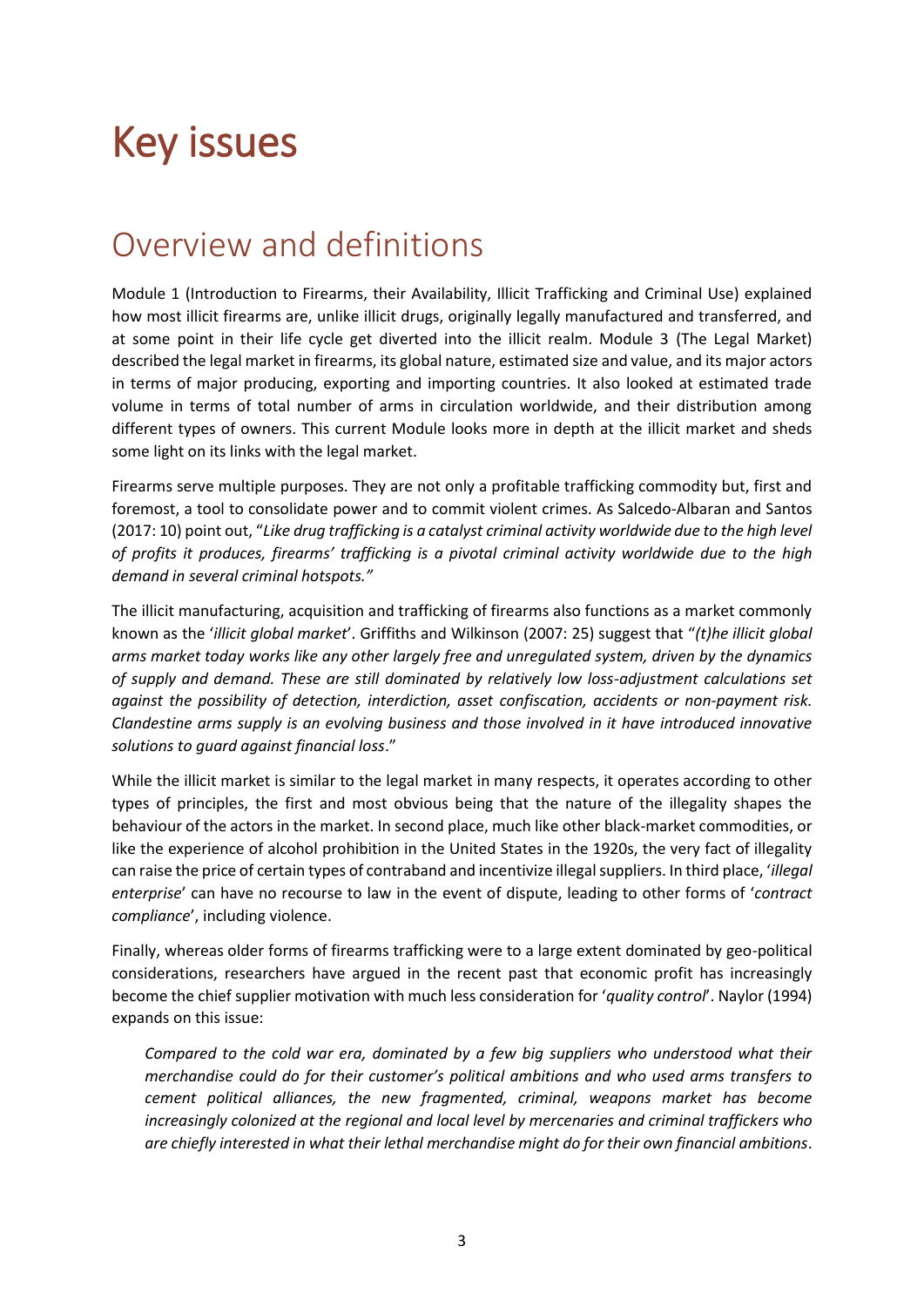The expansion of global trade, the Internet, changing international business practices and, not least, the recent growth of private military companies, consultants and trainers who provide and deliver military services and supplies have further complicated these complex and often opaque international markets (Griffiths and Wilkinson, 2007).

Th[e United Nations Protocol Against the Illicit Manufacturing of and Trafficking in Firearms, their Parts](https://treaties.un.org/doc/source/recenttexts/18-12_c_e.pdf)  [and Components and Ammunition \(Firearms Protocol\) supplementing the Convention against](https://treaties.un.org/doc/source/recenttexts/18-12_c_e.pdf)  [Transnational Organized Crime \(UNTOC\)](https://treaties.un.org/doc/source/recenttexts/18-12_c_e.pdf) defines illicit trafficking as "*the import, export, acquisition, sale, delivery, movement or transfer of firearms, their parts and components and ammunition from or across the territory of one State Party to that of another State Party if any one of the States Parties concerned does not authorize it (…) or if the firearms are not marked in accordance with (…) this Protocol*". This definition focuses on the cross-border movement of firearms, their parts and components, and ammunition *without* authorization or *without* the proper marking of the firearms.

To prevent illicit trafficking, the Firearms Protocol therefore requires State parties to establish or maintain "*an effective system of export and import licensing or authorization, as well as measures on international transit, for the transfer of firearms, their parts and components, and ammunition*" (Article 10 Firearms Protocol). State parties need to establish the illicit manufacturing and trafficking in firearms, their parts and components, and ammunition as criminal offences (Article 5 Firearms Protocol), and the Protocol provides internationally agreed definitions that help shaping the legal or illicit nature of certain conducts. Other provisions of the Firearms Protocol require States to mark and record firearms, to establish preventative and security measures to impede the theft and diversion of these arms into unauthorized hands, and to consider licensing and recording brokers and brokering activities *inter alia*. Through this set of provisions, the Firearms Protocol has created a significant barrier to illicit manufacturing, acquisition and trafficking, a barrier that actors in the illicit market must deal with.

Important in this Module are the following definitions of the Firearms Protocol and the [Arms Trade](https://unoda-web.s3.amazonaws.com/wp-content/uploads/2013/06/English7.pdf)  [Treaty](https://unoda-web.s3.amazonaws.com/wp-content/uploads/2013/06/English7.pdf) (ATT):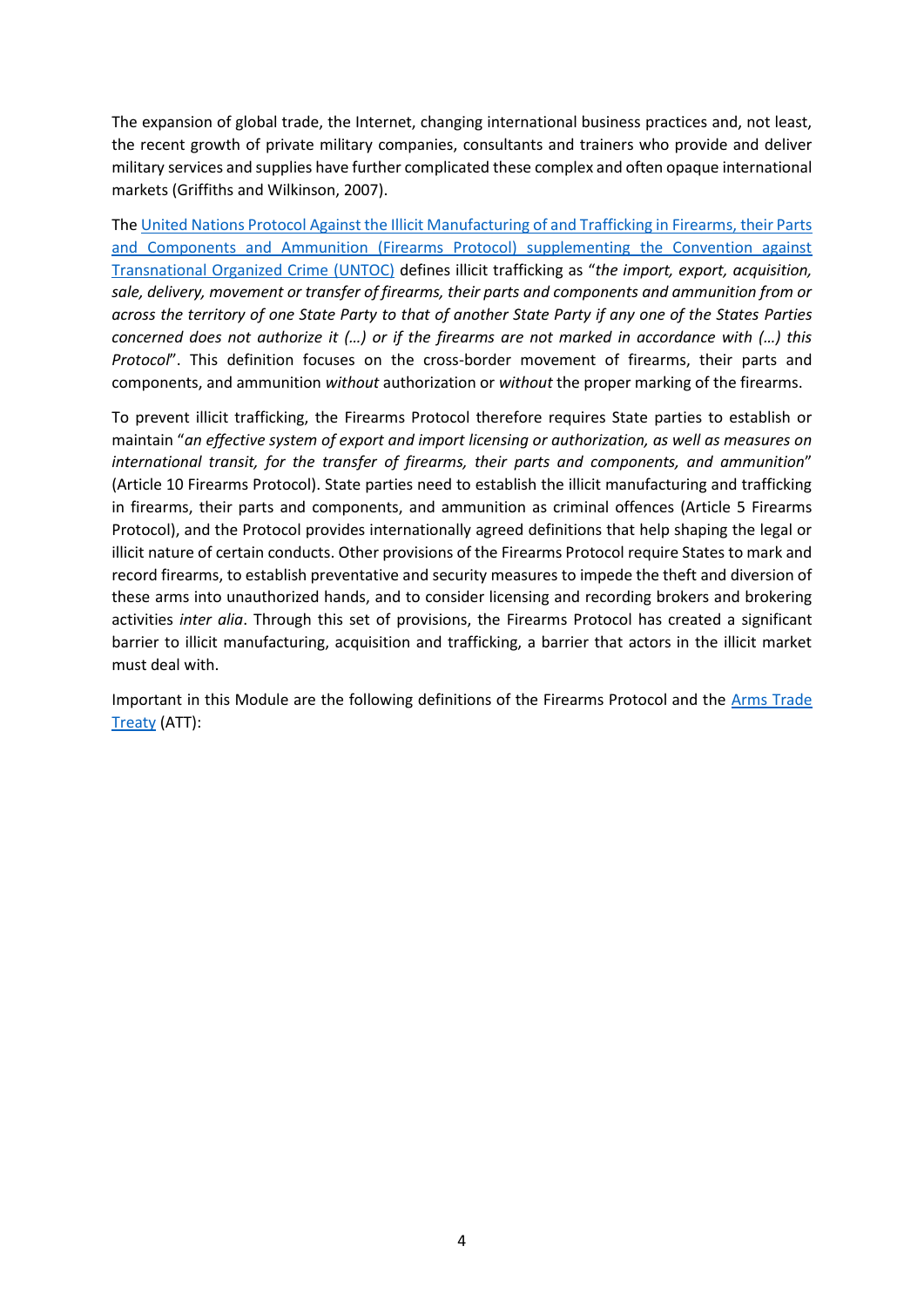#### *Firearms Protocol - Article 3: Use of Terms*

#### Illicit Manufacturing

- (d) "Illicit manufacturing" shall mean the manufacturing or assembly of firearms, their parts and components or ammunition:
	- i. From parts and components illicitly trafficked;
	- ii. Without a license or authorization from a competent authority of the State Party where the manufacture or assembly takes place; or
	- iii. Without marking the firearms at the time of manufacture, in accordance with article 8 of this Protocol;

#### Illicit Trafficking

(e) "Illicit trafficking" shall mean the import, export, acquisition, sale, delivery, movement or transfer of firearms, their parts and components and ammunition from or across the territory of one State party to that of another State party if any one of the States parties concerned does not authorize it in accordance with the terms of this Protocol or if the firearms are not marked in accordance with article 8 of this Protocol;

#### *Firearms Protocol - Article 5: Criminalization*

Each State Party shall adopt such legislative and other measures as may be necessary to establish as criminal offences the following conduct when committed intentionally:

- (a) Illicit manufacturing of firearms, their parts and components and ammunition;
- (b) Illicit trafficking in firearms, their parts and components and ammunition;
- (c) Falsifying or illicitly obliterating, removing or altering the marking(s) on firearms required by article 8 of this Protocol.

*Firearms Protocol - Article 3: Use of Terms*

#### *Arms Trade Treaty – Article 2: Scope*

- 1. This Treaty shall apply to all conventional arms within the following categories:
	- a) Battle tanks;
	- b) Armored combat vehicles;
	- c) Large-caliber artillery systems;
	- d) Combat aircraft;
	- e) Attack helicopters;
	- f) Warships;
	- g) Missiles and missile launchers; and
	- h) Small arms and light weapons.
- 2. For the purposes of this Treaty, the activities of the international trade comprise export, import, transit, trans-shipment and brokering, hereafter referred to as "transfer".

*Arms Trade Treaty – Article 2: Scope*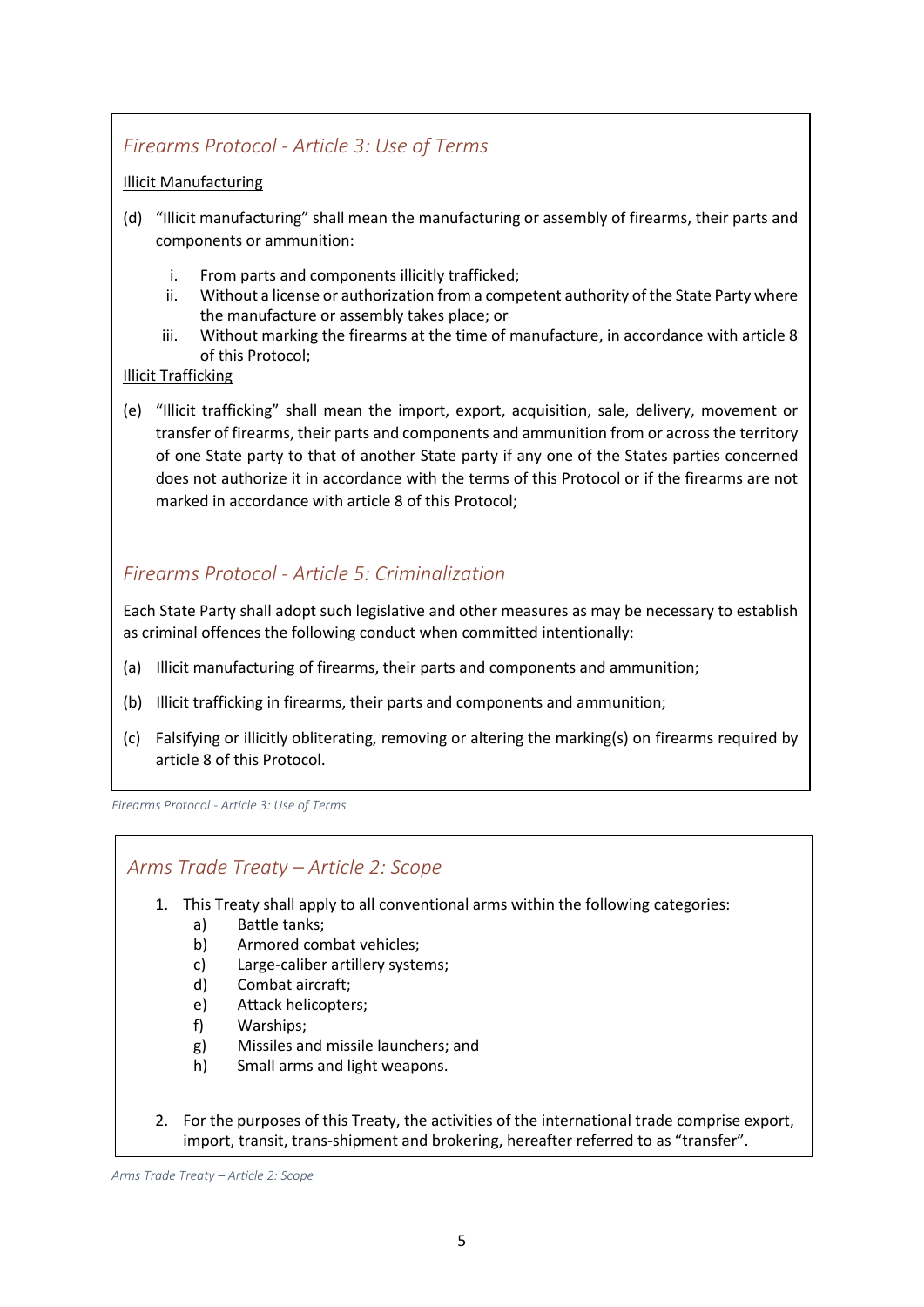## <span id="page-9-0"></span>Authorized and unauthorized arms transfers

Authorized arms transfer is the term most widely used to refer to the physical or nominal movement of arms from one owner to another a priori, regardless of any physical movement of the weapons. Without the adjective '*international*', the term transfer is widely used in practice to include intranational movements and nominal transfers of ownership within the same State jurisdiction. However, when is a transfer illicit? What constitutes an unauthorized transfer?

According to the Firearms Protocol and the Arms Trade Treaty, the term arms transfer mostly relates to international transfers. The Protocol refers to arms transfers as the cross-border movement (import, export and transit) of firearms, their parts and components and ammunition, and their unauthorized movement from or across at least two State territories, as well as to the movement of firearms without proper marking as illicit trafficking. However, the Arms Trade Treaty uses the term transfers to refer to the international trade in general, which comprise a broader category of transfers, namely *"export, transit, trans-shipment and brokering, hereafter referred to as 'transfer'*" (Article 2, 2 Arms Trade Treaty).

The dividing line between the legal and the illicit trade is not always easy to draw and depends on national legal frameworks and international law. Generally identified are three types of market and stages, or types of transfers of firearms, referred to by the Small Arms Survey (2001) as the '*Legality Spectrum*':

#### *Legal or regulated transfers*

These include, in general, all legally manufactured arms and international transfers that importing, exporting or transit States legally authorize in accordance with their respective national law and international law.

#### *Illicit grey-market transfers*

These transfers have some authorized elements while other aspects may be illicit, such as when authorized by either importing or exporting country but not both. Grey transfers can also occur when, for example, governments or their agents exploit loopholes or circumvent national and/or international laws or policies. These '*grey market firearms*' can also include largely unregistered firearms (including '*misplaced, lost or forgotten*' firearms, antiques, souvenirs and battlefield trophies, all of which might still be capable of live firing, or easy conversion to live firing), "*not held, used or conveyed for criminal purposes but identified as often ending up in the illicit market*" (Bricknell, 2012: 23).

#### *Illegal black-market transfers*

These are transfers in clear violation of national and/or international laws, which take place without official government consent or control, including cases of diversion and illicit cross-border trafficking. Black-market firearms include therefore all illegally brokered, traded, diverted or trafficked arms, or those in active criminal, insurgency or terrorist hands, or stockpiled by such groups.

Module 5 (International Legal Framework) and Module 6 (National Regulations on Firearms) further explore how not all authorized transfers are automatically legal, given that some fully authorized transfers could still violate international law (e.g. transfers to a State under arms embargo) (UNODC,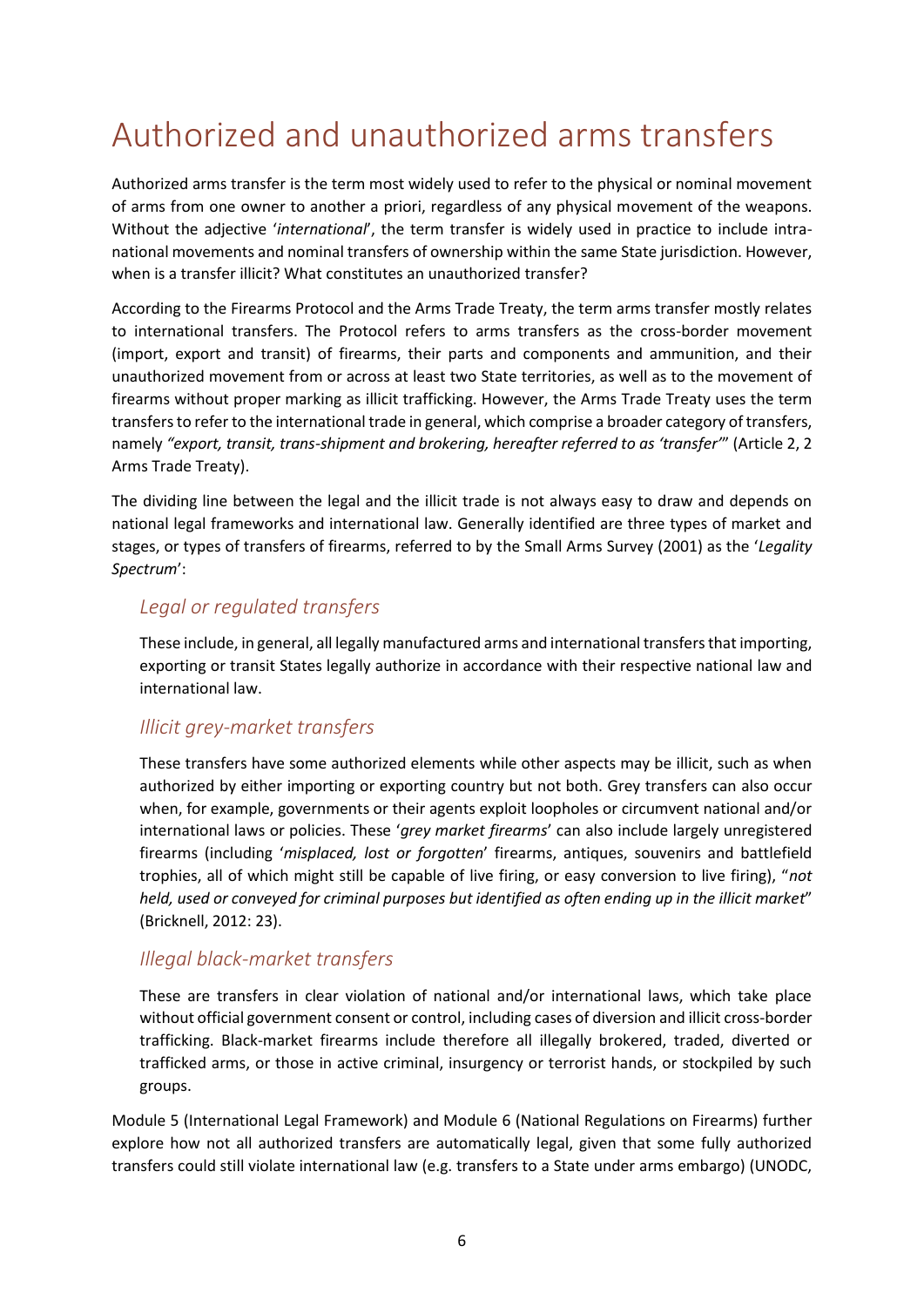2015). This is true, for example, in cases of illicit transfers that were approved for shipment by government officials where licensing or customs agents failed to spot fraudulent claims in export and shipping documentation, or the shipment was diverted to an illegal end-user *en route* to the authorized recipient. In both cases, data on unauthorized and authorized shipments are likely to be reported together.

Whilst the clear majority of transfers of circa 80-90% are legal (Small Arms Survey, 2011), there are also illicit transfers, either through the grey market as defined above, or else through the black market where there is a clear violation of international laws. Despite being a small percentage of the global trade, the illicit market is associated with consequential damage in terms of harm, and various methods of transfer through this market identified.

# <span id="page-10-0"></span>Illegal firearms in social, cultural and political context

The legal or illicit nature of firearms and their movements is not always simple and straightforward, but closely linked to the existing regulatory framework that applies at national, regional and international levels, and which can vary significantly from country to country. Module 5 (International Legal Frameworks) and Module 6 (National Regulations on Firearms) demonstrate how firearms control regimes are probably among the most influenced by social, cultural and political circumstances and contexts, particularly relating to aspects such as civilian ownership, possession, and manufacturing, as well as transfers and disposal of such items. International instruments do not fully cover these cases.

Squires (2014: 23-39) has attempted to describe and categorize a range of firearms control regimes and establish a possible correlation between their restrictive or liberal nature and the different types of societies in which they operate. This correlation can range from affluent '*social democratic*' cultures to those that are transitional, conflict-ridden or fragile. The former (such as the Scandinavian societies) still retain popular hunting traditions and relatively high levels of closely regulated firearm ownership or are post-colonial and former 'frontier' societies with typically more liberal firearms ownership regimes (such as America, Canada, Australia, South Africa, and India). The latter, however, are usually highly unequal and riven by ethnic, regional or political conflicts. Here firearm possession is either poorly regulated or unregulated, and they often become the destination for large-scale firearms trafficking.

This classification is not exhaustive or absolute; some typologies of societies and their organizational and political structures might not fit at all within these broad groupings. The classification must be seen as a *heuristic* approach aimed at exploring the extent to which differences in social contexts, political systems and institutions can influence national firearms control regimes, weapon manufacture, supply and demand, and cultures and traditions of firearm use and misuse.

The point of differentiating between such firearms control regimes is to emphasize the different ways illicit firearm markets operate across them. In high control regimes with tightly regulated and effectively enforced measures, the scale of illegal firearm trafficking may be limited. It is the vulnerable points where firearms will transit from legal to illegal. These might include being smuggled in small numbers – the so-called '*ant trade*', where many deliveries of small numbers of firearms, over time,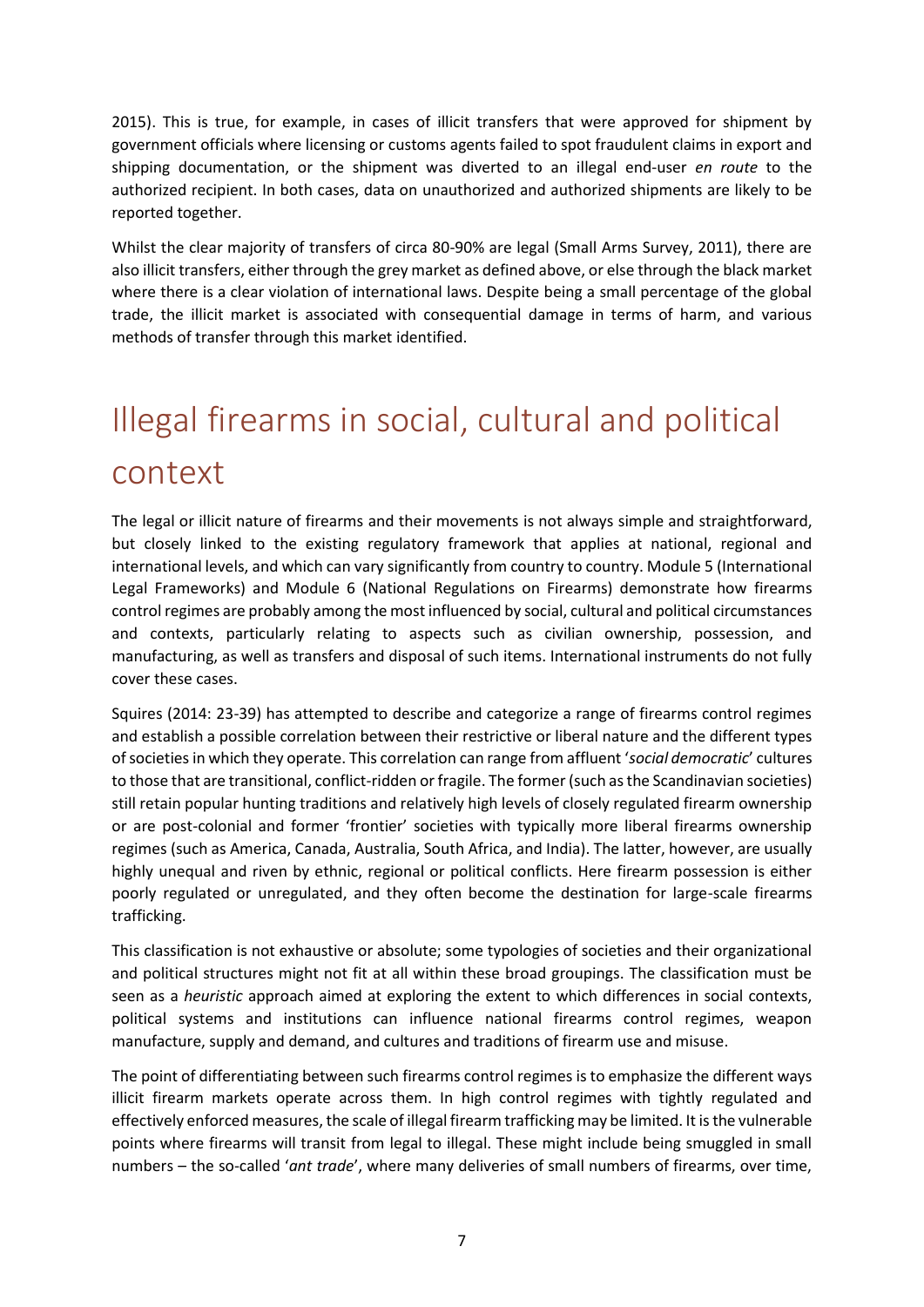result in the accumulation of large numbers of illicit firearms by unauthorized end users (SAS, 2013; Freeman, 2015). They may be stolen from legal firearms holders; diverted into criminal hands by corrupt firearms dealers; converted blank firers; re-engineered antique weapons; the small scale manufacture of bespoke ammunition for obsolete caliber weapons (Holtom *et al*., 2018); or the reactivation of deactivated '*souvenir*' weapons by a variety of small-time illegal cottage industry entrepreneurs (Williamson, 2015). These are some examples of firearms that enter the illicit realm because of legal loopholes and weak controls.

There are generally more opportunities for weapons to transit from legal to illegal, for instance by theft and '*informal*' transfer, in liberal gun ownership regimes where firearm regulation is more permissive and gun ownership rates relatively higher. One notorious example is the '*gun show loophole*' in the United States where firearm enthusiasts might swap, sell, trade or barter firearms and accessories, often beyond any regulative oversight (Burbick, 2008). Consequentially, many of these firearms sold at these gun shows with little or no paper records are also the ones at risk of diversion and illicit trafficking northwards into Canada and southwards into Mexico. According to official data, over half of the illegal handguns recovered in Canada, and around 80% of illegal firearms recovered in Mexico, all successfully submitted for tracing, were primarily designed for the US domestic market and sourced from within the United States (Goodman and Marizco, 2010; Schroeder, 2013). These included some 68,000 weapons, many of which were high-specification military assault rifles. Furthermore, most military-style firearms seized by the Police in Brazil, especially '*automatic pistols and assault rifles*', originated from the United States (Rivero, 2004).

In fractured, failing and conflict-torn areas, war, terrorism, civil strife, insurgencies, organized crime, drug cartels and gang cultures generate their own demands for firearms. The type of trafficking in these countries can take different sizes and shapes, and range from large-scale arms trafficking, sometimes facilitated by governments engaged in proxy wars or looking to exploit leverage over client States (Schroeder *et al*., 2006; Arsovska and Zabyelina, 2014), to smaller amounts of firearms being trafficked in relatively constant flows ('*ant trade*'). It may involve the dissemination of military weapons into civilian hands in the aftermath of wars or regime changes, and at other times, the trafficking takes the form of more prosaic illegal commerce motivated by criminal gain (Naylor, 1998).

The dichotomy between liberal and restrictive regimes, however, is also dependent on other factors, such as the levels of crime and violence in a country, the State capacity to enforce and apply its own domestic legislation on firearms control, and past traditions of armed civilians, for example. Cultural and historical factors can play an important role not only in determining the permissive or restrictive approach towards civilian ownership of firearms for cultural and recreational use, but also in relation to such ownership for self-defence purposes. Countries with high crime, for example, can have opposite responses to these challenges. One is very restrictive regulation of civilian ownership, possession and use, as in countries like Mexico, or alternatively an even more liberal approach to civilian ownership for the purpose of self-defence, as in so-called '*frontier societies*' like the United States, or in countries coming out of civil unrest or facing sudden or imminent external threats. In these last cases, the State response can be to actually arm the civilian population and permit selfdefence when the State itself cannot provide such protection.

Furthermore, any arms control regime is as valid as its enforcement in practice. Low enforcement capacity equals insufficient state control, creating opportunities for illicit firearms trafficking and proliferation. Countries with very restrictive firearms legislation but a low level of control and enforcement in the field, or with very outdated and incomplete legislation, may be more likely to become targets of illicit arms proliferation and trafficking.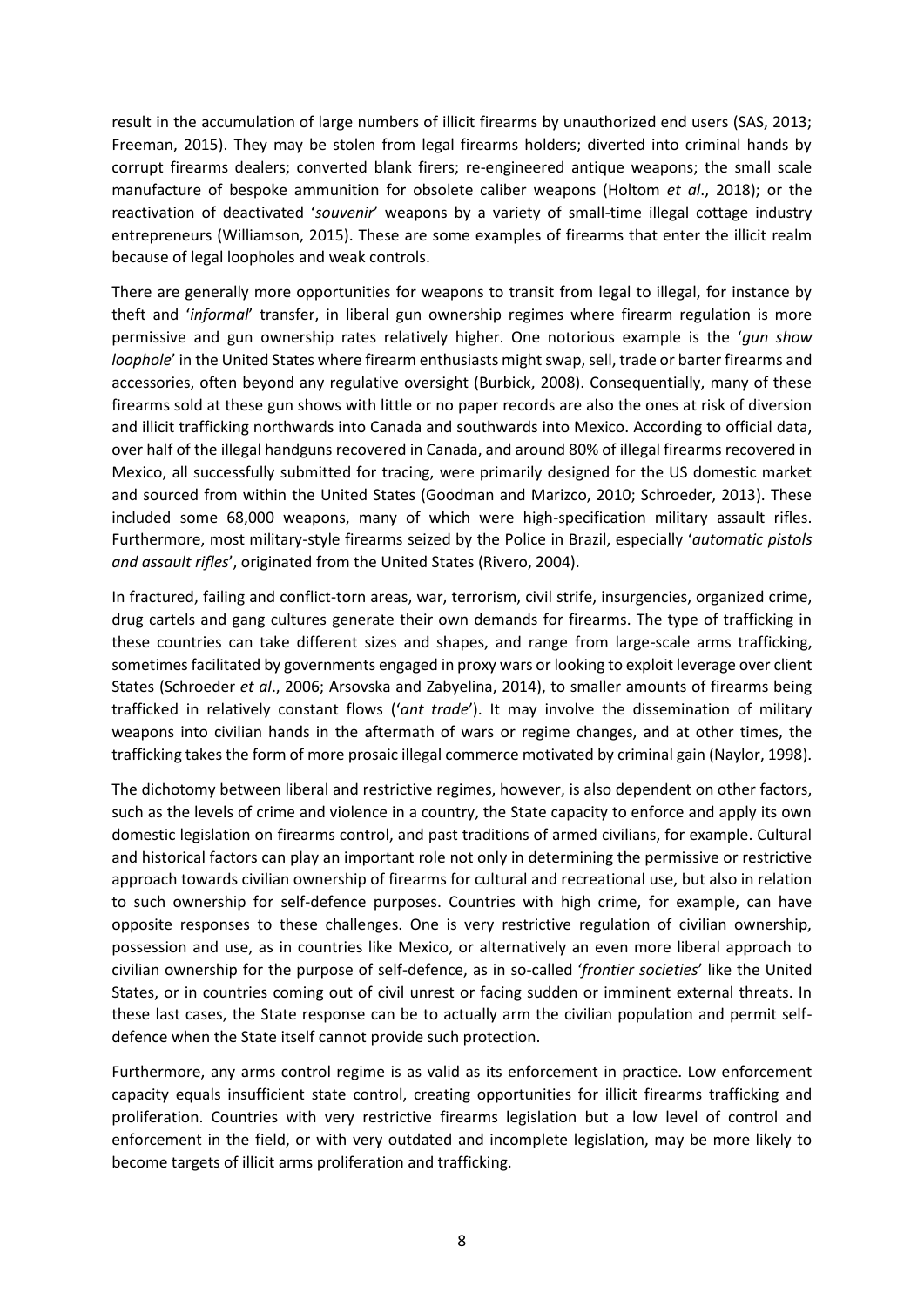# <span id="page-12-0"></span>Supply, demand and criminal motivations

It is useful to approach the issue from both the supply and demand sides and the roles played by criminal actors on both sides of this equation.

In the firearms context, there are debates over who is the dominant trigger factor: supply or demand. Sometimes supply factors seem more important; at other times and places demand factors dominate. In the situation of high demand and low supply, the suppliers tend to dictate the market, while in the absence of demand and stock supplies, the demand dictates the market unless the suppliers take actions to increase the demand, for example by fueling dormant conflicts. Arms control scholars have tended to work from the supply side, focusing upon the production and distribution of weapons and the ways and means they slip from legal to illegal. Schroeder *et al*. (2006) linked the illicit supply of firearms to shady international weapons dealers and brokers or '*rogue states*'. Further research has shown, however, that patterns of *illegal* firearm supply reflect very closely the patterns of supply for *legal* small arms as well as representing enduring post-conflict legacies (Bourne, 2007).

While a good deal of research has emphasized the rational motivations of people involved in illegal firearm supply (money; power; political affinity; influence), Arsovska and Zabyelina (2014: 401) draw attention to a range of cultural and social factors shaping both supply and demand. These, they suggest, include: "*patriotism (a system of values, in which love for, or devotion to, one's country and civic virtue glorifies arms possession); conflict mentality (a feeling of fear, insecurity, distrust that people often gain in the aftermath of durable conflicts and prolonged socio-economic distress); and gun culture (illustrating pride in and passion about possession and/or use of arms)*".

### <span id="page-12-1"></span>Demand factors

Among the factors that can contribute to the demand for illegal firearms, the following ones appear to be more prominent (Saferworld, 2012):

- High levels of crime or violence, or civil unrest;
- Instances of large-scale armed conflict (whether local, national, regional, or international);
- Weak security forces, which are unable or seen to be unable to provide security to citizens;
- Lack of trust in the security sector, and the judiciary and rule of law;
- Human rights violations, especially by state security forces, but also by others;
- Limited (if any) civilian participation in decision-making processes.

In addition, gang cultures, civil conflict, racial and ethnic tensions, wider cultural endorsements (for example the glamorizing of firearms in popular culture), terrorist radicalization, and loopholes and anomalies in firearms control regimes can all accelerate demand. In turn, demand can incentivize supply.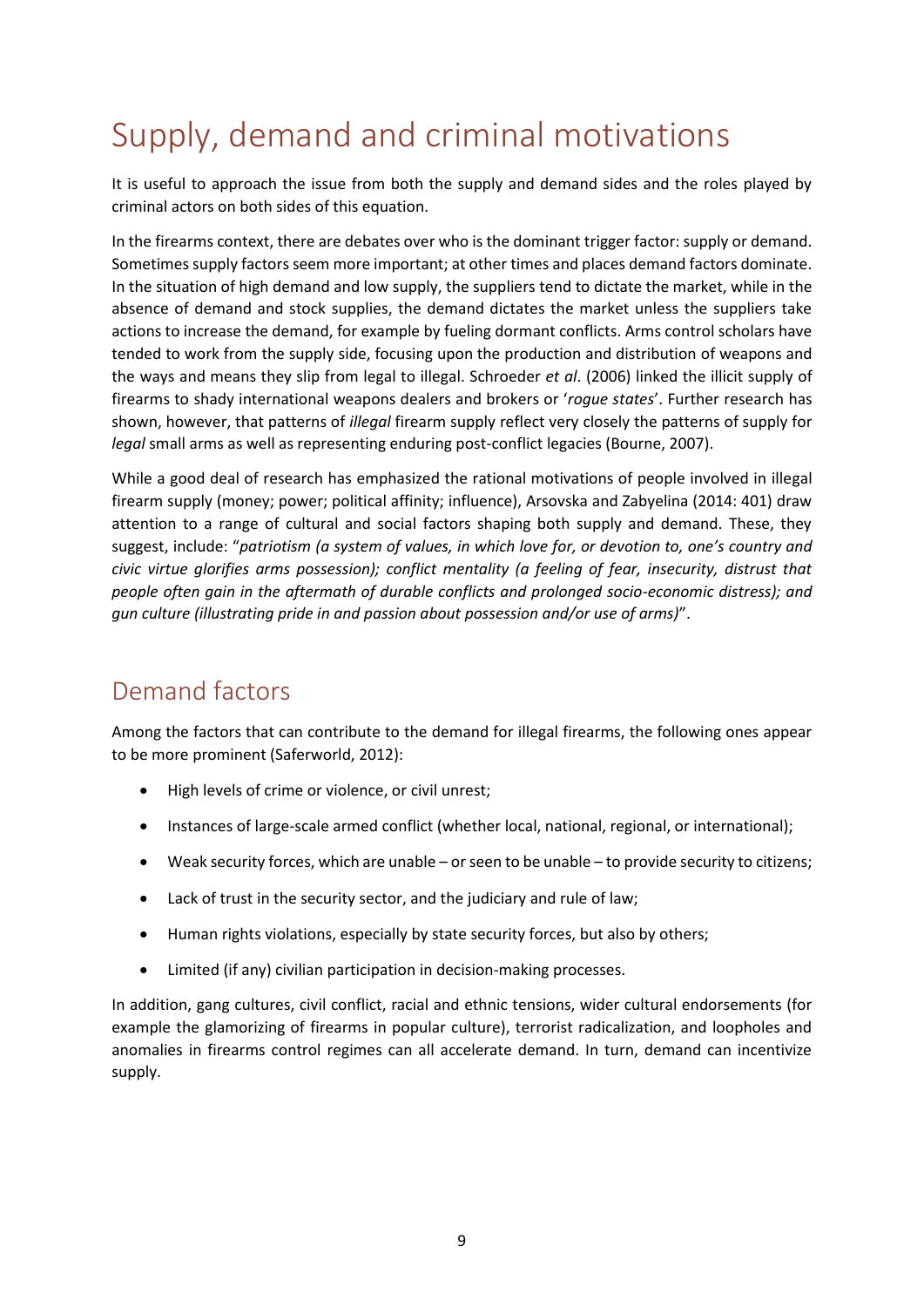### <span id="page-13-0"></span>Supply factors

The supply of illegal firearms differs in terms of scale and modalities – countries with a high degree of control encounter predominantly small and irregular supplies. On the other hand, countries with looser control regimes or less effective enforcement measures, such as conflict cultures and conflict states, are more likely to experience large container shipments arriving by land, sea or air (Griffiths and Wilkinson, 2007: 20-25).

Module 1 (Introduction to Availability, Trafficking and Criminal Use of Firearms) shows how firearms are durable, long-lasting items. Virtually all firearms start life in legal production, but the steps in the life cycle of a firearm, from production to final end-use are complex and diverse, multiplying the risk that the weapons enter the illicit market. It is important, therefore, is to assess the points at which and ways that legal firearms slip into illegality. The following diagram provides an outline of where criminals and terrorists can obtain firearms illicitly:



*Figure 4.1 Logistical process of the trade in illicit firearms (Spapens 2007).*

While this diagram portrays the journeys that firearms might take from the licit to illicit market, it does so in a general sense. In real contexts, and depending upon the kinds of regulatory regimes in existence, those journeys might take very different forms while also representing some markedly different scales of illegal activity, ranging from large-scale trafficking to small-scale smuggling activities (so-called '*ant-trade*'). In addition, the use of new technologies, such as 3D printing and the various forms of electronic means of communication (Facebook, Viber, Skype, internet forum boards, darknet), play an increasing role in this type of emerging small-scale illicit trade.

The cases below illustrate through the story of an illicit broker on the one hand, and the journey of a weapon on the other, the variety of typologies and contexts involving illicit arms trafficking. Discussed later in the Module will be further details on large and small-scale illegal production, trafficking and delivery.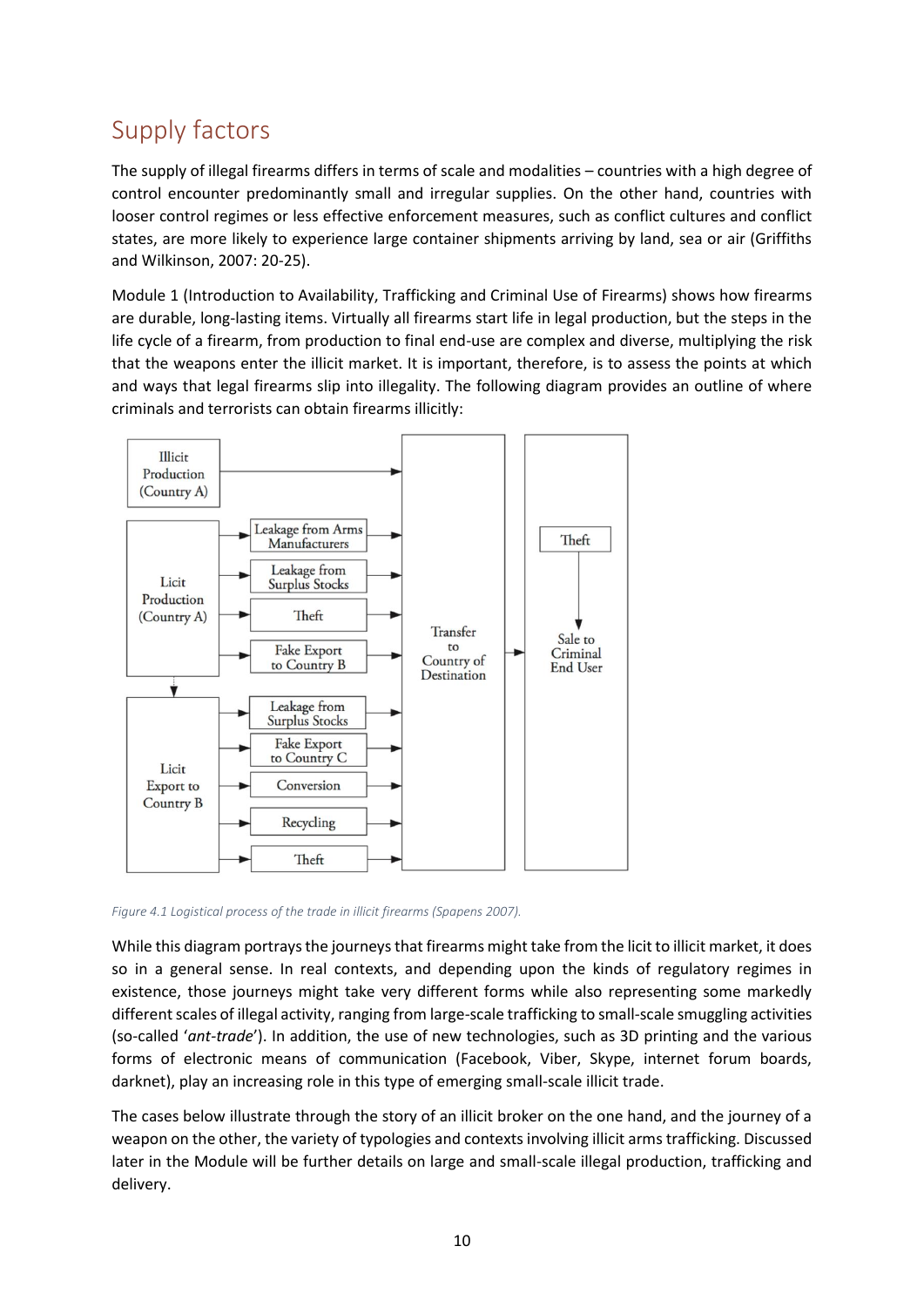#### *Case Scenario 1: The journey of a broker: Complex and large-scale arms trafficking from post-conflict countries intermingled with legal arms cargoes and other legal commodities*

*The following case study is largely based upon the report "Guns, Planes and Ships: Identification and Disruption of Clandestine Arms Transfers", by Griffiths and Wilkinson (2007). The clandestine broker at the centre of major weapons trafficking operations to Iraq, Liberia, Sudan, Burma, Libya and Somalia was Tomislav Damnjanovic, who gained his first experience in chartering and organizing sanctions busting flights into the former Republic of Yugoslavia as that country began to fall apart, becoming 'a smugglers paradise' in the 1990s. He chartered planes 'throughout Africa, the Middle East and Eastern Europe, supplying everything from humanitarian aid to hand grenades'. Damnjanovic learned to operate through a network of shell companies and subcontractors and later began to link with the Italian mafia and organized criminal groups in Switzerland smuggling drugs and contraband cigarettes into Europe. Later, in 2004, having become manager of a Serbia based, but Russian owned, air freight company he began to diversify into arms trafficking, recognizing that he would be well-positioned to exploit the developing transport market, comprising both legal and illegal shipments, shifting the region's massive stocks of surplus AK-47s and ammunition that US, Israeli, Arab and German arms brokers had begun buying up to supply the new security forces in Iraq under Pentagon contracts. And even when weapon supply eventually reached saturation points in the conflict destinations, there remained still a continuing demand for ammunition. Damnjanovic organized dozens of Ilyushin cargo aircraft flights into and out of North Africa, exploiting the cover provided by his legitimate contract credentials, financial and security connections, carrying everything from expensive consumer goods and smuggled cigarettes to Kalashnikovs and missile launchers, often shipped under the guise of humanitarian aid. On one of these occasions, whilst flying legitimate cargoes of arms into Iraq, one of Damnjanovic's planes diverted to Oman to collect an unspecified cargo. The following day the same plane was observed by United Nations personnel at Mogadishu airport in Somalia where UN investigators reported that the plane was delivering a cargo of arms and ammunition to Islamic militia groups. Damnjanovic insisted that the plane landed to refuel but the Omani authorities disputed this claim. Suspicion had first fallen upon Damnjanovic's air freight business after one of his Ilyushin planes was intercepted in Spain with an illegal cargo of millions of contraband cigarettes destined for the European Union. Documents seized when the plane was raided pointed to other aspects of Damnjanovic's illegal trafficking operations.*

According to Griffiths and Wilkinson (2007: ii), the case illustrates many features of illicit firearm trading. The first is that "*arms smuggling pays... if the smuggler is smart and careful and if he mixes legal arms deals with illegal ones*". According to these authors, "*arms smuggling pays better than narcotics over the long term because traffickers are less likely to get caught and their logistics networks can also transport legitimate goods at the same time. Drugs are more lucrative than guns in terms of shipment density versus value, but whilst dealing in heroin or cocaine is always against the law, this is not the case with small arms*". There is, they argue, "*no grand conspiracy, just persistent systems failure, lack of visibility or accountability and oversight*". The identification, disruption or seizure of illegal arms supplies are continuously frustrated by the failings of the international aircraft regulation system, ineffective rule of law, corruption, lack of political will and poor coordination between agencies. These are the most common loopholes and opportunities exploited by the illicit arms traffickers.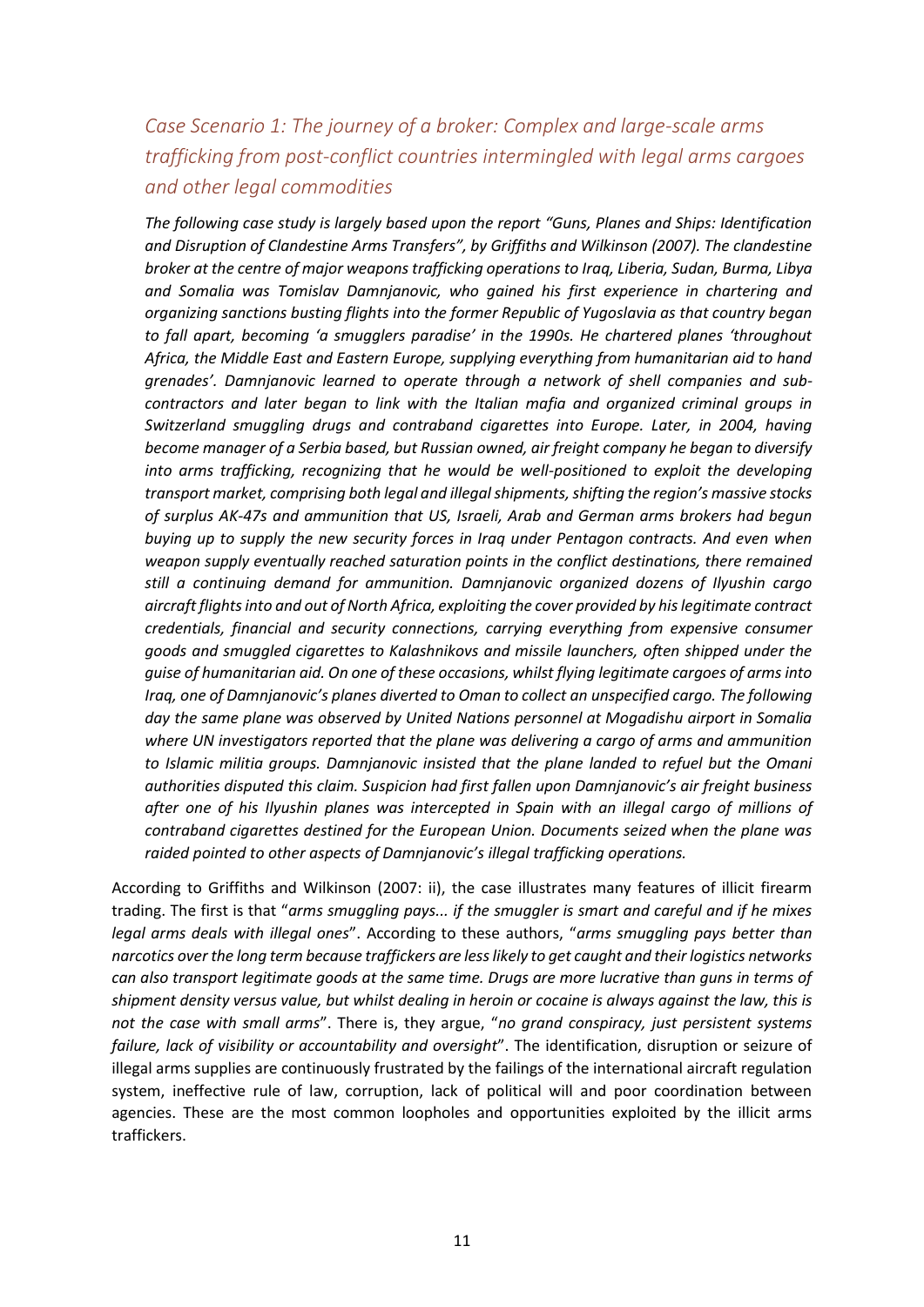Work in the United Kingdom has identified a number of diverse sources of illegal firearms, including:

- Small scale smuggling activities (sometimes accompanying other contraband such as illegal drugs), conversion of blank-firing and alarm weapons;
- Reactivation of previously deactivated '*souvenir*' weapons;
- Theft of firearms from private premises;
- Battlefield trophies brought home by soldiers;
- Recycling of obsolete caliber firearm and antiques;
- Fraudulent transfers by registered firearm dealers, collectors and firearm enthusiasts;
- Internet sales of firearms and parts (perhaps facilitated by the darknet and 'fast parcel' delivery channels). See the E4J University Module Series on Cybercrime for more information on the darknet.

To illustrate the progression of a particular firearm type from the licit to illicit markets within a series of relatively highly regulated European firearm regimes, De Vries (2011) undertook what she described as a '*script*' analysis of the forward journey of a number of legally manufactured blank firing and alarm guns into criminal hands*.* 

#### *Case Scenario 2: Journey of a weapon: Small-scale smuggling combined with illicit conversion and a variety of other methods*

*The journey – or script – in question comprised a series of logistical steps or 'scenes' in which a variety of actors performed particular roles. The actors in question could include: arms manufacturers, arms dealers, initial criminal purchasers, transporters, converters, 'bulk' purchasers of the converted weapons, couriers and retail sellers and end purchasers and criminal users. In this particular case, a significant connection between the actors in the central part of the supply chain was a common minority ethnic background. The guns were initially sourced from Italian and Turkish manufacturers, transferred and converted to live firing in Portugal and sold to criminals and gangsters in the Netherlands, some eventually reaching the United Kingdom. Most of the weapons that were found in the Netherlands had been converted in small-scale conversion locations in Portugal. Investigations by the Dutch police led to the identification of several groups of migrants that were situated in the Netherlands and that are were involved in different scenes of the crime script of converted firearms. Their transnational relationships facilitated their criminal activities. The fact that the weapons that were converted in Portugal show up on the Dutch criminal market was explained, in part, by the transnational relationships that exist between Cape Verdeans living in Portugal and the Cape Verdean community in the Netherlands. Cape Verdean criminals have played an important role in this case of the smuggling of converted firearms into the Netherlands.* (De Vries, 2011)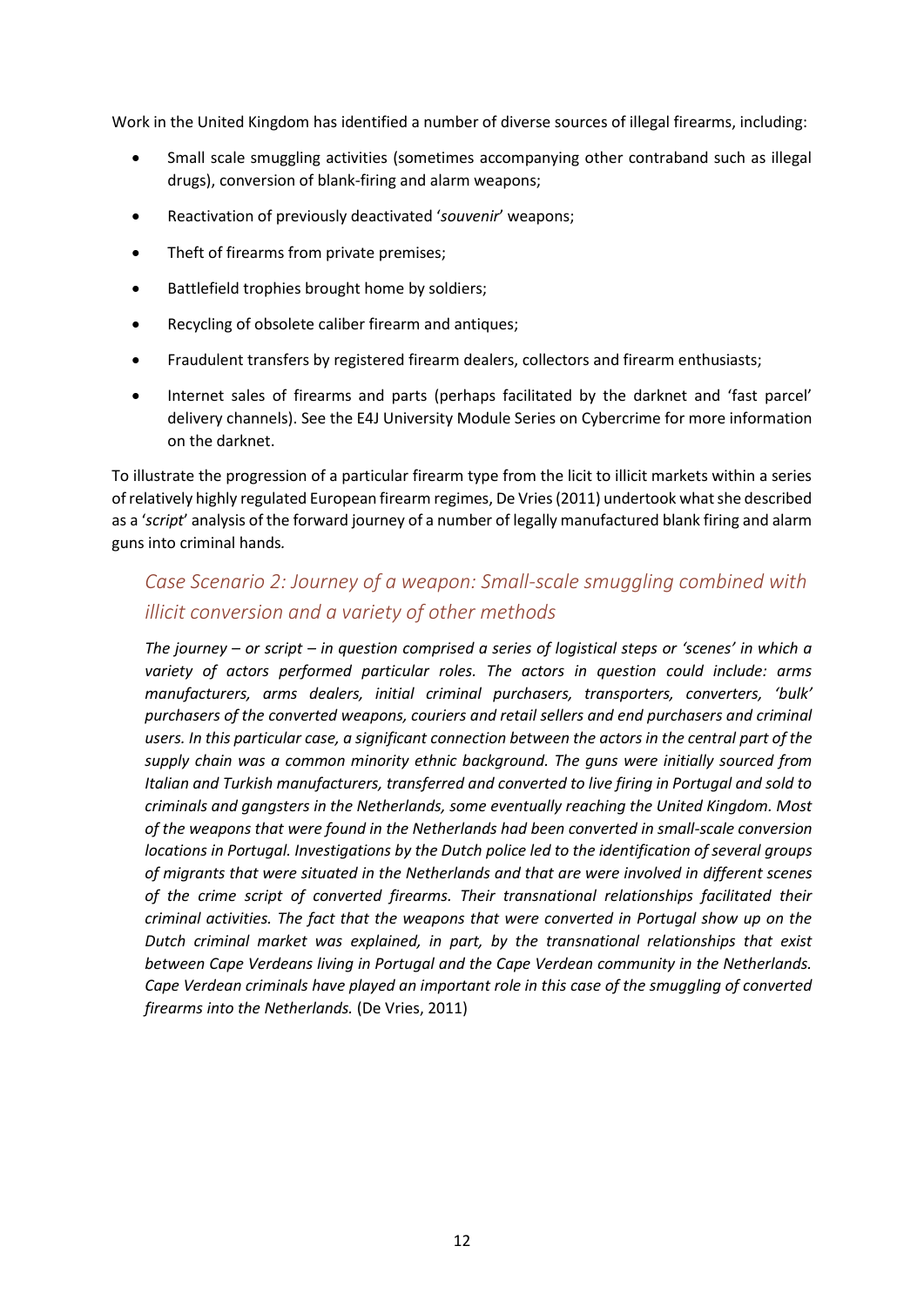#### *Case Scenario 3: Use of new technology: 3D printed weapons, Internetenabled trafficking, use of postal services*

*Three-dimensional printed arms are an emerging source for illicit firearms supply. By 2013, the availability of 3D printing opened up a further opportunity for illicit firearm manufacture. At present, this option appears rather less practicable and scarcely economically viable as regards the production of a fully functioning firearm, but the advent of composite and inter-changeable firearm systems makes it more likely that firearm components might be 3D printed and circulated (Jenzen-Jones, 2015; Daly and Mann, 2018). Although the technology is still in its early stages, 3D printed firearms that are operational have been made and fired. Several questions remain in terms of the legality and regulations required to govern the production of this new type of firearm. Australia has introduced the first legislation on this subject in 2015 with the changes in section 51F of the 1966 Firearms Act, which foresees criminalization of the possession of a digital blueprint for the manufacture of a firearm on a 3D printer. The digital blueprint is defined as any type of digital reproduction of a technical drawing of the design of the firearm. The most progressive step is made through the definition of "possession of a digital blueprint", which foresees two hypotheses. First is the possession of a computer or data storage device, and holding or containing the blueprint or document in which the blueprint is recorded. Second is the control of the blueprint held in a computer in the possession of another person, regardless of the computer being in or outside Australian jurisdiction.*

Methods of trafficking firearms are in continuous evolution and adapt very fast to law enforcement response, taking advantage among others of the new technologies including the Internet and other electronic means of communication. The use of the Internet, for example, has opened a new dimension in matching demand and supply. Moreover, its hidden side, also known as "*Dark Web or darknet*", opened opportunities for criminals to engage in illegal online trade of firearms and adopt crime as a service (CaaS) model as a key distribution channel (Europol, 2014). See also the E4J University Module Series on Cybercrime for additional information.

Crime-as-a-service model stands for the development of advanced tools by criminals, which are then offered up for sale. In the case of firearms, this entails the provision of guidelines on manufacturing of firearms through assembly of parts or through distribution of blueprints for printing 3D firearms. It also includes instructions on how to convert signal or gas pistols, as well as offering functioning firearms, components and ammunition. This model has a powerful effect on firearms trafficking because it lowers the bar for inexperienced actors to gain access to information on manufacturing firearms and illicit firearms. This is important in determining the profile of the suspects since this distribution channel allows easier access to illicit firearms for persons with no criminal past as well as persons engaged in poly-criminality. The online trade takes place at specific marketplaces where there is a regional focus with the emergence of language specific platforms.

The illegal trade of firearms has also used the darknet. Initial discussions on the methods for purchasing and selling firearms, parts, components, and ammunition, along with the size, scope and value of the illegal trade, the main shipping routes and most common shipping techniques, as well as the implication of this activity for law enforcement agencies have been subjects of intensive debate (Paoli *et al.*, 2017; Paoli, 2018). Compared to other forms of firearms trafficking, the scale of trafficking through the darknet, in volume and value, is rather limited (Paoli, 2018). This illegal trade presents a challenge and has impact on firearms trafficking linked more to the broader criminal context where individuals illegally obtain small number of firearms. Due to the requirements for specific infrastructure and services, which provide the background for this type of trade, it will not have impact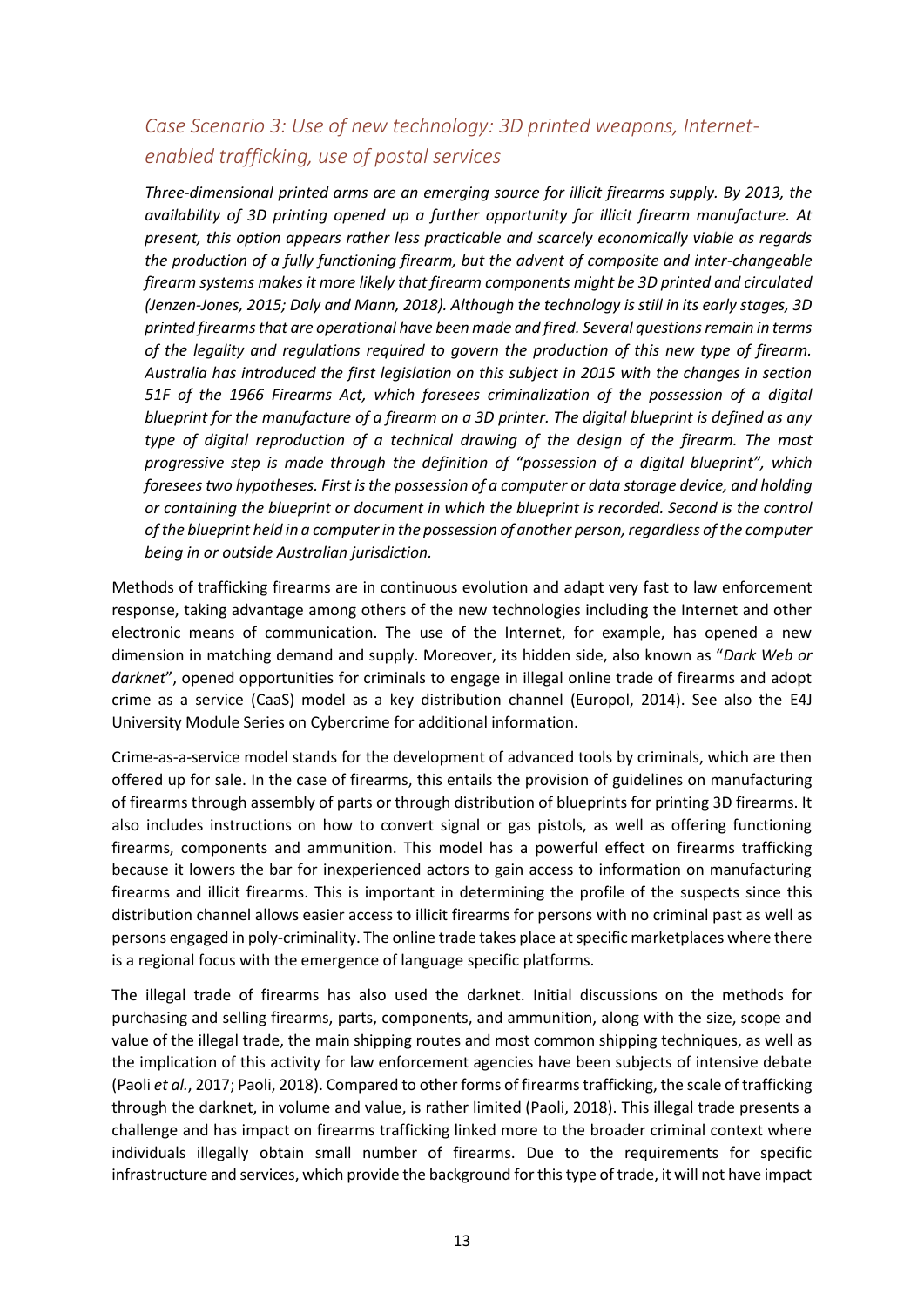on firearms trafficking in the context of armed conflicts (Paoli, 2018). Nevertheless, this threat needs addressing at a political level and respective organizational, capacity building and technical measures need to be undertaken. This includes building this type of trafficking into national strategies, designating law enforcement units for its monitoring, and equipping them with relevant knowledge and equipment.

Criminals also use less sophisticated means for illicit trade online that do not necessitate venturing into various marketplaces in the "*Dark Web*". Facebook profiles, or Internet forums, can offer illicit firearms, and merchandise be delivered to buyers through postal services. In 2018, the Security Service of Ukraine finalized the investigation against an organized criminal group, which had specialized in procuring illegal firearms and their parts, and deactivated firearms, from the United States and the European Union. Delivery took place in parts through courier companies to Ukraine, with subsequent re-assembly or re-activation, and sales offered via specialized online forums (SBU, 2018). The operation resulted in the seizure of three machine guns, three automatic rifles, two rifles and thirty pistols. This case once again highlights the use of the darknet and other online venues mainly for negotiating the terms of the illegal trade, and sometimes for transfer of funds. However, the offence of illicit trafficking is committed through the unauthorized cross-border transfer of the firearms. All activities prior to the physical transfer across the State lines might be qualified, subject to the collected evidence, as an attempt to aid and abet firearms trafficking if domestic criminal law defines such actions as an offence. The detection and interdiction of firearms trafficked through online channels requires the monitoring of both online activities and postal deliveries.

### <span id="page-17-0"></span>Actors

There are some obvious differences between the actors in the legal and illicit markets for firearms. National and international laws govern the legal trade and its actors operate in compliance. Actors are identifiable and accountable for their actions and strive to maintain their reputation and integrity to ensure continuous expansion of their profits. They include:

- Authorized manufacturers who produce the types and number of arms specified under a valid licence;
- Transfer authorities who oversee the movement of these arms;
- Importers, exporters and transit countries who abide by clear rules that link the respective processes to one another in order to prevent and reduce the risk of diversion;
- Authorized dealers who sell the items to authorized persons or entities;
- Final end users who have purchased the firearms for a lawful and legitimate purpose in full respect of the normative requirements.

At any of these points along the transfer chain, a firearm can exit the legal circuit and enter an illegal one, sometimes with the support of the legal actors.

Actors in the illicit market are driven by the same focus on profits while circumventing the existing control regimes. As Clegg and Crowley (22001: 2) argue, "*Arms traders supplying illegitimate customers usually exploit loopholes or weaknesses in their national arms control systems and in those of third countries. Countries with weak export and import controls may be targeted, and vague definitions, poor licensing procedures, corruption, and a lack of capacity to enforce customs controls*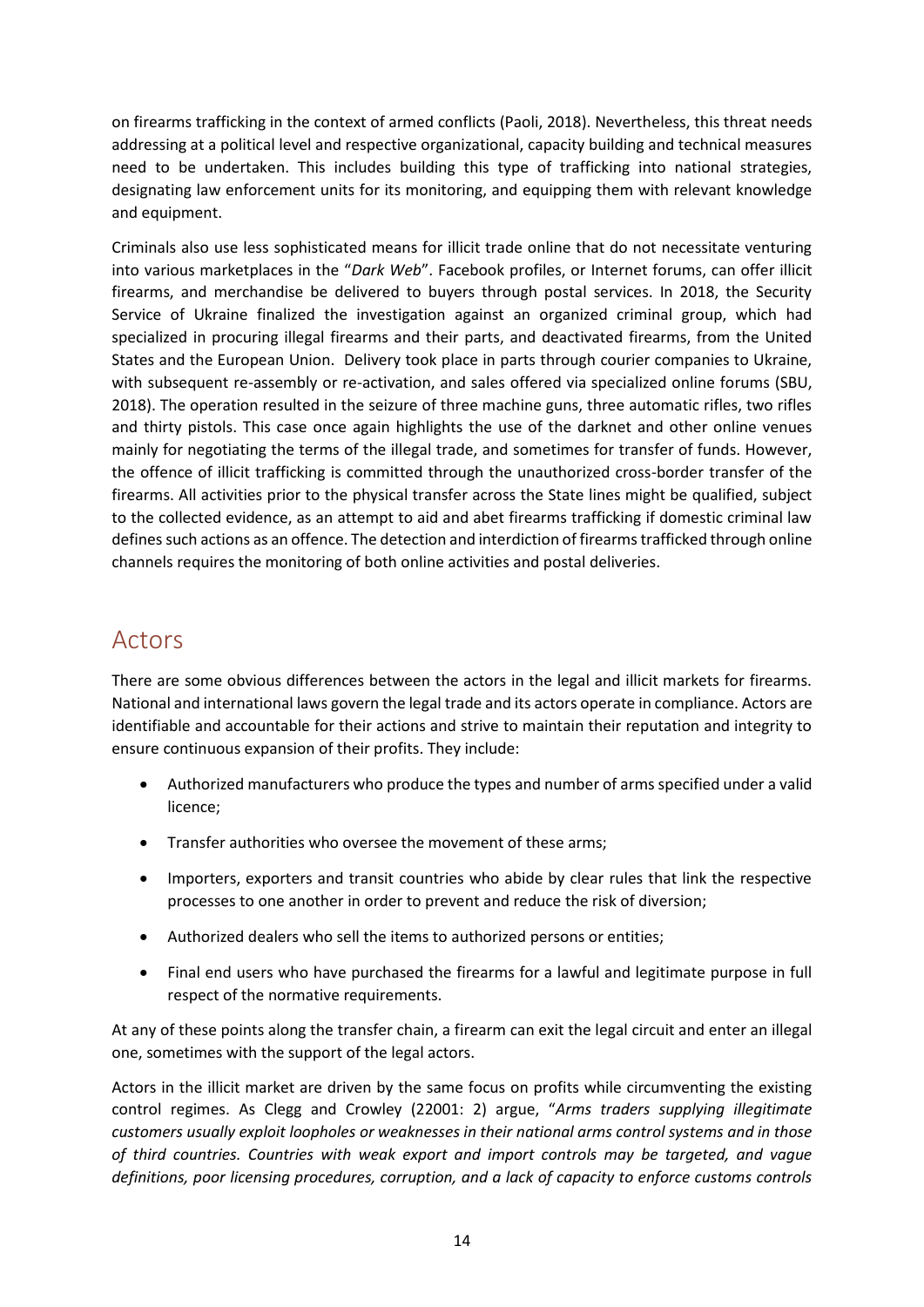*provide arms brokering and transportation agents with an opportunity to move arms along clandestine supply routes*."

Licensed firearms dealers in various parts of the world also play a significant role in fostering illicit trafficking. The National Ballistics Intelligence Service reported a series of cases in the United Kingdom during early 2018, which involved registered firearms dealers converting and re-engineering obsolete and antique firearms and then manufacturing bespoke ammunition calibers for them. These were then sold on to criminal groups (NABIS, 2018).

One of the most prevalent methods of trafficking illicit weapons is to use a "*straw purchaser*"; that is someone eligible to purchase for someone who is not, a process in many countries against the law. It is, for example, a major cause of weapons trafficking from the United States with US residents with no criminal records relatively freely purchasing firearms legally, but them ending up in the hands of drug cartels in Mexico. Some 80% of illegal firearms recovered in Mexico and successfully submitted for tracing had originated from legal sales in the USA (Schroeder, 2013).

In some countries organized criminal groups (OCGs) engage in trafficking firearms among other illicit activities, including trafficking in human beings or drugs (for further information on the links, see the E4J University Modules Series on Organized Crime, particularly [Modules 3](https://www.unodc.org/e4j/en/organized-crime/module-3/key-issues/firearms-trafficking.html) and 16). Arms trafficked for self-use increase their power and strength, or are used in exchange for other commodities, such as drugs. Arms trafficking may be a side product of other principal activities, taking advantage of the already existing channels and routes. Strazzari and Zampagni provide an excellent overview of the situation in Italy in this respect, describing the modus operandi of the organized criminal groups, their interactions with foreign criminal organizations and main use of illicit firearms (Duquet, 2018).

Transport companies, whether wittingly or unwittingly, are also major players in the illicit market, with supply by air to illicit end users and destinations often involving the violation of civil aviation rules (Small Arms Survey, 2010). This leads us now to consider the particular forms of illegal firearm delivery.

### <span id="page-18-0"></span>Types of clandestine delivery

While small scale trafficking occurs through various concealment strategies, the options for delivering large scale transfers can be limited to relatively few choices. In addition to methods referred to already, the study by Griffiths and Wilkinson (2007) identifies three types of large-scale clandestine delivery:

- Post-Delivery Onward Diversion (PDOD): "*The key assumption on which PDOD is based relates to the level of resources afforded by national arms export licensing control regimes to end use verification procedures. The most important factor in the risk analysis is that the network is using a genuine end user certificate and acting on behalf of individuals within the certified end user state bureaucracy*."
- Point of Departure Diversion: Point of departure diversion operates using fake or abused end user certification. The small arms and light weapons (SALW) are never delivered to the ostensible end user submitted as part of the export license documentation.
- Circumvention and Concealment: "*Circumvention and concealment methods are popular in the so-called 'ant trade' – small scale cross-border smuggling – usually involving groups of*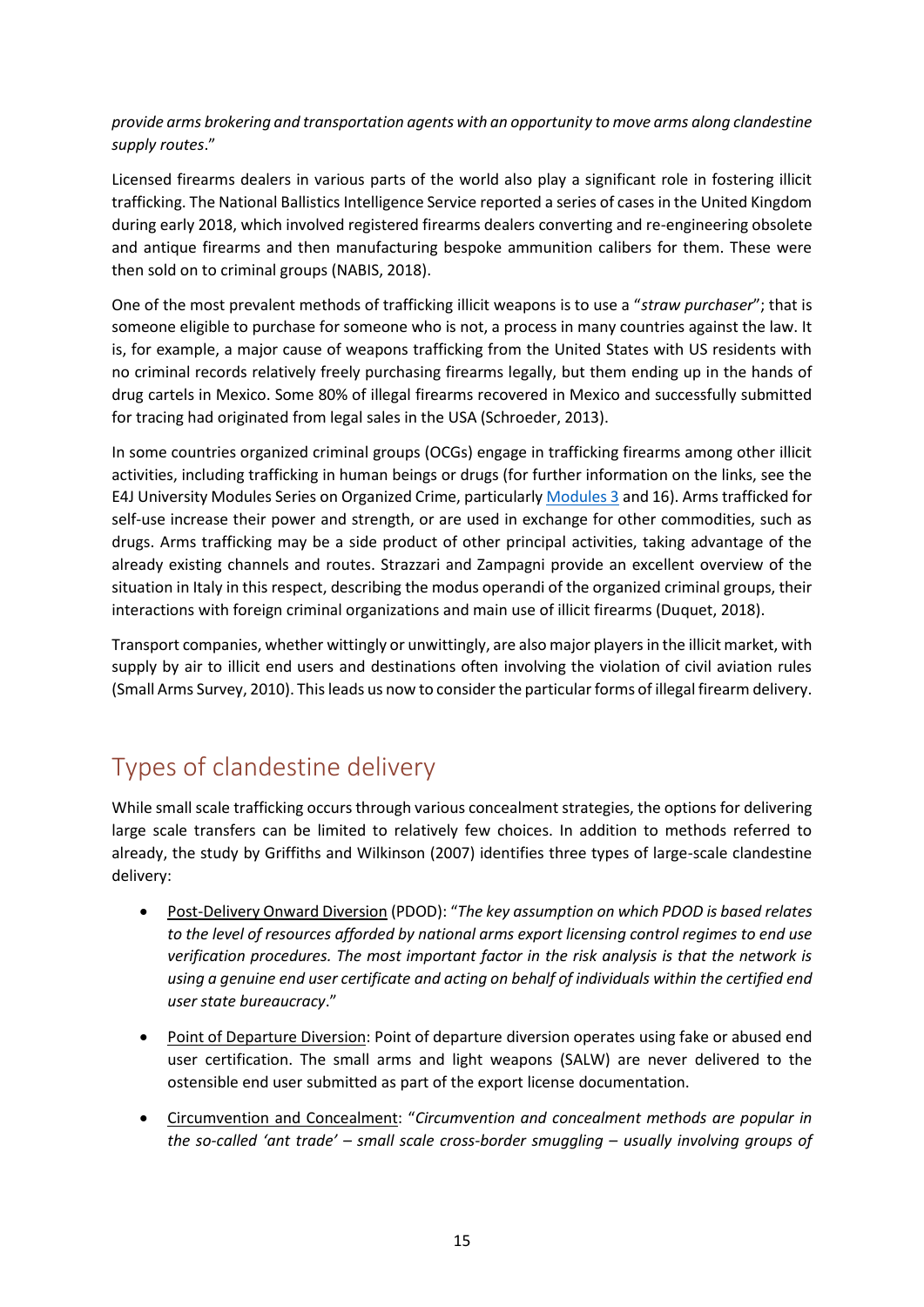*traffickers. Military weapons stolen from stocks and in unregulated circulation are the largest single source of arms transferred via circumvention or concealment.*"

## <span id="page-19-0"></span>Larger scale firearms trafficking activities

Large-scale trafficking involves different scenarios and situations. The examples below illustrate some of the most common cases that involve large-scale trafficking and point to some of its characteristics, such as the complexity of its modus operandi and the global nature of its illicit trade.

Illicit arms traffickers are organized to move large-scale shipments of arms, measured in hundreds of tons or more, passing through numerous national law enforcement agencies. Large-scale trafficking is often associated with supplies to groups involved in armed conflicts (State and non-State actors, rebel and insurgent groups *inter alia*) or shipments to embargoed and banned destinations (UNODC, 2015). It is intuitive, given the size and their military-like structure of many of these armed groups, that they require not only higher quantities but also a certain degree of standardization of their military arsenals, unlike common and organized crime groups.

Upscale instances of firearm trafficking often involve illegal brokers and dealers, and at times covert government agencies dealing in high volume firearm transfers. For example, in the mid-1980s the United States supplied small arms and other light weapons to insurgent and rebel groups in Angola, and to the Contras in Nicaragua (Stohl and Tuttle, 2008). The Soviet occupation of Afghanistan, in the 1980s, saw a wide variety of weapons covertly supplied to the Mujahedeen. Even following the scandal involving Colonel Oliver North and the Iran-Contra affair, and the media exposure of the scale of the misappropriation of government funds devoted to weapons smuggling, the Central Intelligence Agency persisted with a covert weapons supply pipeline to Nicaragua, shielded by a network of front companies (Klare and Anderson, 1996).

#### *Case Scenario 4: Otterloo Case*

*Diversion of regular arms shipments are often also the result of corrupt practices, illicit brokering and loose controls. A notorious example of this type of trafficking is the so-called "[Otterloo case](https://sherloc.unodc.org/cld/case-law-doc/corruptioncrimetype/col/ship_otterloo_-_october_2001.html?lng=en&tmpl=sherloc)" (named after the ship that transported the weapons), of 1999, where approximately 3000 AK47s and 2.5 million rounds of ammunition were diverted from the Nicaraguan National Police to the Colombian Autodefensas Unidas de Colombia (AUC), a paramilitary terrorist organization in Colombia. The original, legitimate, transaction was to be a trade between the Nicaraguan National Police and a private Guatemalan arms dealership, Grupo de Representaciones Internationales (GIR S.A.), which had offered the police a quantity of new Israeli manufactured pistols and mini-uzis in return for five thousand surplus AK47s and 2.5 million rounds of ammunition. The arms were loaded in Nicaragua on board of a ship called "Otterloo" intended for Panama and from there to the buyer, a private company in Guatemala. Instead, the ship sailed directly to the port of Turbo, Colombia, from where the arms were loaded on 23 trucks and on their way intercepted and delivered to the AUC. The captain of the ship disappeared shortly thereafter, and the maritime company was dissolved several months later. The Otterloo was sold to a Colombian citizen. An investigation conducted upon the request of the Colombian Government by the Organization of American States (OAS) found that the diversion was made possible by negligent actions on the part of various government officials and private companies, and the willful and criminal actions of several private arms merchants (OAS, 2003).*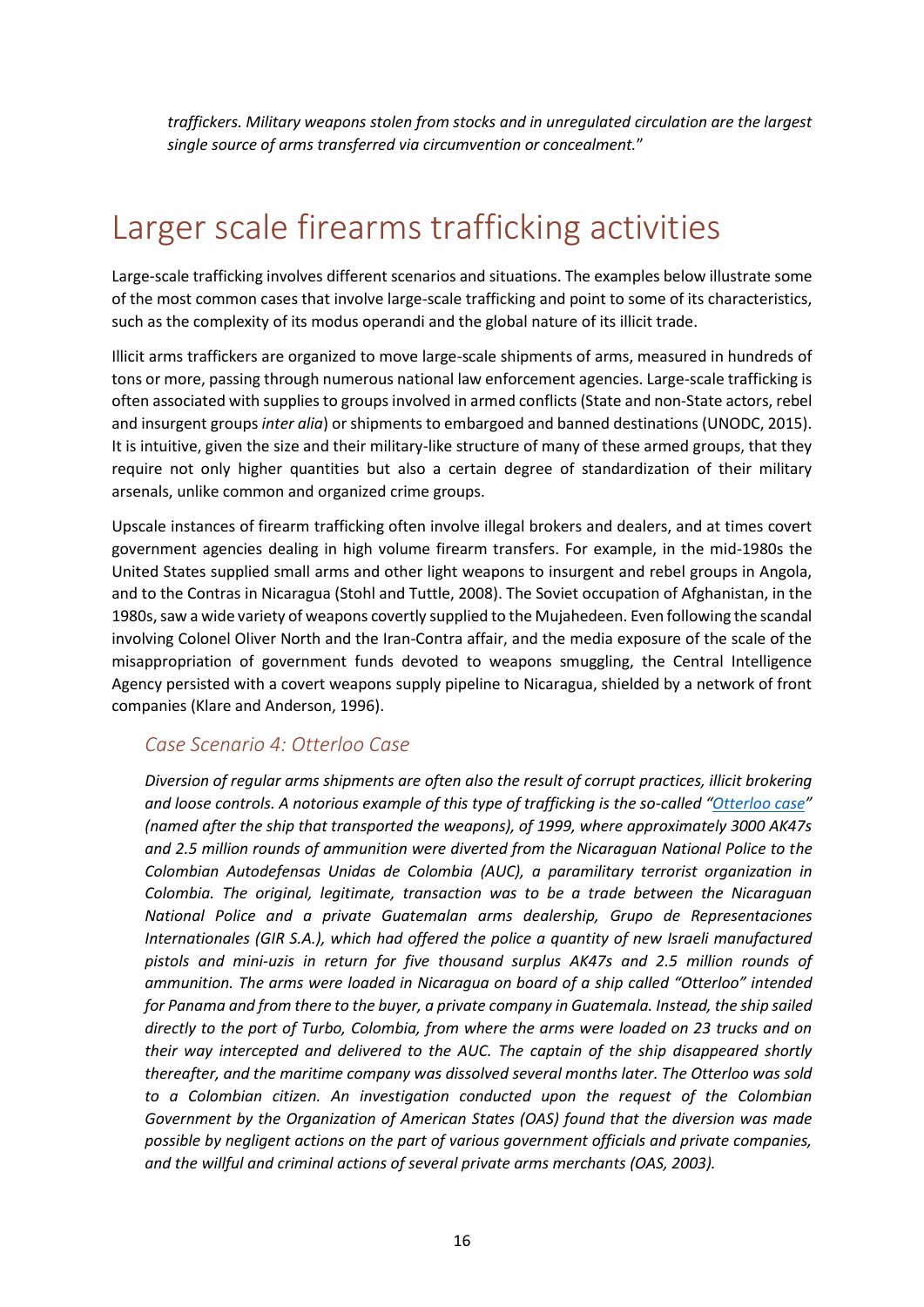The case and the subsequent international investigations revealed legislative gaps and the importance of more effective controls over brokers and brokering activities. It led eventually to the adoption by the OAS Member States of supplementary model regulation on brokers and brokering activities to prevent diversion and counter illicit trafficking more effectively.

Falsified documentation, corruption and the facilitative role of illicit brokers remain at the heart of many large-scale trafficking cases. In the so-called "*Montesinos case*", 2000 from 10,000 Kalashnikov rifles that the Jordanian Government had sold to the Peruvian Government were parachuted into the Colombian jungle into the hands of Colombian Guerrilla Fuerzas Armadas Revolucionarias de Colombia (FARC). Although the sale was apparently legitimate on the Jordan side, the Government of Peru had provided falsified documents because the weapons were exchanged for cocaine with the FARC. In 2006, Vladimiro Montesinos, the top intelligence advisor of Alberto Fujimori, President of Peru, at that time received a sentence of 20 years in prison after being found guilty of designing and executing the operation (El Pais, 2006).

### <span id="page-20-0"></span>Large-scale trafficking of weapons from former government stocks: Post-Soviet and Post-Yugoslav arms trafficking

The role of Ukraine as an '*epicenter of post-Soviet arms trafficking*' is highlighted in Overton's (2015) compelling analysis of firearm trafficking. A commission of Inquiry in 1992 had concluded that the nation's military stocks worth some \$89 billion were six years later missing \$32 billion. These stocks had been stolen, misappropriated and resold to terrorists, warlords, insurgency groups and organized criminals such as the Revolutionary United Front in Sierra Leone, FARC forces in Columbia and Charles Taylor's army in Liberia. Weapons consignments trafficked comprised millions of rounds of ammunition and thousands of AKM-type assault rifles (Overton, 2015: 253).

The ending of the Cold War and the collapse of the Soviet Union created opportunities for criminal entrepreneurs with governmental and military connections to involve themselves in large-scale shipments of illegal firearms. However, now "*new realities had created a different kind of smuggler*", sometimes unofficially sanctioned by governments but also able to take advantage of global free trade, fluid money, mobile phones, the Internet and a range of covert and flexible business practices (UNODC, 2010: 14; Overton, 2015: 253).

The aforementioned case scenario of weapons trafficking from Eastern Europe is illustrative of how a post-conflict region, like the Balkans, became the centre of major weapon trafficking operations to Iraq, Liberia, Sudan, Burma, Libya and Somalia, facilitated and engineered by international brokers like Tomislav Damnjanovic (Griffiths and Wilkinson, 2007). It also shows how legal and illicit activities, including arms transfers, were intermingled, and the levels of complexity that this type of large-scale trafficking incidence could reach.

### <span id="page-20-1"></span>Large-scale trafficking into Africa

The events following the collapse of the Qadhafi's regime in Libya in 2011 are also emblematic of the destabilizing consequences that the loss of control over the government stocks has had on larger regions in Africa. Large amounts of weapons stolen from government stocks were for years trafficked in Saharan countries, where they ended up in the hands of terrorist and criminal groups as well as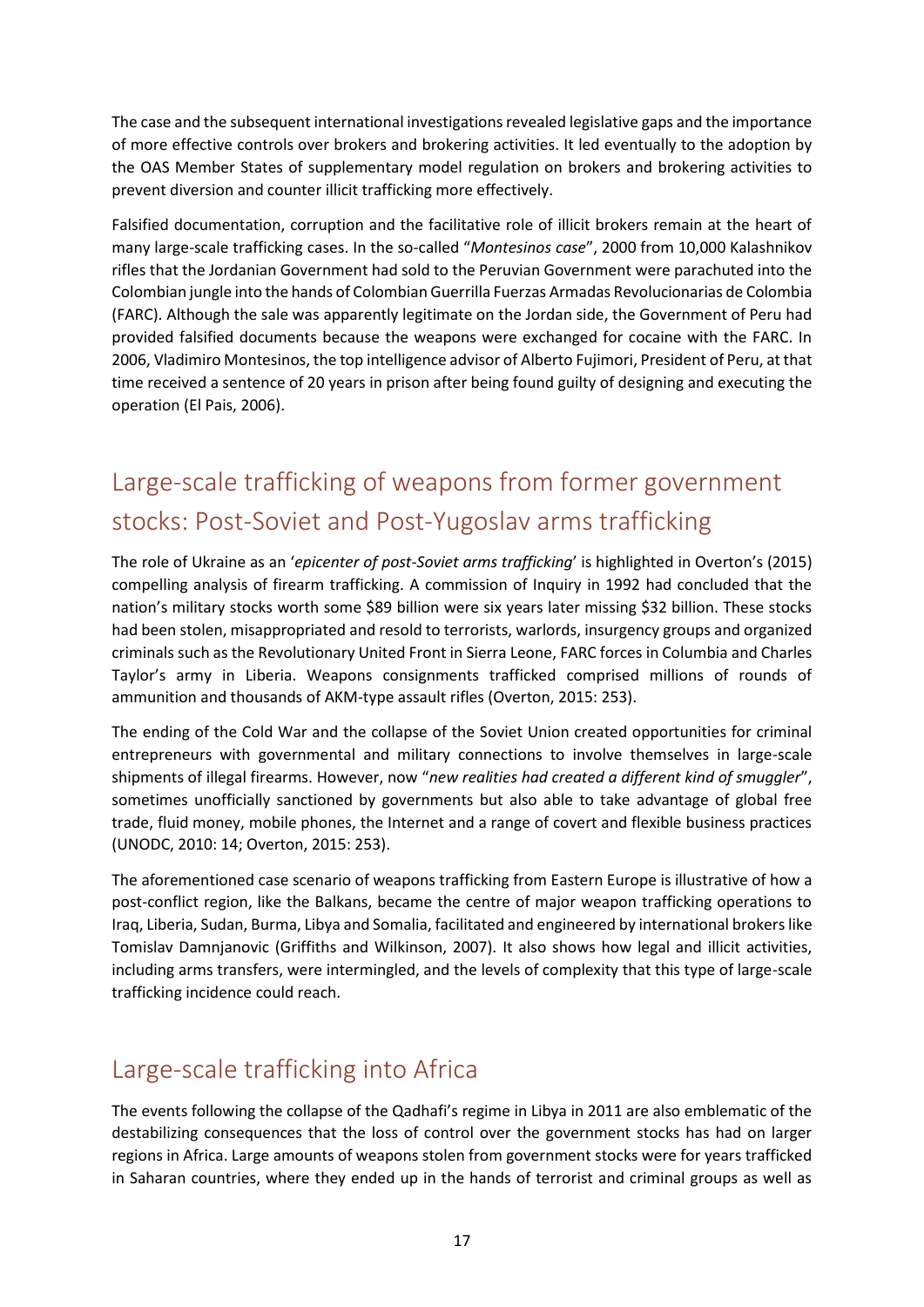other non-state actors, unleashing a series of events leading to terrorist attacks and political/military crisis in several neighboring countries, such as Mali, Niger and Burkina Faso. The fieldwork conducted by the Conflict Armament Research in 2015 provided evidence on proliferation of weapons from Libya, which reached Mali, Chad, Niger and Syria, and were used in the 2012 Tuareg insurgencies in Mali, and allowed various groups at the beginning of the civil war in Syria to increase their firepower (CAR, 2016).

### <span id="page-21-0"></span>Legal transfers and illegal re-export: Large-scale trafficking linked to arms embargo violations

Lebrun and Leff (2013) investigated the supply of weapons and ammunition in Sudan and South Sudan for the Small Arms Survey (2013), concluding that the region contained some 2.7 million small arms and light weapons. From mid-2004, following the  $2^{nd}$  Sudanese civil war (1983-2005), the region became subject to a UN arms embargo, although '*all sides in the conflict continued to gain access to military resources*' and the embargo has been violated '*openly, consistently and without consequence*'. According to official customs data, weapons produced in China and Iran and legally imported into Sudan appear to predominate in the region (although this will not account for the totality of weapons shipments), indicating that some 58% of weapons and ammunition transfers to Sudan originated in China.

Although such weapons transfers were made initially to the Sudanese authorities and subject to enduser certification guarantees, over two thirds of the weapons in the region are now in the possession of non-State actors (militia groups, insurgencies, tribal forces and rebel paramilitaries) because of retransfers: direct supply to non-State armed groups, battlefield capture, and supply to civilians by non-State groups. LeBrun and Leff (2013) conclude that such weapons continue to fuel insurgencies and inter-communal violence in the region. This is a clear example of legal transfers followed by illegal re-export to third countries, or re-transfer to other end users, especially countries facing conflict situations. These transfers are contrary to the aims of the Arms Trade Treaty, which strives to establish criteria that ensure no arms transfers are made to countries in such situations where there is a high associated risk of retransfers and diversion into armed groups, insurgents and rebels likely to result in serious human rights violations.

### <span id="page-21-1"></span>Role of end use certification

SIPRI produced another study of end user certification procedures in 2010 (Bromley and Griffiths, 2010). The study found examples of forged, fabricated or otherwise altered End-User Certificates issued for weapons transfers involving Equatorial Guinea, Chad and Tanzania. The same study found examples of certificates, which have since 1945, ensured a great deal of discretion and limited documentary oversight to British arms dealers thought to be operating '*on behalf of*' the government. Between 2003 and 2005 a series of falsified EUCs allowed the export of 200,000 AK47 assault rifles from Eastern European States. As the Small Arms Survey (2002) has noted, firearm supplies must be seen as an '*independent variable*' in conflict zones, or '*situational facilitators*' of a range of forms of violence, spanning from domestic abuse, gang-related and misogynistic violence, all the way to terrorism and civil war (Squires, 2014: 230).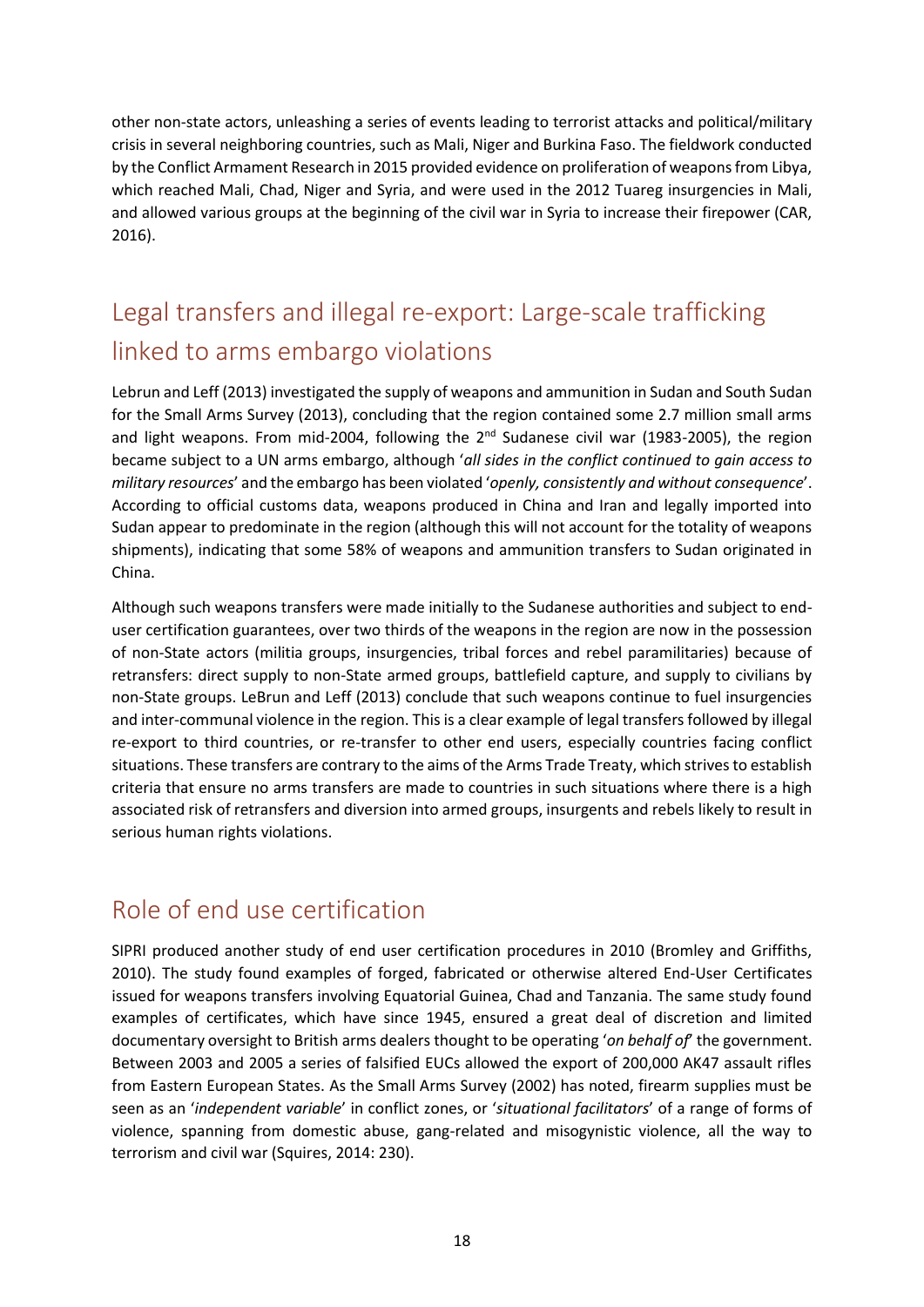## <span id="page-22-0"></span>Smaller scale trafficking activities

While large-scale trafficking cases relate to armed conflict situations, the clear majority of intentional deaths through firearms occur in non-conflict settings from criminal activities (Global Burden of Violence, 2015). According to criminological research conducted by UNODC (2015), an important source of illicit trafficking in firearms occurs on a small scale and involves unsophisticated methods, such as a few handguns being smuggled across a border often by car or in buses, with a low number of actors involved.

One good example of this small-scale traffic is the '*ant*' trade from the United States to Mexico, where thousands of weapons are trafficked daily across the US-Mexican border through the ant trade modality. Although mostly carried out by individuals who traffic smaller amounts mostly in cars and buses, most of the arms end up in the hands of organized crime groups and drug trafficking cartels on the other side of the border. In fact, according to several studies, most of the guns recovered and identified from Mexican crime scenes are traceable to gun dealers in the United States (Chappell, 2016; Salcedo-Albarán and Santos, 2017).

This situation is, on the one hand, the result of powerful drug trafficking cartels operating in Mexico being in charge of purchasing drugs from the major drug producing countries in the Southern hemisphere, and their onward trafficking and distribution in the streets of the United States. On the other, it results from the disparity in firearms control regimes between these two neighboring countries. In Mexico, for example, the Army is the only legal and authorized gun seller. Criminals and unauthorized persons have to manufacture firearms, purchase them illegally on the black market, or traffic them directly from the United States. In contrast, in 2015, the United States accounted for about 8,827 licensed gun dealers, and this was only in the southern states of Arizona, Texas, New Mexico and California (Garrett, 2015; Salcedo-Albarán and Santos, 2017).

Similar patterns of firearms trafficking in small numbers are evident in the Western Balkan countries. Data from several court cases reveal the modus operandi of local traffickers being the use of vehicles with purposely-designed concealed compartments for moving a number of firearms across the border without authorization. For example, in the period of August-November 2017, one citizen of Bosnia and Herzegovina (BiH) travelled three times to Italy using two different vehicles, and delivered four automatic rifles to Napoli (Case No. S12K02516817Ko, 2017). Similarly, in a joint operation between Serbian authorities and law enforcement agencies from BiH, a citizen of BiH was arrested in Serbia on 11th April 2010 in possession of two "*Uzi*" automatic rifles found in his car (Case No. S12K00383510Ko, 2010). In both cases, the purpose of the traffickers was to obtain material gains from their activities by selling illegal firearms to members of the criminal world.

Liberal firearms control regimes governing the civilian ownership, possession and sale of firearms on one side, and stiff and restrictive, although not well enforced, firearms control regimes on the other side, can contribute to the illicit demand and supply for these weapons.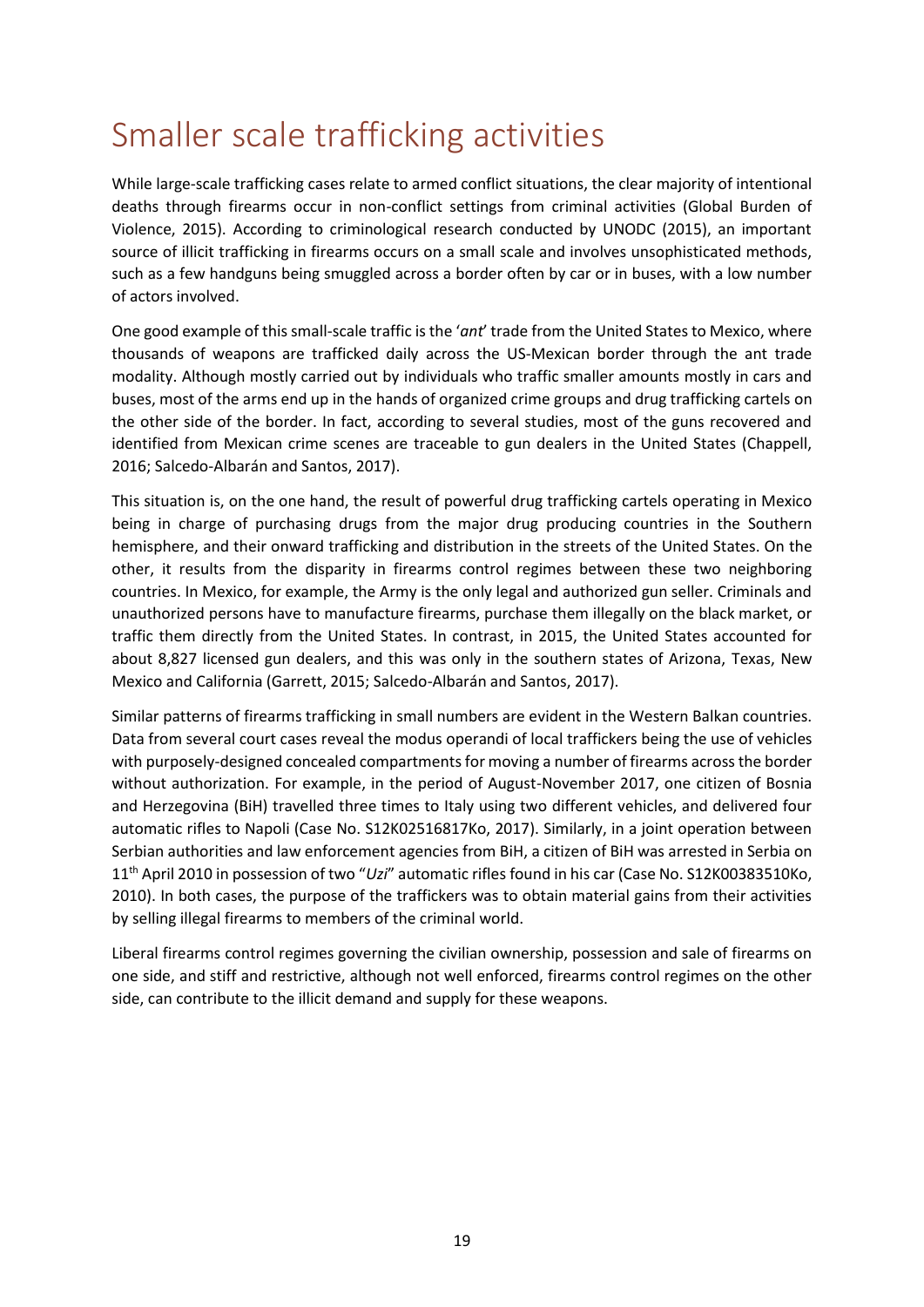## <span id="page-23-0"></span>Sources of illicit firearms

Illicit firearms can come from many sources and determine in part the size of the illicit traffic. The sections below summarize the key sources of illicit supply.

Most types of illicit sources form three major categories:

- Illicit manufacturing
- Theft or diversion
- Conversion, recycling and reactivation of firearms

### <span id="page-23-1"></span>Illicit manufacturing

The United Nations Firearms Protocol considers firearms illicit when manufactured without a licence or authorization from a competent authority of the State, or in the case of manufacture or assembly without a marking compliant with the Protocol requirements. Firearms manufactured from illicitly trafficked parts and components are also illicit and subject to criminal sanction.

Most firearms today begin their life cycle as legal products but illicit manufacture occurs in several ways.

Prior to the advent of large-scale factory production, small-scale craft workshops produced all firearms. That artisan form of manufacture persists today in some parts of the world. Blacksmiths in West Africa, for example, produce a range of small arms including pistols and shotguns (Vines, 2005: 352–53). Artisan firearm manufacture is well- developed in Ghana, and Pakistan produces a wide range of inexpensive, artisan-crafted small arms, including revolvers and shotguns (Small arms Survey, 2011). Most of these productions are not fully recognized, nor authorized, by national authorities, and although they violate national law as well as regional and international instruments to which the country has committed, are tolerated until a more comprehensive regulatory framework is applied, as the case of Ghana exemplifies.

Amateurs working at home or in sophisticated workshops may copy and fabricate original firearm designs. According to the Firearm Blog (2014: 1), "*Illicitly 'homemade' submachine guns feature very prominently in firearms seizures by police across South America, Brazil in particular. These weapons vary in their level of sophistication though a large number appear to be semi-professionally produced. In a recent study of over 14,488 firearms seized between 2011 and 2012 in Sao Paulo alone, 48% of submachine guns analyzed were reportedly homemade."*

Clandestine factories are not a prerogative of particular countries and regions only. By way of example, Salcedo-Albarán and Santos (2017) report two cases of illegal homemade gun factories detected and dismantled in Australia and in the Philippines. According to local media reports, the Australian home factory was producing mainly .22 rifle replicas, whereas the one detected in Pampanga, Philippines suspected of illegal fabrication of homemade caliber .22 pen guns.

Firearms are illicit when made without production licences, or produced surplus to licence agreements and without appropriate authorization from competent state authorities. The same applies to firearms produced without identification or, in rare cases, with the same identification markings that facilitate tracing.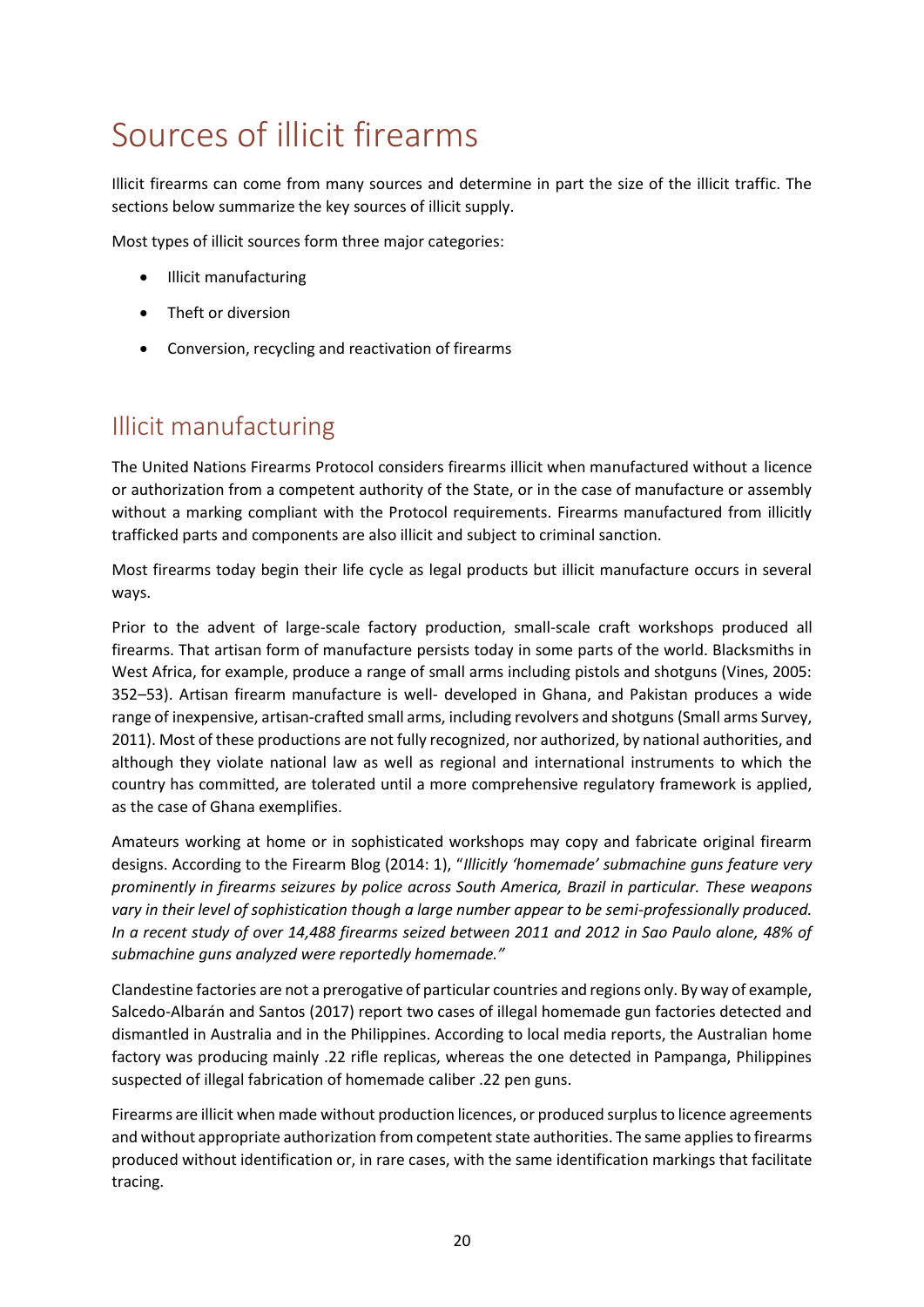Unlike artisan production and the copying of design weapons, a third form of illicit manufacturing is through rudimentary forms of production. Criminals often produce these firearms when they cannot access others; instead, they use components not originally designed as part of a firearm, but have been adapted for this purpose.

With the advent of 3D printing, illegal software produced individual 3D printed firearms that looked rather unlike weapons on the legal market (Daly and Mann, 2018). Their purpose was to fire a bullet or two at close range, either for self-defence, or criminal activity where a great deal of firepower was not required. More recently, police raided a '*gun factory*' comprising 3D printers in Queensland, Australia. Four "*Uzi-style*" submachine guns, three silencers and two handguns were seized (Crockford, 2016).

Finally is the instance of factory-produced illicit copies of existing designs. During the Balkans War, machine shops in Croatia manufactured an Uzi machine pistol variant to meet domestic demand. In 2003, a consignment of 30 such weapons found concealed in a cargo lorry was intercepted at the port of Dover (Bazargan, 2003).

### <span id="page-24-0"></span>Firearms theft and diversion

'*Diversion*' is the term used for the movement – physical, administrative or otherwise – of a firearm from the legal to the illicit realm (MOSAIC, 2014). Diversion can occur at all points of the life cycle of a firearm, posing various challenges for arms control.

One documented phenomenon is '*stockpile diversion'*, either from civilian or national (i.e. government) stockpiles. Another is the diversion of firearms during shipment from one location to another, for example, when forged documentation facilitates the arms transfer to a destination not authorized by the exporting government. It is also widely recognized that the pilfering of weapons stored in a depot can lead to diversion. Illicit brokers or dealers who arrange the necessary elements of an illicit shipment facilitate illicit cross border firearms trafficking and diversion. Legally owned firearms may lose that status if the owner loses their licence or fails to keep them registered.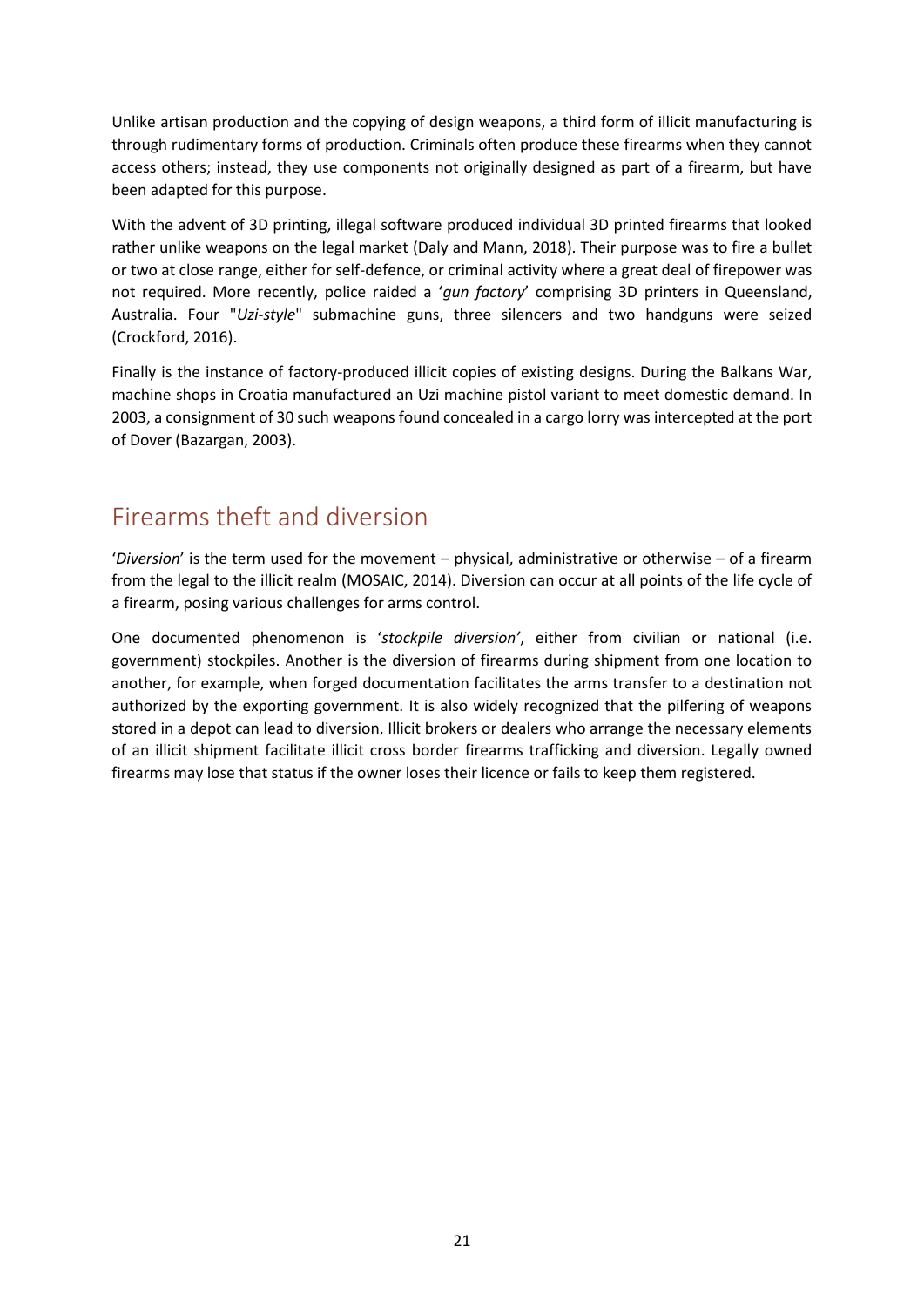

#### Figure 4.2 below illustrates the diverse types of stockpiles and their affiliated types of diversion:

*Figure 4.2 Examples of stockpile diversion of firearms (Bevan 2008)*

#### *Diversion, thefts or losses from legal manufacturers*

Illicit arms can be manufactured in legitimate factories but fraudulently diverted or stolen from factory stores, State held storage facilities, military facilities or private households. In the most basic instance, an employee might, for example, steal a pistol after not marking it and sell it on the black market. Theft of weapon components and ammunition is also an issue.

#### *Dissemination of military stockpiles*

The end of the Cold War saw significant downsizing of the military forces of NATO and the former Warsaw Pact, releasing large quantities of surplus arms and ammunition on to the international market at bargain prices. A great deal of this weaponry ended up in areas of conflict (Greene, 1999; Carr, 2008). Many former Soviet weapons found buyers in the world's new conflict zones as States and criminal entrepreneurs discovered that former military weapon stocks were among their most saleable commodities. As Chivers (2010) has suggested with no little irony, it took the global triumph of neo-liberalism to make a global commodity of communism's best gun. As Holtom (2007) comments, '*in the post-Soviet era, commercial considerations replaced ideological factors, with considerable decentralisation and lack of State control characterising SALW export policies during the early 1990s*'.

#### *Leakage or looting from existing stocks*

Theft and fraud from points of production, stockpiles or military installations, or police sources, can contribute to illegal firearm supplies. Stockpile insecurity is a major global problem. Many countries lack the capacity to safeguard weapons owned by the State-military and domestic security forces. In times of military or political turmoil, State held stockpiles are particularly at risk of attack and looting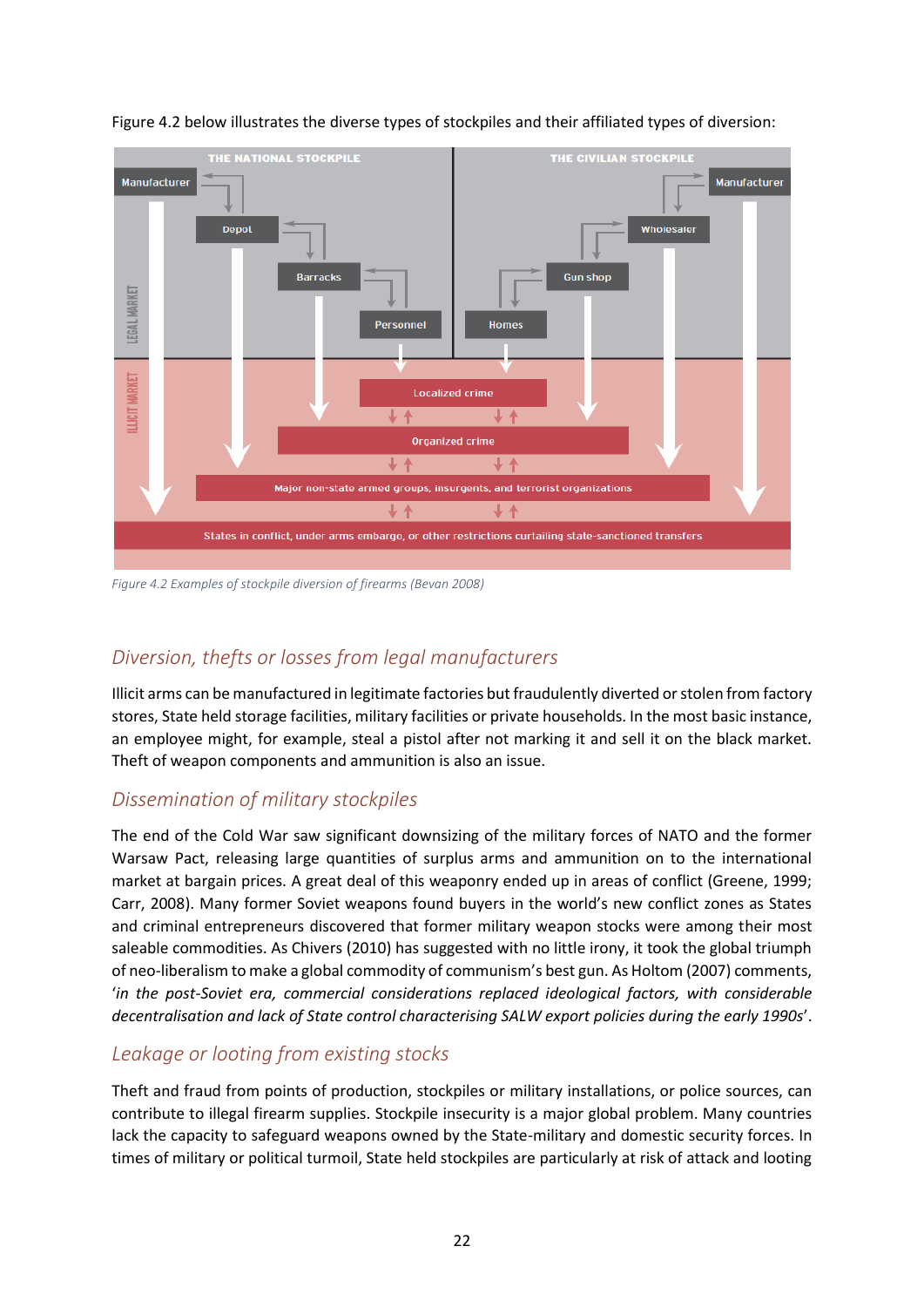by rebel groups (e.g. Libya) (CAR, 2016). Globally, there is a major effort to secure these stockpiles and reduce the illicit firearm acquisition achieved via this method.

#### *Loss of deployed weapons, battlefield acquisition, and military souvenirs*

Concern about soldiers returning home with battlefield souvenirs surfaced in the United Kingdom following the first and second Gulf Wars (Owen, 2013), although this was by no means the first or only emergence of this issue. Victors and survivors in the wake of military encounters also frequently acquire weapons. Berman *et al*. (2017) likewise found several instances of UN peacekeepers allegedly selling, or having forcibly removed, their weapons by rebel forces following ambushes or confrontations. The research was reported in the following terms: '*UN-backed peacekeepers have lost enough guns and ammunition in sub-Saharan Africa over the past two decades to arm an army, according to a study by the Small Arms Survey*' (Berman *et al*., 2017; Reinl, 2017).

#### *Theft from or loss by civilians*

Civilian ownership represents the largest type of firearms holdings globally. There are many opportunities for terrorists and criminals to acquire weapons illicitly from civilians (including criminals, gang members, and private security companies). Outright theft from homes or vehicles, or through robberies, is one route. Owners lose their firearms and civilians illicitly sell their weapons in black market transactions. State regulations regarding civilian possession vary significantly and create opportunities to acquire firearms in a State with lax laws on possession, and illicitly traffic them to States with stricter laws, as shown earlier seen in respect of the United States, Mexico and Canada.

#### *Firearms from private security companies*

Firearms held by private security companies, where those companies exist and operate legally also fall under the category of civilian held arms. Thefts and losses of firearms from private security companies can be in larger amounts than from private households. These cases are also of great concern when there are inadequate national regulatory frameworks in place that properly control firearms and activities associated with them.

#### *Theft or fraud from legal dealers or fraud by legal dealers*

Firearms dealers have opportunities to fabricate licensing documentation ('*cloning*') and could use some discretion regarding the undertaking of checks on firearm purchasing eligibility. Their combined knowledge of firearms and their networks of contacts will also provide opportunities to acquire and sell unregistered weapons, ammunition and components.

#### *Fake export arrangements*

Module 3 on The Legal Firearms Market describes how firearms exports must be accompanied by a document declaring what is in the shipment and where it is going. The world is rife with cases where transfers of arms are mislabeled as other commodities, like "*machine parts*", and go to a country other than the one documented. Diffusion into the recipient State then occurs among those who misuse them in crime, terrorism or armed violence against other groups, or the State itself. Ideally, all legal shipments should correspond with an End User Certificate (EUC) signed by the exporting and importing States that specifies who will use the arms and that the firearms should not be re-exported without the permission of the exporting State. This does not happen always; many transfers become illicit on arms re-export to those who misuse them without the permission of the exporting State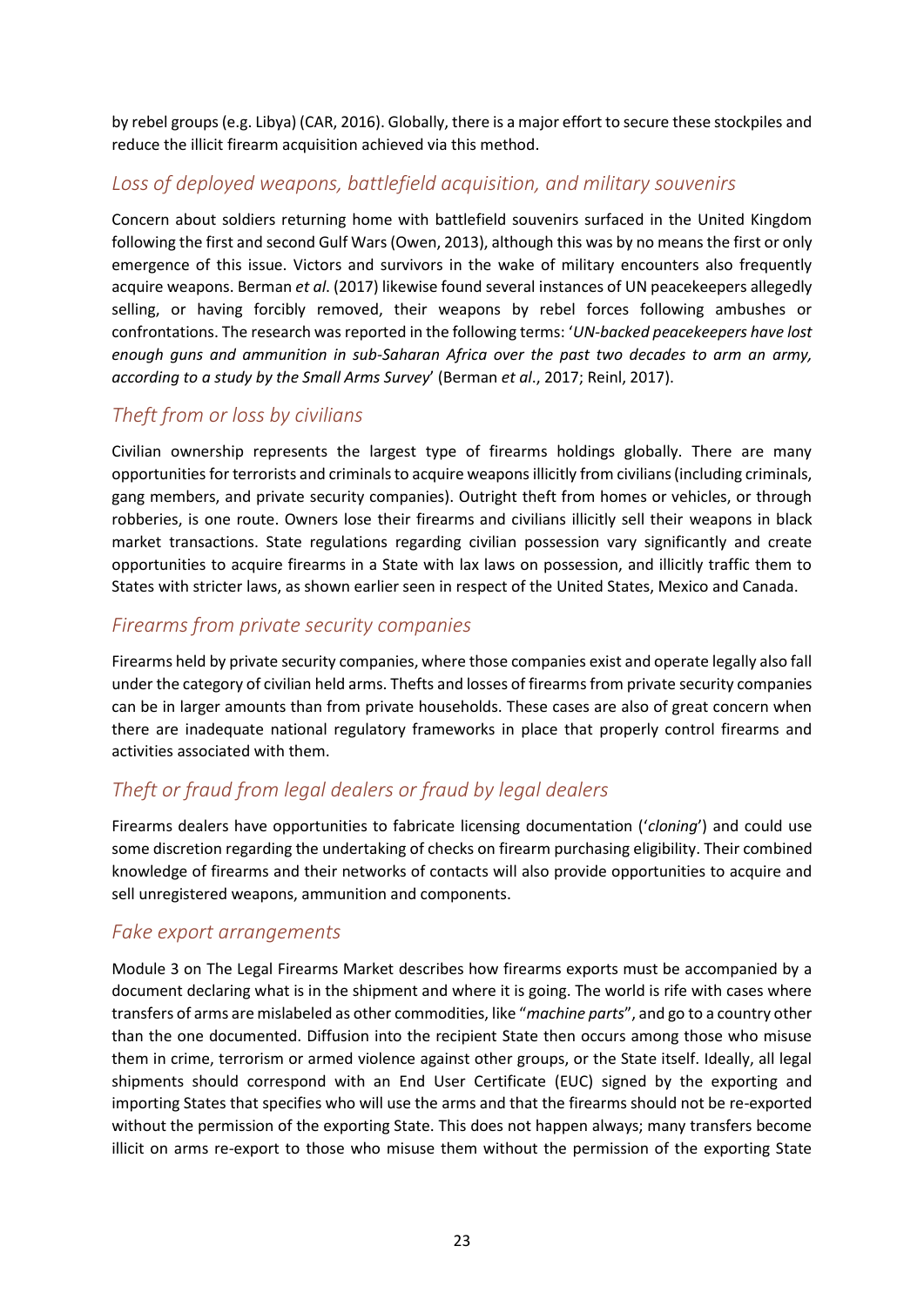(Bromley and Griffiths, 2010). Various ways in which EUCs are altered, amended or fabricated facilitate weapon re-export or '*diversion*', leading to firearm illegality.

### <span id="page-27-0"></span>Conversion, reactivation and recycling of firearms

#### *Converted firearms*

National firearms regulations typically restrict the types of firearms that civilians might legally own, but do not necessarily eliminate demand. Accordingly, prohibitions on handguns in particular have led some parties to devise new means of acquiring these or comparable firearms. One common method involves mechanically altering an accessible replica firearm to function in a similar way as a restricted firearm. This process is generally known as a firearms conversion and has been observed worldwide' (Small Arms Survey, 2015). According to the Small Arms Survey's (2015: 1) research, "*blank-firing handguns are the most commonly converted replicas worldwide, but many other types of replica firearms are also highly convertible*."

Conversion may be possible for many types of replica firearms, although certain models are more appealing because of their design, materials used in their construction, and the ease with which they might be converted. Ease of access to conventional firearms, legal restrictions, the cost of pistols, and the fact that replicas may be untraceable which especially appeals to criminals, all impact on demand for converted firearms (Squires, 2014). The conversion of non-lethal starter pistols into lethal weapons is very popular with criminals in Europe (see the online video at end of the module).

Globally, law-enforcement agencies frequently confiscate large numbers of replica firearms and often express concern about their possible conversion. Firearms conversion is a global practice, and in some places taking on the dimensions of a small-scale manufacturing process. While European nations most frequently report the problem, converted weapons appear in many countries, including most recently in several African countries. The South Eastern and Eastern Europe Clearinghouse for the Control of Small Arms and Light Weapons (SEESAC), a UNDP SALW project in the Balkans, also reported on this problem in their paper Convertible Weapons in the Western Balkans (SEESAC, 2009). The conversion of weapons into fully functioning firearms is, strictly speaking, a form of illicit manufacturing, and subject to criminal sanction under the terms of the United Nations Firearms Protocol. This Protocol considers illicit all firearms manufactured without a valid authorization or licence issued by a competent authority, and/or without the required marking (Article 3(d) and Article 5 Firearms Protocol).

#### *Reactivated firearms*

Similar considerations apply in respect of weapon reactivation. There is a global market for '*iconic*' souvenir firearms, either fake replicas of original arms or deactivated weapons such as those, for example, employed in theatrical and cinematic productions. The law requires the deactivation of certain types of arms such as these.

To be considered deactivated, the United Nations Firearms Protocol requires that "*all essential parts of a deactivated firearm are to be rendered permanently inoperable and incapable of removal, replacement or modification in a manner that would permit the firearm to be reactivated in any way*" (Article 9 Firearms Protocol). However, in practice countries have different deactivation criteria in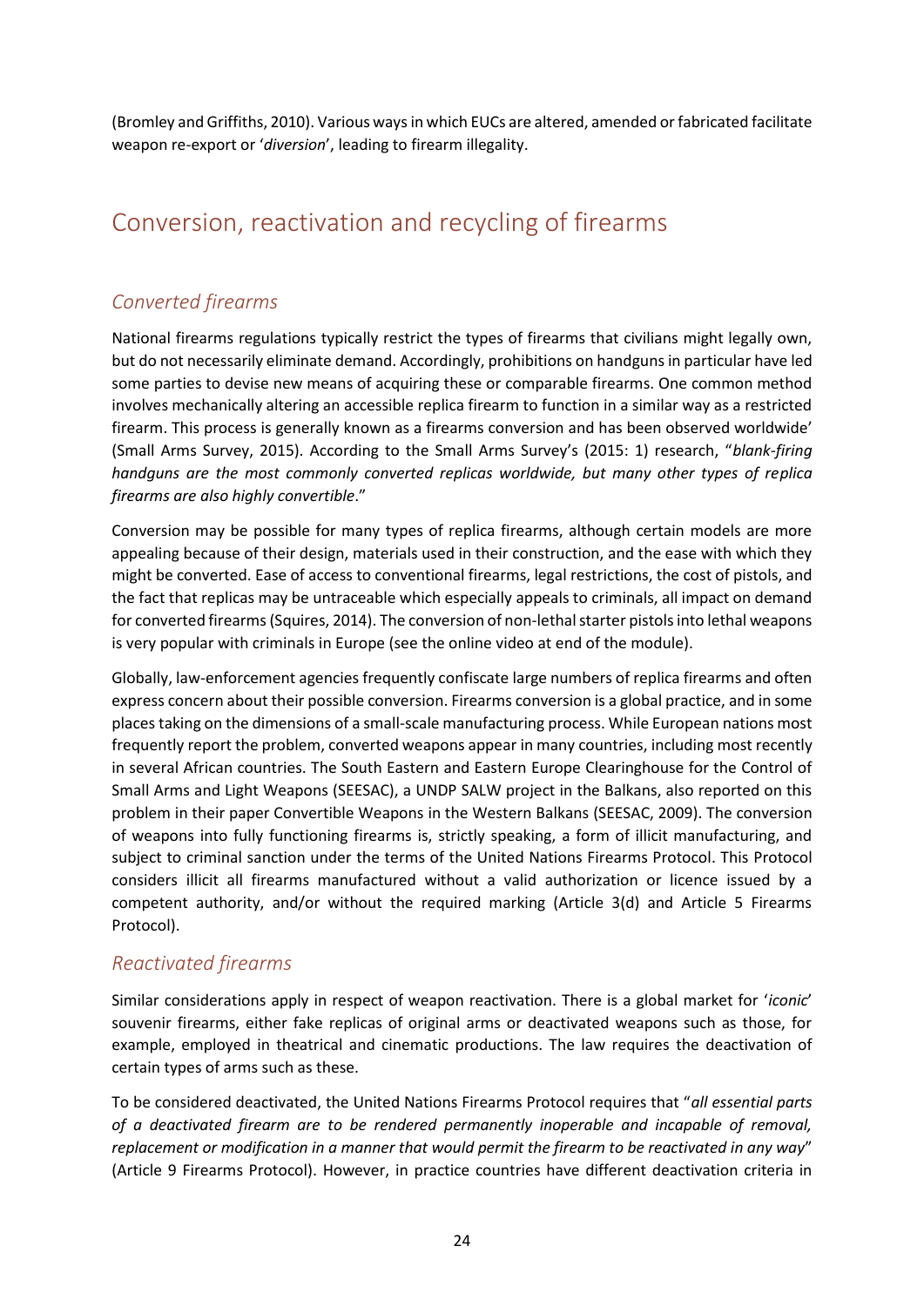place, which can allow a firearms expert to reverse the process of deactivation. Depending upon the extent of the '*deactivation*' process to which such firearms have been subjected (different nations have more or less rigorous deactivation standards, but some individual countries may have older and newer deactivation specifications that differ) it may be possible for skilled persons to bring these weapons back into full working order.

The problem of illicitly reactivated weapons has become of particular concern in Europe. In recent years, high-profile terrorist attacks have been committed using reactivated weapons. One reason for this particular form of illicit trafficking in Europe seems to be the fact that in many European countries the legal access to other firearms is more difficult. Criminals have resorted to this modality because it has allowed them to operate below the radar, thanks to larger disparities between national deactivation criteria among European Union Member States. By way of example, forensic scientists examined a significant cache of reactivated weapons seized by Belgian police in the late 1990s (Migeot and De Kinder, 1999), while several workshops for bulk firearm reactivation have been unearthed in the United Kingdom. Police also uncovered a supply chain of reactivated Mac-10 sub-machine guns arming the criminal underworlds of Dublin, Manchester, Glasgow and London (Walsh, 1999). Traced to a rented workshop in Hove, East Sussex, a police raid found 40 deactivated Mac-10s and the tools and components to restore them to full working order, subsequently linking them to numerous shootings and crime scenes around the country. In their deactivated form, the weapons would cost around £100 each but could command a price ten times that when reactivated.

In 2016, evidence emerged that police in Kent seized a consignment of 22 AK model reactivated assault rifles and nine '*Skorpion*' machine pistols, the largest haul of illegal firearms intercepted in the United Kingdom. The same Slovakian firearms dealer supplied the weapons as used by terrorists in the '*Charlie Hebdo*' Paris shootings of January 2015. The Slovakian firm sold so-called deactivated '*acoustic expansion weapons*' as souvenirs, although the deactivation process could be easily reversed by the removal of pins inserted into the weapon barrels (Laville, 2016).

#### *Antique firearms*

Antique firearms might be re-engineered to fire contemporary ammunition, and bespoke ammunition manufactured to fit obsolete caliber weapons. Cutting down stolen long guns, rifles and shotguns make them more easily portable and concealable by offenders.

#### *Recycling and reselling discarded or surplus weapons*

The collection and destruction of surplus firearms and SALW has been part of the global effort to lower the harmful effects of illicit and indiscriminate firearm supply since the mid-1990s. These weapons become illicit in several ways. Some of them take a long time to destroy and can be put in the same stockpiles that criminals and terrorists may steal from. Some countries may have very loose restrictions on the acquisition of surplus SALW and firearms, while others may re-sell surplus or accumulated weapons for the purposes of raising revenue. Despite States paying more attention to the disposition of surplus weapons, many from previous conflicts remain in circulation for long periods, for example through servicing, repair and recycling by illegal armorers, or spare parts purchased on the Internet.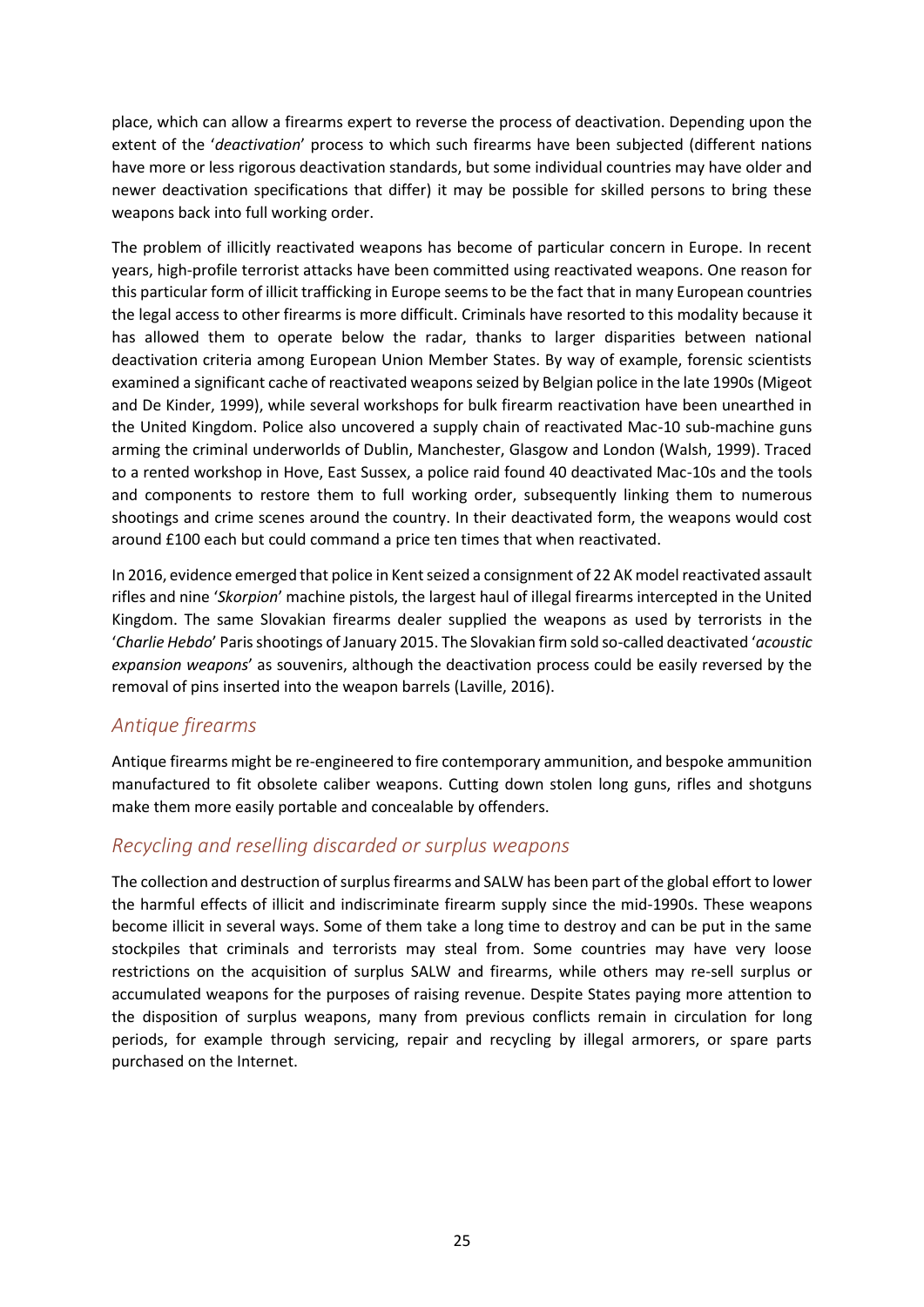# <span id="page-29-0"></span>Consequences of illicit markets: producing, prolonging and exacerbating conflict and aggravating levels of crime and violence

According to Greene and Marsh (2012b: 250), small arms and light weapons including firearms represent "*significant independent variables in processes of armed violence, conflict, security or development*." They argue: "*variations in the characteristics, availability and flows of arms can significantly affect the wider risks, dynamics, extent, and lethality of armed violence, conflict, insecurity and obstacles to development.*" Drawing together the otherwise seemingly distinct academic studies of conflict and crime, "*the ready availability of handguns or automatic weapons can qualitatively affect the lethality, scale or implications of violence, with enduring consequences*."

According to Boutwell and Klare (1999) in their collection of essays on the international trade in light weapons, "*the widespread global diffusion of assault rifles, machine guns, mortars, rocket-propelled grenades, and other light weapons ... easily carried by an individual or transported by a light vehicle has greatly intensified the scale of conflict in countries and societies around the world*." In the 1990s alone, such weapons accounted for the clear majority of four million deaths in forty-nine major ethnic and sectarian conflicts, which ranged from Bosnia and Herzegovina to Zaire, Rwanda to Afghanistan, and Tajikistan to Somalia (Boutwell and Klare, 1999). The same year, Laurance (1999: 185-6) went even further. They argued that a net increase in the global supply of small arms was *directly* responsible for the perpetuation of conflicts '*carried out by criminals, terrorists, and irregular militia and armed bands*", representing a global security threat and thereby making the case for more coordinated international action to tackle the indiscriminate supply of small arms. Amongst several particular concerns identified was the diffusion of military specification weapons into civilian possession. "*In the end,*" he noted, "*people kill people, but when modern military weapons are used, the lethality escalates to inhumane levels.*" (Laurance, 1999: 193).

The availability of firearms/small arms and light weapons has been acknowledged as an aggravating factor in crime, in particular organized crime and terrorism, as several of the previous examples have also highlighted. It has been elevated as a source of concern also within the [UN Security Council, in](https://www.securitycouncilreport.org/atf/cf/%7B65BFCF9B-6D27-4E9C-8CD3-CF6E4FF96FF9%7D/s_res_2370.pdf)  [Resolution 2370/2017,](https://www.securitycouncilreport.org/atf/cf/%7B65BFCF9B-6D27-4E9C-8CD3-CF6E4FF96FF9%7D/s_res_2370.pdf) highlighting, for example, the urge to prevent terrorists from acquiring weapons.

There are important distinctions of scale and organization within the weapons trafficking arena. Larger scale transfers are often cloaked by the involvement of layers of brokerage companies and networks of contractors and sub-contractors. Griffiths and Wilkinson (2007), in their report on Clandestine Arms Transfers for SEESAC, point out that relatively few illegal weapon shipments have been detected or intercepted in transit, an issue often attributable to a combination of '*inefficiency, lack of resources and high-level complicity and corruption*'.

The systematic analysis and detection of clandestine arms shipments, they claim, remains '*in its infancy*'. Professional firearms dealers often operate on the periphery of financial and legal accountability, utilizing a range of covert connections, under-regulated offshore banking systems, and contacts with military and governmental personnel to evade proper scrutiny (perhaps underpinned by bribes and other inducements to regulators). Intermediaries are also critical for the operation of the illicit market since their independent status is very useful for diversion of shipments. The SEESAC's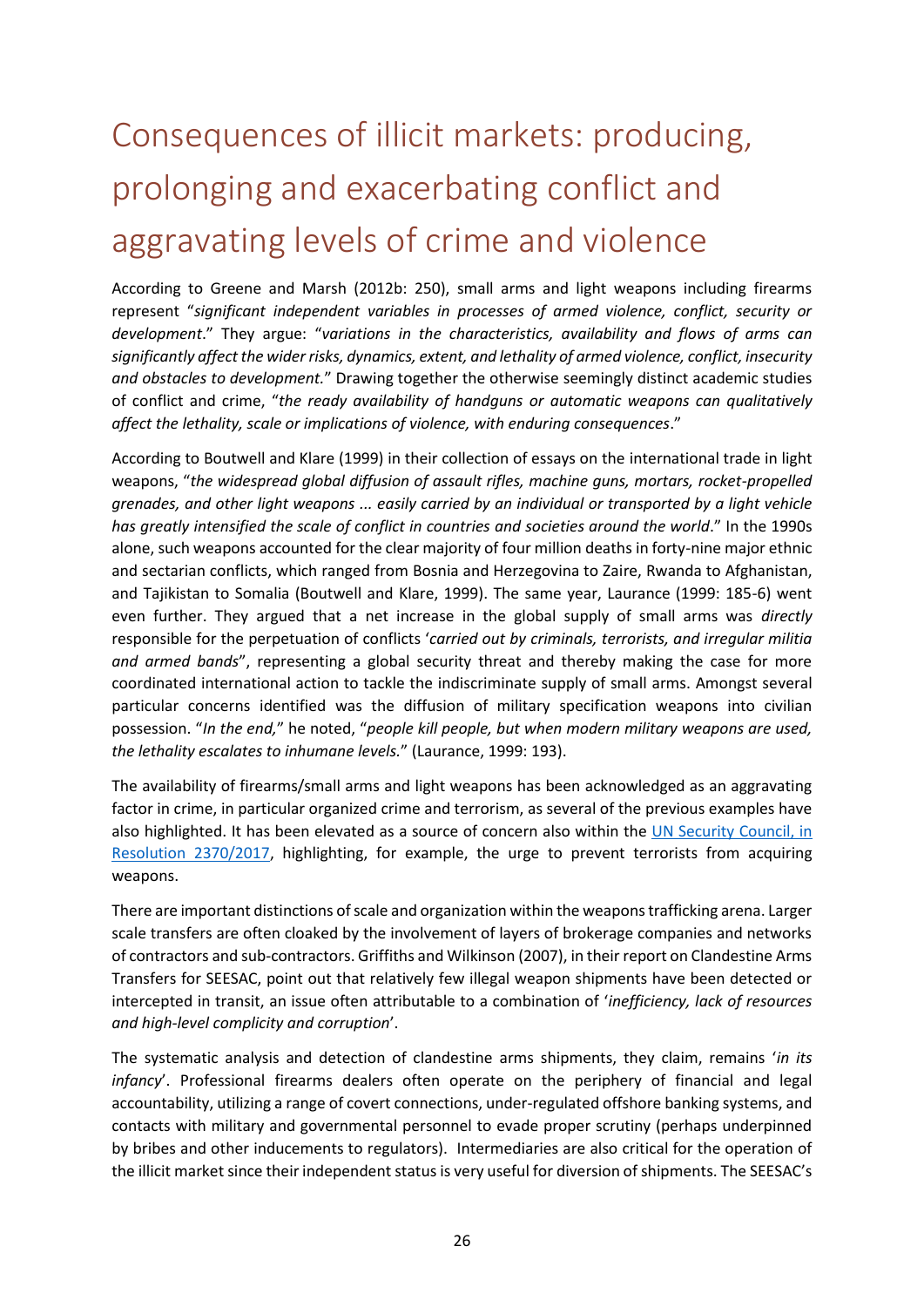study notes that brokers and transporters involved in clandestine markets tend to work on a '*just-intime*' principle, which minimizes the risk of detection whilst maximizing gain through a network of trusted suppliers and reliable carriers (Griffiths and Wilkinson, 2007). The expansion of global trade, the Internet, changing international business practices and, not least, the recent growth of private military companies, consultants and trainers providing and delivering military services and supplies, have further complicated these complex and often opaque international markets.

Bourne (2007: 131) has described many end-user certification processes as simple '*veils of legality*' designed to conceal covert military aid, or by-pass trade embargoes. Problems with End-User Certificates (EUC) can fall into a number of types. EUCs can be forged; original documents can be altered and re-used; misleading or incomplete information can be provided on them; weapons can be diverted in transit to putative '*end users*' and the '*end user*' described in the documentation can fail to comply with the agreements and re-sell the weapons to a further party. Another weakness is the failure by export country authorities to verify that weapons reach their intended recipients.

The above-described situation has certainly improved a lot over the past two decades. Global awareness and efforts to prevent and counter the illicit trafficking in firearms/small arms and light weapons have increased, and new global instruments, such as the United Nations Firearms Protocol and the Arms Trade Treaty amongst others (see Module 5 on International Legal Framework), have emerged and entered into force.

Today, large-scale trafficking is less frequent, or less visible than in the late 1990s, due to a number of factors, including the appearance of new trafficking modalities and trends, based on the use of new and modern technology. Examples include the Internet/darknet, modern service delivery methods, and a certain '*democratization*' of the trafficking activities, which can be carried out by single or smaller groups, making detection and interception very difficult.

This reduction of once larger trafficking networks into smaller, more agile and flexible structures is, in fact, common to many forms of organized crime, as can be observed, for example, in relation to the illicit drug trade. However, whether through sporadic large quantities, or frequent but constant flows, the consequences and impact of illicit firearms trafficking on security and development seem not to change.

Several conclusions follow sequentially from the preceding discussions. First, the arms trade and marketized weapon supply are major contributors to the globalization of crime and corruption (for more information, see the E4J University Module Series on Anti-Corruption). Second, illicit arms deals and firearm proliferation both serve to undermine effective and accountable governance, simultaneously narrowing conceptions of the role of government while increasing global insecurity itself (Greene and Marsh, 2012a). Third, increasing global insecurity works to generate further demands for firearms. Fourth, the proliferation of firearms stimulates conflict and violence, which further weakens social, economic and political securities, and fifth, when social, economic and political security, that is, family and community structures and governance capacity, are weakened, young men often appear at the greatest risks of marginalization and most subject to the pull of gangs and weaponization. These are the ones most likely to be drawn, conscripted or coerced into embracing the norms of the gun culture (Squires, 2014: 243).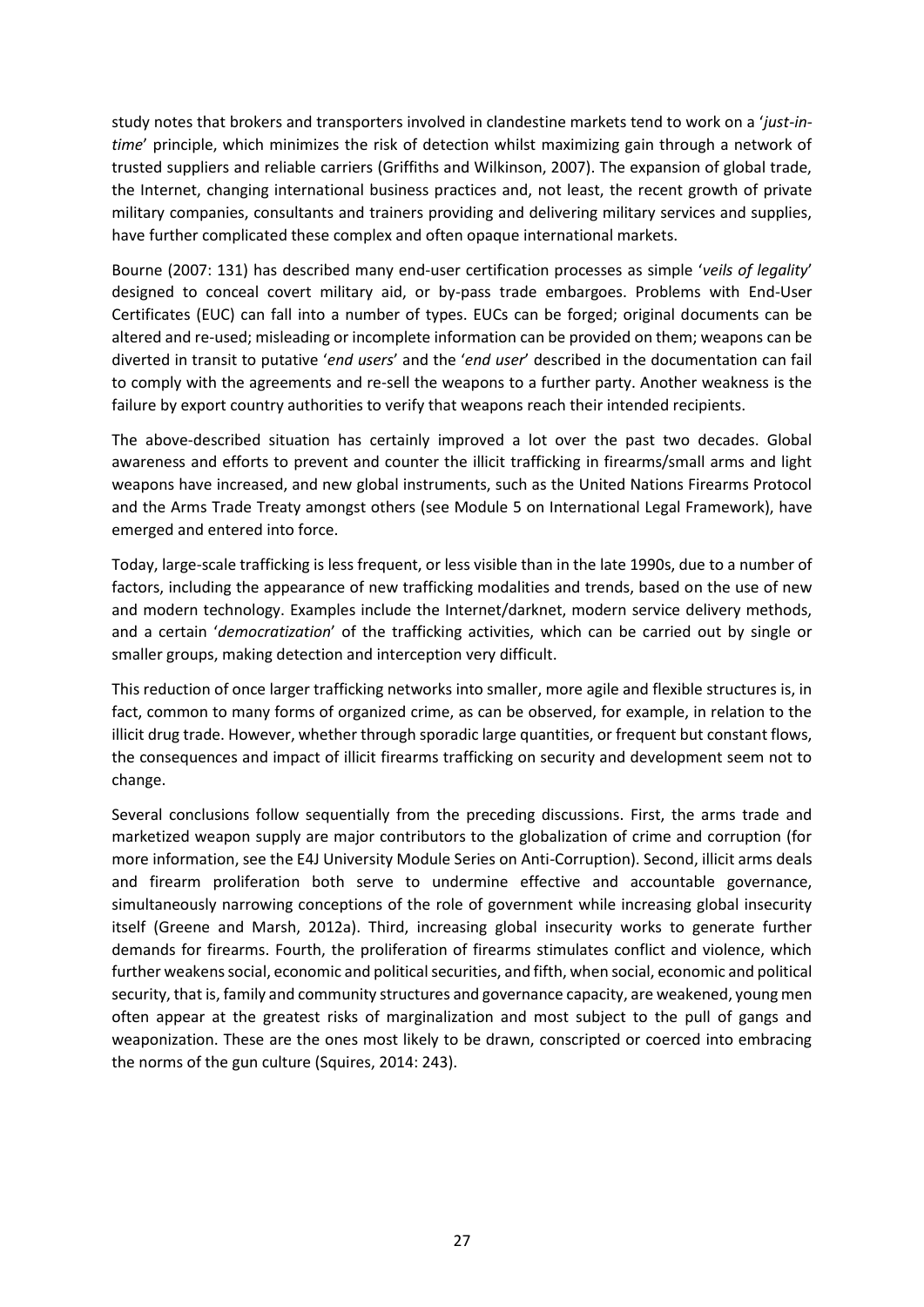## <span id="page-31-0"></span>Conclusion

The illicit market is very complex. There is a multitude of sources of illicit weapons and a wide variety of types of demand for them. There are many methods used for firearms trafficking by the range of actors involved in the market. As Duquet and Goris (2018: 9) acknowledge in their important pan-European analysis of Firearm acquisition by terrorists:

*Our knowledge of the illicit market for firearms very much resembles the Udana parable of the blind men and the elephant: a group of blind men who have never encountered an elephant is asked to describe it based on their palpating of only one part of the creature. Based on this partial impression, they each describe an entirely different phenomenon (a thick snake, a tree trunk, a bumped wall, a fan). None can grasp the entire and true nature of the thing they are confronted with. Moreover, each one of them assumes his (partial) interpretation of reality to be the whole truth*.

By revealing and discussing the many and varied types of illicit firearm markets, the scene was set to begin learning about how national governments and the international community are responding to stem the illicit acquisition and trafficking of illicit firearms.

## <span id="page-31-1"></span>References

- Arsovska, Jana and Yuliya Zabyelina (2014). 'Irrationality, Liminality and the Demand for Illicit Firearms in the Balkans and the North Caucasus'*. European Journal on Criminal Policy and Research*, Vol. 20, Issue 3, 399-420.
- Bazargan, Darius (2003)*[. Balkan gun traffickers target UK](http://news.bbc.co.uk/2/hi/programmes/correspondent/3256318.stm)*. BBC News Channel, 5th December, 2003.
- Berman, Eric, Mihaila Racovita and Matt Schroeder (2017). *Making a tough job more difficult: Loss of Arms and Ammunition in Peace Operations*. Geneva: Small Arms Survey.
- Bourne, Mike (2007). *Arming Conflict: The Proliferation of Small Arms*. Basingstoke: Palgrave Macmillan.
- Boutwell, Jeffrey and Michael Klare (eds) (1999). *Light Weapons and Civil Conflict: Controlling the Tools of Violence.* Oxford: Rowman and Littlefield.
- Bricknell, Samantha (2012). *Firearm trafficking and serious and organised crime gangs*. Canberra: Australian Institute of Criminology.
- Bromley, Mark and Hugh Griffiths (2010). *End User Certificates: Improving standards to prevent diversion.* Stockholm: SIPRI Insights on Peace and Security No. 2010/3 March.
- Burbick, Joan (2006). *Gun Show Nation: Gun Culture and American Democracy.* New York: The New Press.
- Carr, Christopher (2008). *Kalashnikov Culture: Small Arms Proliferation and Irregular Warfare*. Westport, CT: Praeger Security International.
- Chappell, Bill (2016). *[In Mexico, Tens Of Thousands Of Illegal Guns Come From The U.S.](https://www.npr.org/sections/thetwo-way/2016/01/12/462781469/in-mexico-tens-of-thousands-of-illegal-guns-come-from-the-u-s?t=1550139305509)* National Public Radio, 12<sup>th</sup> January, 2016.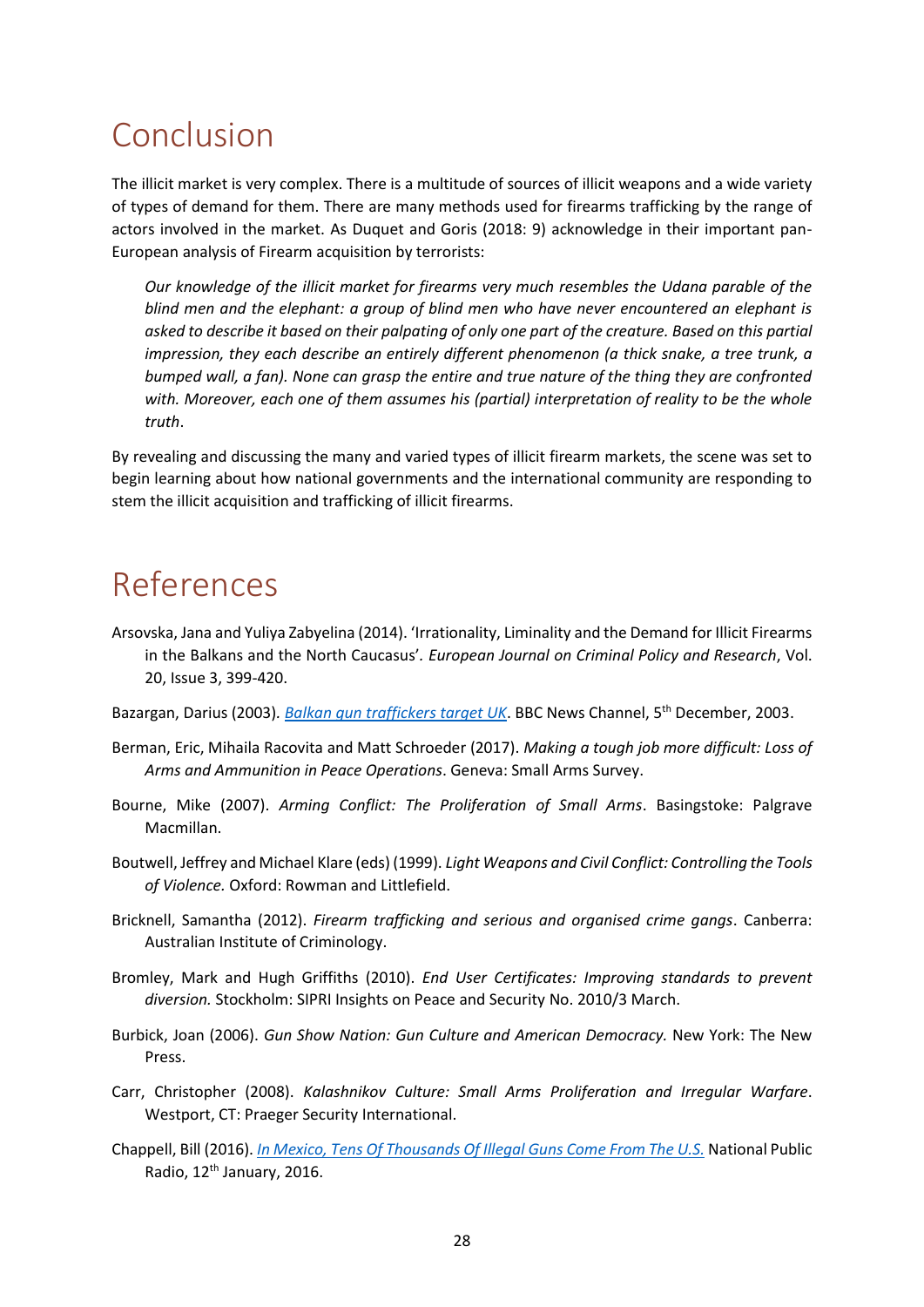Chivers, Christopher John (2010). *The Gun: The AK-47 and the Evolution of War*. London: Allen Lane.

- Clegg, Elizabeth and Michael Crowley (2001). *[Controlling arms brokering and transport agents: Time](https://www.files.ethz.ch/isn/124852/btb_brf8.pdf)  [for International Action.](https://www.files.ethz.ch/isn/124852/btb_brf8.pdf)* Biting the Bullet Briefing 8, Basic/International Alert/Saferworld.
- Collier, Paul (2008). *The Bottom Billion: Why the Poorest Countries are failing and what can be done about it.* Oxford: Oxford University Press.
- Conflict Armament Research (2016). *[Investigating Cross-Border Weapons Transfers in the Sahel](file:///C:/Users/dimov/Downloads/Investigating-Libya-Cross-border-Weapon-Transfers-to-the-Sahel-English.pdf)*. London: Conflict Armament Research.
- Crockford, Toby (2016). *[Gun factory found in Gold Coast police raids first of its kind in Queensland](https://www.brisbanetimes.com.au/national/queensland/gun-factory-found-in-gold-coast-police-raids-first-of-its-kind-in-queensland-20161123-gsvwf9.html)*. Brisbane: Brisbane Times.
- Daly, Angela and Monique Mann (2018). *3D Printing, Policing and Crime*. Crime, Justice and Social Democracy Briefing Paper Number 1, Brisbane: Queensland University of Technology, Crime and Justice Research Centre.
- De Vries, Marsha (2011). 'Converted Firearms: A Transnational Problem with Local Harm'. *European Journal of Criminal Policy Research*, Vol. 18, Issue 2, 205-216.
- Dreyfus, Pablo, Nicholas Marsh and Marcelo de Sousa Nascimento (2006). *[Tracking the Guns:](https://www.prio.org/utility/DownloadFile.ashx?id=641&type=publicationfile)  [International Diversion of Small Arms to Illicit Markets in Rio De Janeiro.](https://www.prio.org/utility/DownloadFile.ashx?id=641&type=publicationfile)* Rio de Janeiro and Oslo: Viva Rio, NISAT and ISER.
- Duquet, Nils and Kevin Goris (2018). *Firearm acquisition by terrorists in Europe: Research findings and policy recommendations of Project SAFTE.* Brussels: Flemish Peace Institute*.*
- El Pais (2006). *[Vladimiro Montesinos, condenado a 20 años por vender armas a las FARC](https://elpais.com/internacional/2006/09/22/actualidad/1158876008_850215.html)*.
- Europol (2014). *[The Internet Organized Crime Threat Assessment \(iOCTA\)](http://www.europarl.europa.eu/meetdocs/2014_2019/documents/libe/dv/europol_iocta_/europol_iocta_en.pdf)*. The Hague, NL: European Police Office.
- Firearm Blog (2014). *Common illicitly homemade submachine guns in Brazil*. The Firearm Blog, 22 January, 2014.
- Freeman, Colin (2015). 'Inside the 'Ant Trade': How Europe's Terrorists get their Guns'. *Daily Telegraph*, 23rd November, 2015.
- Garrett, Kelly (2015). 'Legal U.S. Gun-[Runners Are Arming Mexico's Cartels'](https://securityassistance.org/content/legal-us-gun-runners-are-arming-mexico%E2%80%99s-cartels). *El Daily Post*, Washington DC: Center for International Policy.
- Geneva Declaration Secretariat (2015). *[Global Burden of Armed Violence 2015: Every Body Counts](http://www.genevadeclaration.org/measurability/global-burden-of-armed-violence/global-burden-of-armed-violence-2015.html)*. Geneva: Geneva Declaration on Armed Violence and Development.
- Goodman, Colby and Michel Marizco (2010). *US firearm trafficking to Mexico: New data and insights illuminate key trends and challenges*. Working paper series on US-Mexico Security Co-operation, 167-203, Washington DC: Wilson Center.
- Greene, Owen (1999). *Small arms, global challenge: the scourge of light weapons.* Global Dialogue, Vol. 1, Issue 2.
- Greene, Owen and Nic Marsh (2012a). Armed violence within societies, in Owen Greene and Nic Marsh (eds) *Small Arms, Crime and Conflict: Global Governance and the Threat of Armed Violence*. London, Routledge.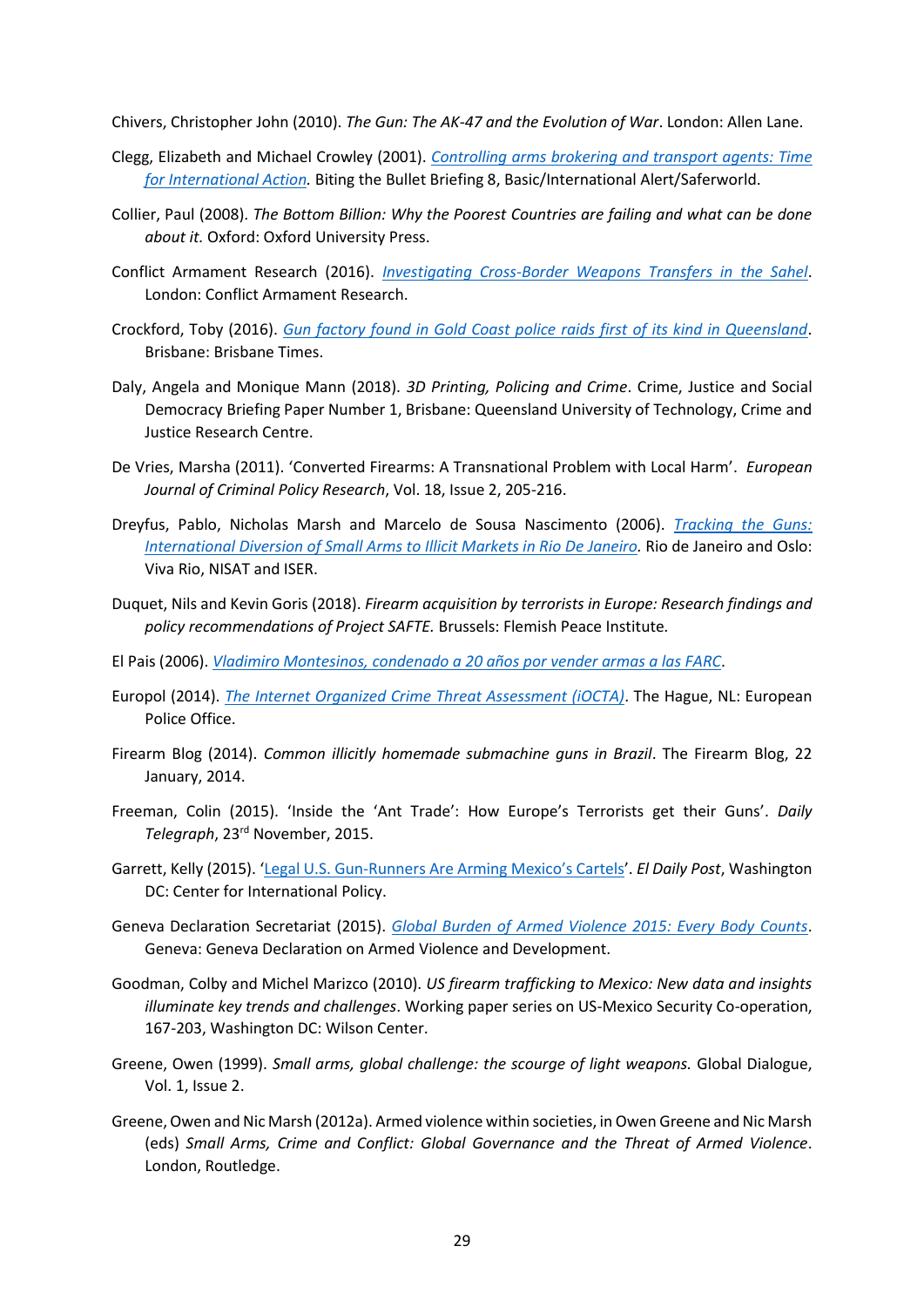- Greene, Owen and Nic Marsh (2012b) 'Governance and small arms and light weapons', in Owen Greene and Nic Marsh (eds) *Small Arms, Crime and Conflict: Global Governance and the Threat of Armed Violence*, London: Routledge.
- Griffiths, Hugh and Adrian Wilkinson (2007). *Planes and Ships: Identification and Disruption of Clandestine Arms Transfers.* Belgrade, Serbia: SEESAC.
- Holtom, Paul (2007). *Small arms production in Russia*, London: Saferworld.
- Holtom, Paul, Paul James and Connor Patmore (2018). 'From the IRA to ISIS: Exploring terrorist access to the UK's illicit firearms market', in Nils Duquet (ed) *Triggering Terror: Illicit Gun Markets and Firearms Acquisition of Terrorist Networks in Europe,* Brussels: Flemish Peace Institute/SIPRI.
- Jenzen-Jones, N.R. (2015). 'Small arms and additive manufacturing: An assessment of 3D-printed firearms, components, and accessories', in Benjamin King and Glenn McDonald (eds), *Behind the Curve New Technologies, New Control Challenges*. Geneva: Small Arms Survey.
- Klare, Michael and David Anderson (1996). *US and Soviet Military Aid: A Scourge of Guns.* Washington, DC: Federation of American Scientists.
- Laville, Sandra (2016) 'UK gang bought guns from same shop as Charlie Hebdo terrorists'. *The Guardian*, 21st April, 2016.
- Laurance, Edward J. (1999). 'Light Weapons and Human Development: The Need for Transparency and Early Warning', in Jeffrey Boutwell and Michael Klare (eds) *Light Weapons and Civil Conflict: Controlling the Tools of Violence*, Oxford: Rowman and Littlefield.
- Le Brun, Emile and Jonah Leff (2013). *Signs of Supply: Weapon Tracing in Sudan and South Sudan.* Geneva: Small arms Survey.
- Mcdonald, Glenn (2012). *Precedent in the making: the UN meeting of governmental experts*. Small Arms Survey Issue Brief Number 5, March 2012, Geneva: Small Arms Survey.
- Mcdonald, Glenn (2013). 'Second Wind: the PoA's 2012 Review Conference', in Small Arms Survey (ed) *Small Arms Survey 2013: Everyday Dangers*, Cambridge: Cambridge University Press.
- Migeot, Gérard and Jan De Kinder (1999). 'Reactivating deactivated firearms', *Forensic Science International*, Vol. 103, Issue 3, 173–179.
- NABIS (2018). *[Family Jailed For Firearms Offences](http://www.nabis.police.uk/news/Family-Jailed-For-Firearms-Offences)*. Birmingham: National Ballistic Intelligence Service.
- Naylor, R.T. (1994). 'Loose Cannons: Covert Commerce and Underground Finance in the Modern Arms Black Market'. *Crime, Law and Social Change*, Vol. 22, Issue 1, 1-57.
- Naylor, R.T. (1998). 'The Rise of the Modern Arms Black Market and the Fall of Supply-Side Control', in Virginia Gamba-Stonehouse (ed) *Society under Siege: Licit Responses to Illicit Arms*, South Africa, Institute for Security Studies.
- Organization of American States (2003). *[Report of the General Secretariat of the Organization of](https://fas.org/asmp/campaigns/smallarms/OAS_Otterloo.htm)  [American States on the diversion of Nicaraguan arms to the United Defense Forces of Colombia,](https://fas.org/asmp/campaigns/smallarms/OAS_Otterloo.htm)  [January 2003](https://fas.org/asmp/campaigns/smallarms/OAS_Otterloo.htm)*. Washington DC: Organization of American States.
- Overton, Iain (2015). *Gun, Baby, Gun: A Bloody Journey into the world of the Gun*. Edinburgh: Canongate books.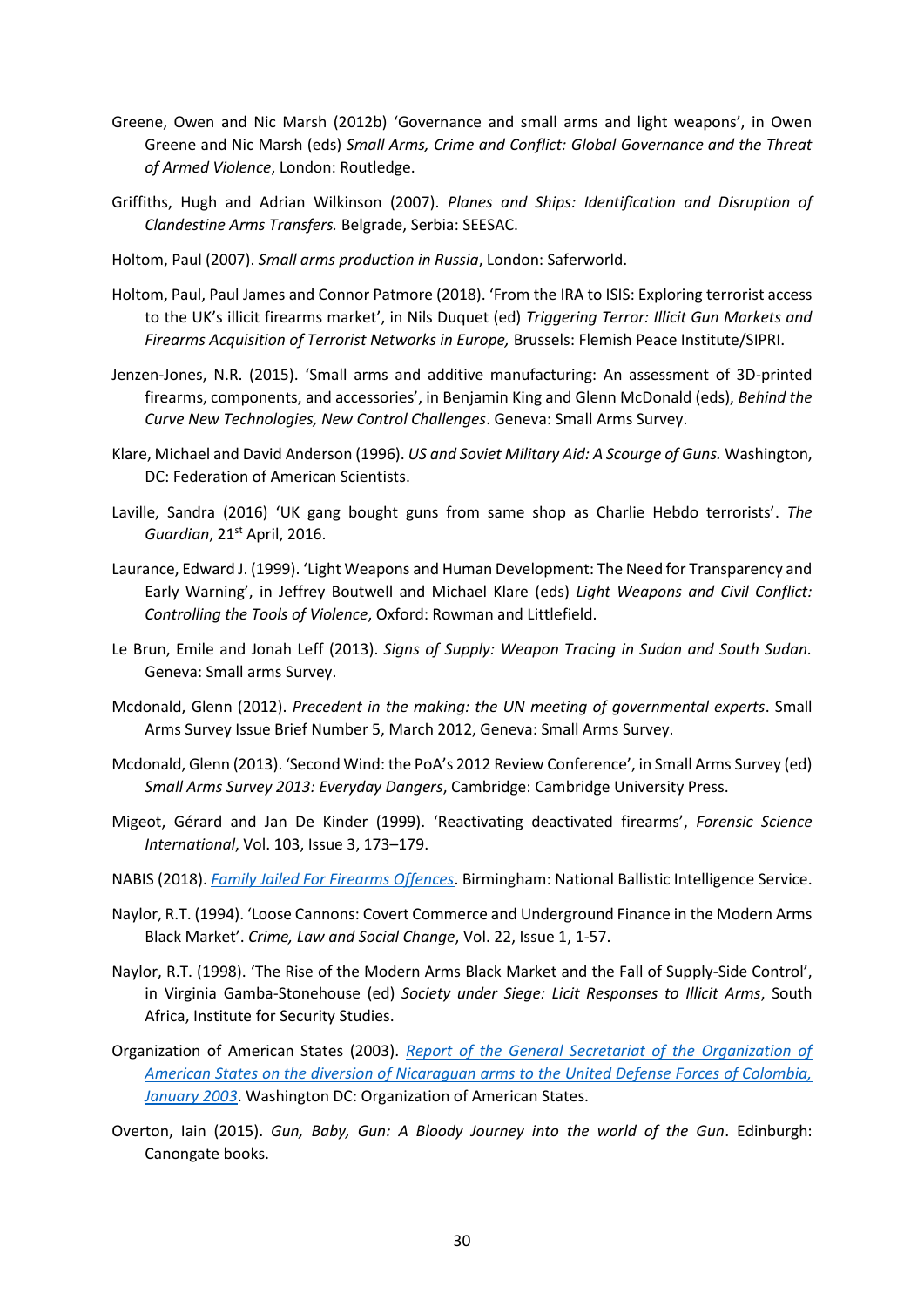Owen, Jonathan (2013). 'SAS amnesty 'filled a skip' with weapons'. *The Independent*, 17th March 2013.

- Paoli, Giacomo Persi (2018). *[The Trade in Small Arms and Light Weapons on the Dark Web](https://s3.amazonaws.com/unoda-web/wp-content/uploads/2018/10/occasional-paper-32.pdf)*. UNODA Occasional Papers, No. 32, New York: United Nations Office for Disarmament Affairs.
- Paoli, Giacomo Persi, Judith Aldridge, Nathan Ryan and Richard Warnes (2017). *[Behind the Curtain:](https://www.rand.org/pubs/research_reports/RR2091.html)  [The Illicit Trade of Firearms, Explosives and Ammunition on the Dark Web](https://www.rand.org/pubs/research_reports/RR2091.html)*. Santa Monica, CA: Rand Corporation.
- Parker, Sarah and Marcus Wilson (2016). *[A Guide to the UN Small Arms Process: 2016 Update.](http://www.smallarmssurvey.org/fileadmin/docs/Q-Handbooks/HB-02-Diplo-Guide/SAS-HB02-Guide-UN-Small-Arms-Process.pdf)* Geneva: Small Arms Survey.
- Plaut, Martin (2007). *[UN troops 'traded gold for guns'.](http://news.bbc.co.uk/1/hi/world/africa/6681457.stm)* BBC News Channel, 23rd May, 2007*.*
- Reinl, James (2017). *[UN Peacekeeping Arms Losses Could Equip an Army: Report](https://www.aljazeera.com/news/2017/11/peacekeeping-arms-losses-equip-army-small-arms-survey-171113075518696.html)*. Al Jazeera, 13th November, 2017.
- Rivero, Patricia Silveira (2004). 'The Value of the Illegal Firearms Market in Rio de Janeiro City: The Economic and Symbolic Value of Guns in Crime', in Pablo Dreyfus, Luis Guedes, Ben Lessing, Antônio Bandeira, Marcelo de Sousa Nascimento and Patricia Silveira Rivero (eds) (2008) *Small Arms in Rio de Janeiro: The Guns, the Buyback, and the Victims*, Chapter 2, Geneva: Small Arms Survey/Viva Rio/ISER.
- Saferworld (2012). *Small arms and light weapons control: A training manual*. Module 2, Saferworld, February 2012.
- Salcedo-Albarán, Eduardo and Diana Santos Cubides (2017). *Firearms Trafficking: Mexico-United States Border*. The Global Observatory of Transnational Criminal Networks, Research Paper No. 16, Bogotá: Vortex Foundation.
- SBU (Служби безпеки України) (2018). *[У Києві СБУ викрила міжнародне організоване](https://ssu.gov.ua/ru/news/1/category/2/view/4662#.sJrDG50W.dpbs)  [угруповання торгівців зброєю](https://ssu.gov.ua/ru/news/1/category/2/view/4662#.sJrDG50W.dpbs)*.
- Schroeder, Matthew (2013). 'Captured and Counted: Illicit weapons in Mexico and the Philippines', in Small Arms Survey (ed) *Small Arms Survey 2013: Everyday Dangers*, Cambridge: Cambridge University Press.
- Schroeder, Matthew (2016). *[Dribs and Drabs: The Mechanics of Small Arms Trafficking from the United](http://www.smallarmssurvey.org/fileadmin/docs/G-Issue-briefs/SAS-IB17-Mechanics-of-trafficking.pdf)  [States.](http://www.smallarmssurvey.org/fileadmin/docs/G-Issue-briefs/SAS-IB17-Mechanics-of-trafficking.pdf)* Small Arms Survey Issue Brief Number 17, March 2016, Geneva: Small Arms Survey.
- Schroeder, Matthew, Rachel Stohl and Colonel Dan Smith (2006). *The Small Arms Trade: A Beginner's Guide.* Oxford: One World Books.
- SEESAC (2009). *[Convertible Weapons in the Western Balkans](http://www.seesac.org/f/docs/SALW-Marking-and-Tracing-2/Convertible-Weapons-in-the-Western-Balkans-EN_1.pdf)*. Belgrade, Serbia: SEESAC.
- Small Arms Survey (no date). *[Stockpile Security and Management](http://www.smallarmssurvey.org/regulations-and-controls/control-measures/pssm.html)*. Geneva: Small Arms Survey.
- Small Arms Survey (2001). *[Small Arms Survey 2001: Profiling the Problem](http://www.smallarmssurvey.org/publications/by-type/yearbook/small-arms-survey-2001.html)*. Geneva: Small Arms Survey.
- Small Arms Survey (2010). *[Controlling Air Transport Practice, Options, and Challenges](http://www.smallarmssurvey.org/fileadmin/docs/A-Yearbook/2010/en/Small-Arms-Survey-2010-Chapter-02-summary-EN.pdf)*. Chapter 2 Summary, Geneva: Small Arms Survey.
- Small Arms Survey (2011). *[Craft Production of Small Arms](http://www.smallarmssurvey.org/fileadmin/docs/H-Research_Notes/SAS-Research-Note-3.pdf)*. Number 3, March 2011, Geneva: Small Arms Survey.
- Small Arms Survey (2012). *[Small Arms Survey 2012: Moving Targets.](http://www.smallarmssurvey.org/publications/by-type/yearbook/small-arms-survey-2012.html)* Geneva: Small Arms Survey.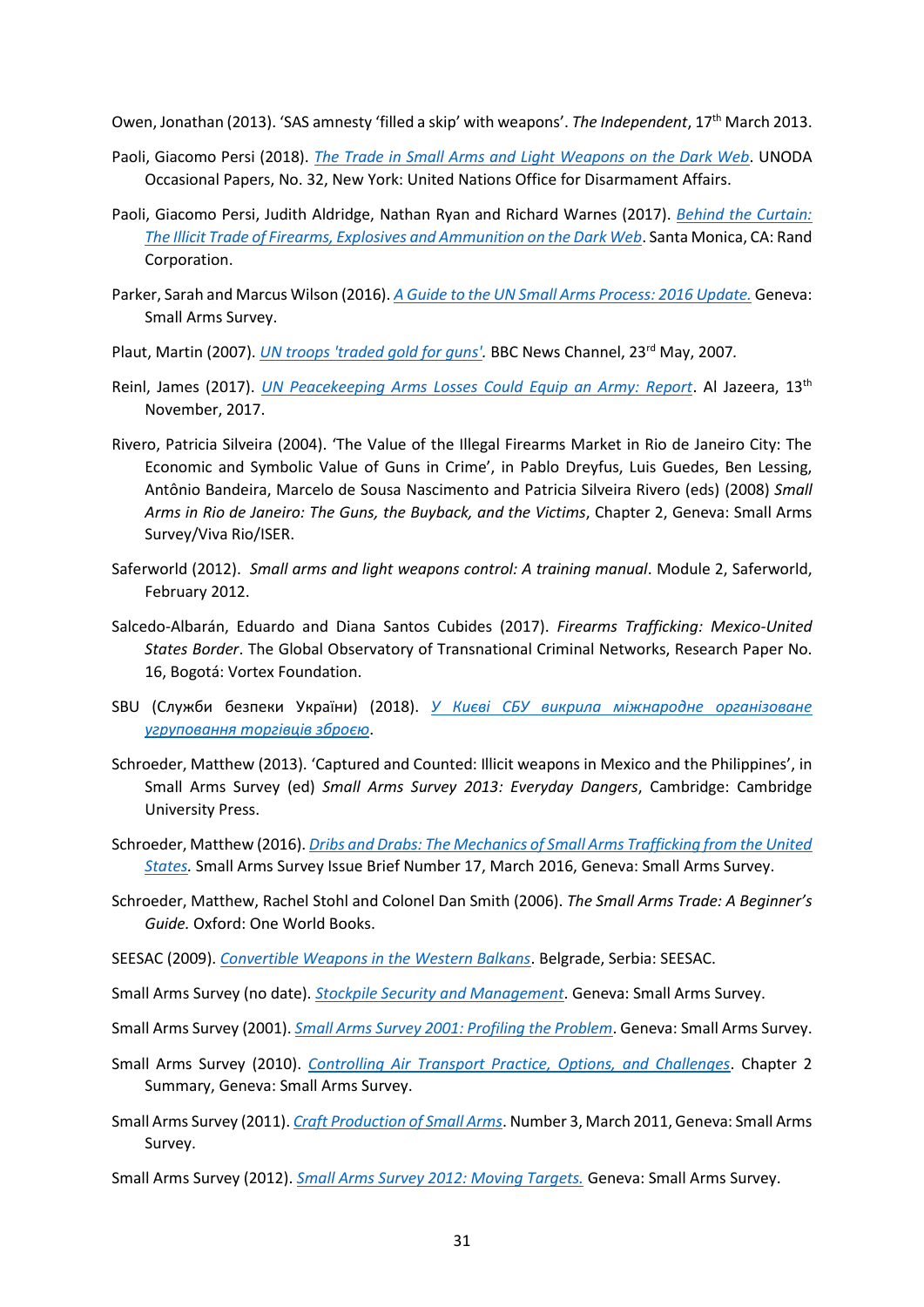- Small Arms Survey (2015). *[From Replica to Real: An Introduction to Firearms Conversions.](http://www.smallarmssurvey.org/about-us/highlights/highlights-2015/highlight-ib10.html)* Geneva: Small Arms Survey.
- Spapens, Toine (2007). '[Trafficking in Illicit Firearms for Criminal Purposes within the European Union](https://pure.uvt.nl/ws/files/923753/fulltext.pdf)'*. European Journal of Crime, Criminal Law and Criminal Justice*, Vol. 15, Issue 3, 359–381.
- Squires, Peter (2014). *Gun Crime in Global Contexts.* London, Routledge.
- Strazzari, Francesco and Francesca Zampagni (2018). 'Between organised crime and terrorism: Illicit firearms actors and market dynamics in Italy', in Nils Duquet (ed) *Triggering Terror: Illicit Gun Markets and Firearms Acquisition of Terrorist Networks in Europe,* Brussels: Flemish Peace Institute/SIPRI.
- Stohl, Rachel and Doug Tuttle (2008). 'The Small Arms Trade in Latin America'. *NACLA Report on the Americas*, Vol, 41, Number 2, March/April 2008.
- Thachuk, Kimberley and Karen Saunders (2014). 'Under the Radar: Airborne Arms Trafficking Operations in Africa'*. European Journal on Criminal Policy and Research*, Vol. 20, Issue 3, 361-378.
- United Nations Office on Drugs and Crime (2004). *[United Nations Convention against Transnational](https://www.unodc.org/documents/treaties/UNTOC/Publications/TOC%20Convention/TOCebook-e.pdf)  [Organized Crime and the Protocols Thereto](https://www.unodc.org/documents/treaties/UNTOC/Publications/TOC%20Convention/TOCebook-e.pdf)*. Vienna, UNODC.
- United Nations Office on Drugs and Crime *(2010). [The Globalization of Crime: A Transnational](http://www.unodc.org/res/cld/bibliography/the-globalization-of-crime-a-transnational-organized-crime-threat-assessment_html/TOCTA_Report_2010_low_res.pdf)  [Organized Crime Threat Assessment.](http://www.unodc.org/res/cld/bibliography/the-globalization-of-crime-a-transnational-organized-crime-threat-assessment_html/TOCTA_Report_2010_low_res.pdf)* Vienna: UNODC.
- United Nations Office on Drugs and Crime (2015). *[UNODC Study on Firearms 2015.](https://www.unodc.org/documents/firearms-protocol/UNODC_Study_on_Firearms_WEB.pdf)* Vienna: UNODC.
- United Nations Office for Disarmament Affairs (2018). *[Modular Small-arms-control Implementation](https://www.un.org/disarmament/convarms/mosaic/)  [Compendium \(MOSAIC\).](https://www.un.org/disarmament/convarms/mosaic/)* New York: UNODA.
- United Nations Security Council (2017). *[Resolution 2370 \(2017\) on preventing terrorists from acquiring](https://www.securitycouncilreport.org/atf/cf/%7B65BFCF9B-6D27-4E9C-8CD3-CF6E4FF96FF9%7D/s_res_2370.pdf)  [weapons.](https://www.securitycouncilreport.org/atf/cf/%7B65BFCF9B-6D27-4E9C-8CD3-CF6E4FF96FF9%7D/s_res_2370.pdf)* New York: United Nations.
- Vines, Alex (2005). 'Combating light weapons proliferation in West Africa'. *International Affairs*, Vol. 81, Number 2, 341–60.
- Williamson, Helen (2015). *Criminal Armourers and Illegal Firearm Supply in England and Wales.* Paper from the 2015 British Criminology Conference, Vol. 15, 93-115.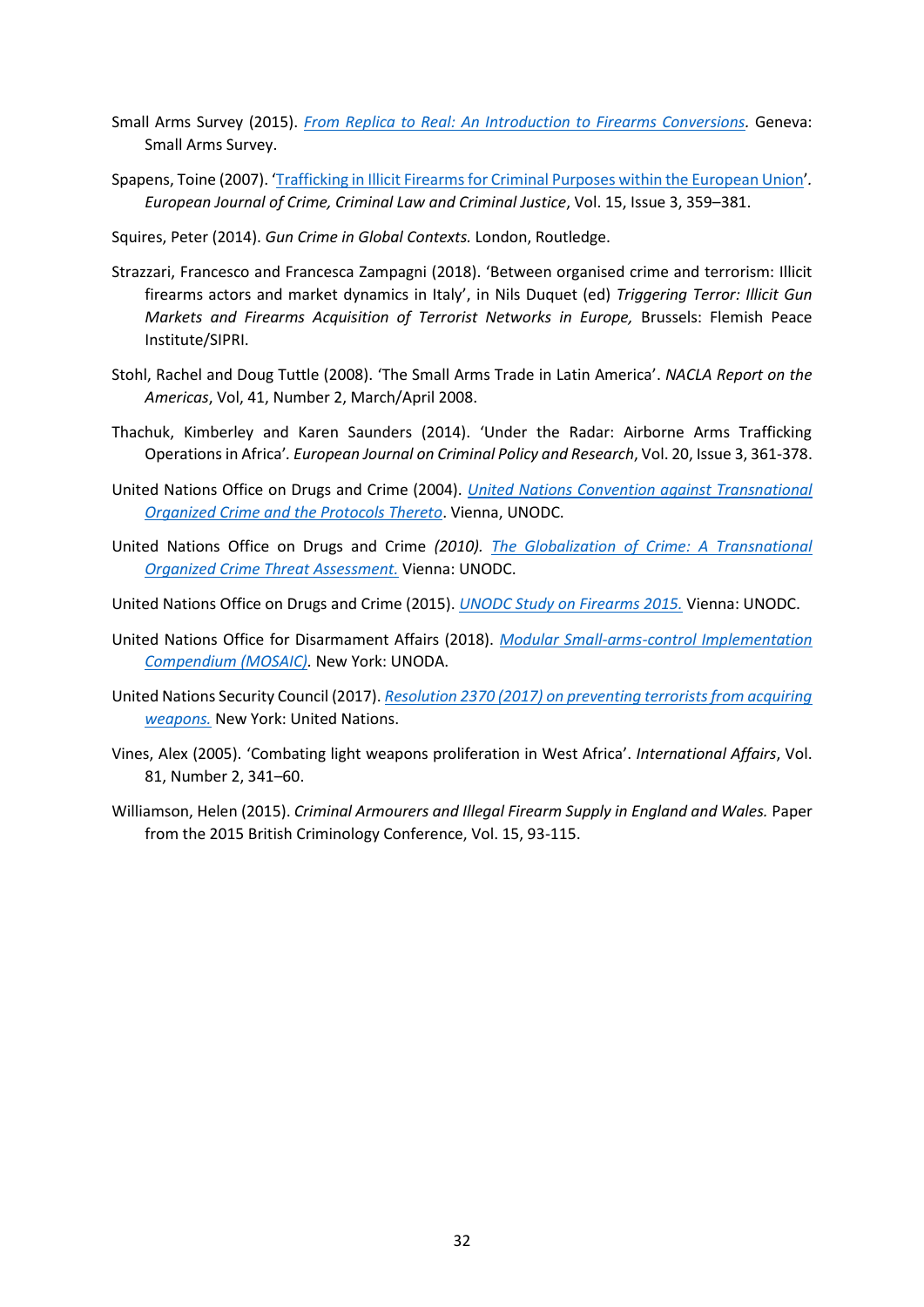# <span id="page-36-0"></span>Exercises and case studies

This section contains material meant to support lecturers and provide ideas for interactive discussions and case-based analysis of the topic under consideration. It draws together the various class activities designed to encourage dialogue and participation by students.

#### *Exercise 1*

Consider the ways in which influences such as fear, patriotism, insecurity, conflict mentality, masculinity, '*respect*' and gun culture might influence the demand for firearms. Refer to examples of each.

#### *Exercise 2*

Given the various ways and means, described by Spapens (2007), by which firearms might move from '*legality*' to '*illegality*', how can law enforcement improve detection of diversion activity and identify diverted firearms, their parts, components, and ammunition? What measures might improve the existing regulations on acquisition, possession, transfer, de-activation and destruction of firearms? What kind of cooperation and assistance can prevent and address the movement of firearms from the legal to the illicit market? Describe two or three examples with which you are familiar taking into account the definitions and provisions of the United Nations Firearms Protocol and the Arms Trade Treaty.

#### *Exercise 3*

Consider the available evidence regarding the extent to which illegal firearm supply can be, as several writers suggest, a '*significant independent variable*' as regards the production, prolongation, scale and lethality of armed violence. Suggest contexts in which this may have occurred or may still be occurring.

Considering the case examples provided in the Module, and undertaking also additional research, what can you say about the links between illicit firearms and terrorism or organized crime? Can you think of other cases or countries/regions in addition to the ones referred to in the Module where this nexus is of particular concern?

#### *Exercise 4*

Having reviewed various dimensions of illicit firearms markets, we may now be in a far better position than Duquet and Goris's '*blind men describing an elephant*'. So what conclusions might we draw about the most potentially useful and effective forms of intervention, regulation and law enforcement to control illicit firearms?

#### *Case study 1: [Gang jailed for the illicit manufacture and supply of reactivated firearms](https://www.theguardian.com/uk-news/2016/jan/22/gun-gang-jailed-45-years-prison)*

During a traffic stop of a minicab in Britain, police officers seized a reactivated 9mm self-loading pistol from inside the vehicle. Both the driver and his male passenger were arrested for possession of a firearm. A police investigation revealed that the two men were involved in a criminal network that was buying old firearms for the purposes of illegally reactivating them at a local workshop. The workshop owner was later arrested after it was found the group was using his skills from the Polish army to reactivate guns. The police also later discovered the involvement of a serving prisoner, who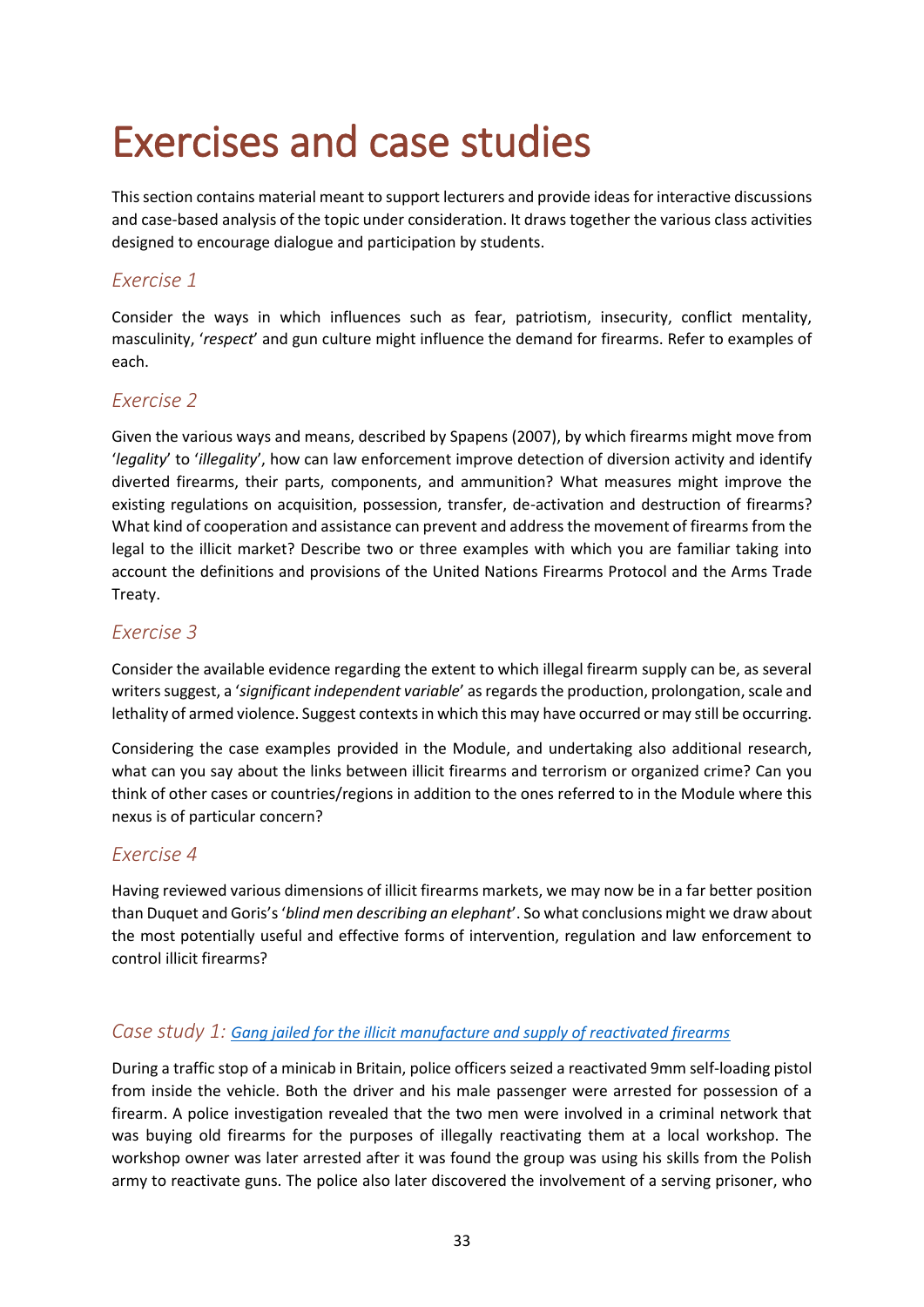was using an illicit phone to source deactivated firearms, and sell the reactivated weapons to members of his criminal network. The girlfriend of the prisoner was responsible for delivering the deactivated weapons to the workshop, while another prisoner assisted in organizing the sales.

Sentencing, the judge said: "*The conspiracy was, in fact, a simple one. It involved the acquisition of deactivated and therefore legal firearms and reactivating them. The reactivated firearms were test fired. The test firings were filmed, and those films must have been intended for promotional use. The firearms were then sold on into the criminal world*." The group sourced more than 40 firearms, including an AK-47 style assault rifle, over a six-month period from January to June 2015. In 2016, the criminals received sentences totaling 46 years in jail for the manufacture and supply of reactivated firearms. The police recovered only eight of the reactivated firearms linked to the gang to date, with investigations ongoing to trace the remaining weapons.

#### *Case study 2: [In Mexico, Tens Of Thousands Of Illegal Guns](https://www.npr.org/sections/thetwo-way/2016/01/12/462781469/in-mexico-tens-of-thousands-of-illegal-guns-come-from-the-u-s) Come From The U.S.*

From 2009 to 2014, more than 73,000 guns seized in Mexico were traced to the United States, according to a new update on the effort to fight weapons trafficking along the US-Mexico border. The figure, based on data from the Bureau of Alcohol, Tobacco, Firearms and Explosives, represents about 70 per cent of the 104,850 firearms seized by Mexican authorities and submitted to US authorities for tracing.

The data was analysed by the Government Accountability Office (GAO), whic[h notes in its report](http://www.gao.gov/products/GAO-16-223) that US police agencies have acknowledged firearms smuggling is fueling violent crime in Mexico.

"*Most of the firearms seized in Mexico that were traced and found to be of U.S. origin from 2009 to 2014 came from U.S. Southwest border states,*" the GAO report says. "*While guns seized in Mexico of U.S. origin were traced to all of the 50 States, most came from Texas, California, and Arizona*." According to the GAO, many of those guns bought legally in the United States were then smuggled over the border.

National Public Radio's John Burnett reports for our Newscast unit that "*about half were long guns, such as the high-caliber AR-15, preferred by cartel gunmen*" and "*Mexican drug traffickers continue to rely on straw purchasers who legally buy the weapons in the U.S., then transfer them to criminal gangs*." The GAO report paints a picture of the challenges officials face as they try to stop the flow of weapons from the United States into Mexico, where laws strictly limit the availability of guns to the public.

In another example, the report says the Bureau of Alcohol, Tobacco, Firearms and Explosives has been able to trace the original purchasers of less than half of the 73,684 guns seized and submitted for tracing. The GAO says the agency could not figure out who bought 53 per cent of the guns at retail "*because of factors such as incomplete identifying data on trace request forms, altered serial numbers, no response from the federal firearm licensee to ATF's request for trace information, or incomplete or never received out-of-business licensee records*." Citing data from US Immigration and Customs Enforcement, the GAO says, "*the agency seized 5,951 firearms that were destined for Mexico in the last 6 years*."

Lecturers should seize the opportunity to use more locally specific videos and case studies if available.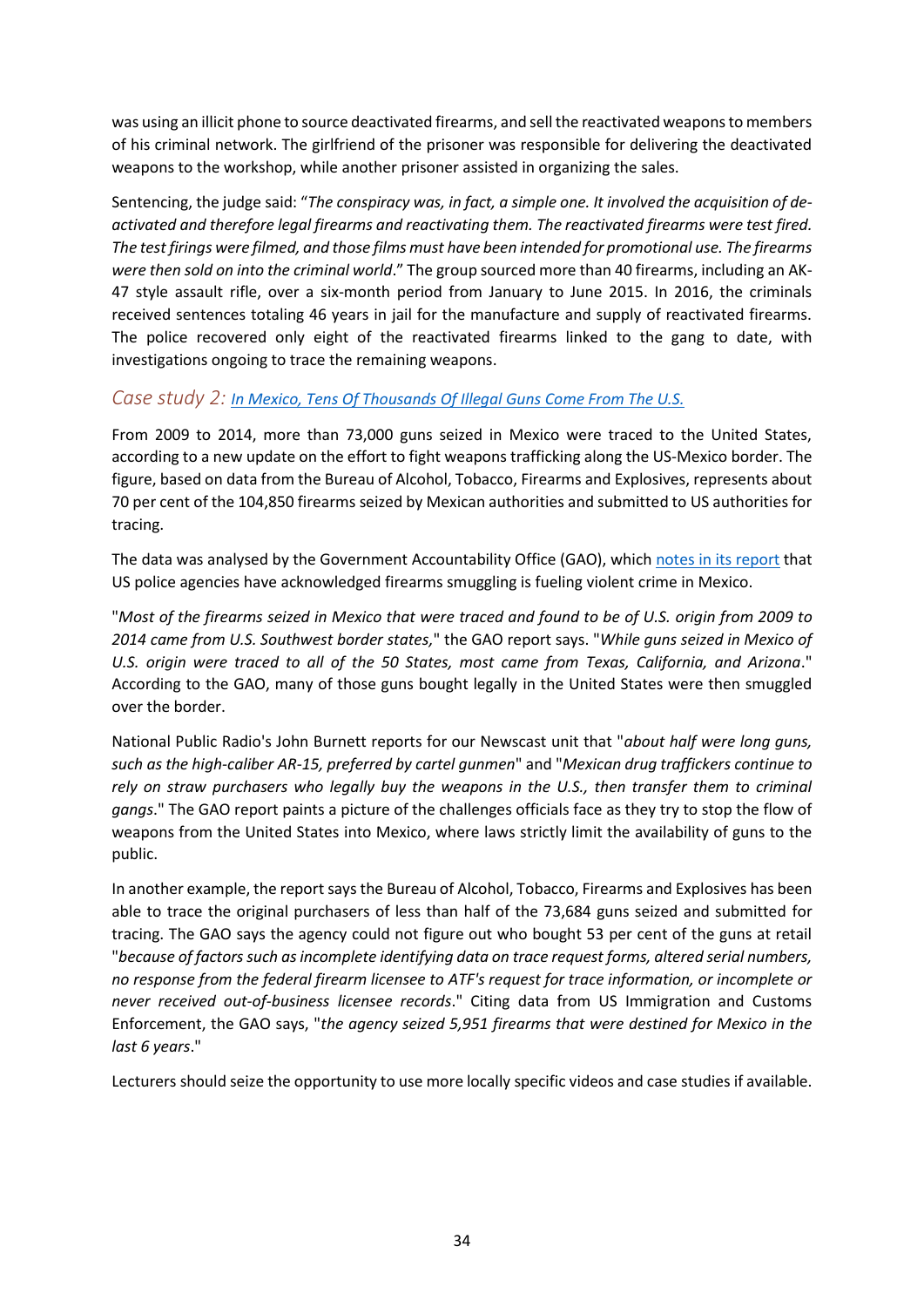#### *Case study 3*

Despite the opening suggestion that an understanding of illicit firearms market needs developing in full appreciation of the contexts, cultures and firearms control regimes within which and across which illicit firearms markets operate, and that analysis must reach beyond the level of the unique and particular, much can still be learned by studying specific cases. Here are several that focus on specific aspects of the illicit markets:

- In 2010, UNODC published '*The Globalization of Crime: A Transnational Organized Crime Threat Assessment*' (UNODC, 2010), which contained a section on illicit firearms trafficking. In addition to a general description of the illicit firearms market, it contains two case studies. One already considered concerned illicit trafficking of weapons from the United States to the Mexican drug cartels.
- Another example concerns the export of surplus former Soviet arms from Eastern Europe to conflict zones in Africa. Countries like Ukraine have accumulated more firearms than required for their military and police forces. A critically important demand factor is the familiarity of the recipients (criminals, terrorist, armed groups) with the Soviet weapons, the relatively low cost of the weapons (compared to other Western models), their reliability and ease of use, and the ready availability of compatible ammunition.
- One of the most important early studies on the illicit market was by Dreyfus and Marsh using data from Rio de Janeiro. Their goal was to locate criminal diversion points for firearms in Rio. They catalogued over 4000 firearms confiscated by the police in the city. They then traced them to determine the sources. There were several key findings. Over ten different countries had exported a high percentage of weapons to Paraguay, which were then smuggled to Brazil aided by very lax firearms regulations in Paraguay. The study also found that some of them came from licensed gun shops in Argentina, Venezuela and Uruguay where controls on gun shops were inadequate.
- The article '*Under the Radar: Airborne Arms Trafficking Operations in Africa*' (Thachuk and Saunders, 2014) comprises a thorough assessment of the role of air transport firms in the illicit market for firearms. They describe the ingenuity of illicit arms traffickers in Africa:

*The airborne arms trafficking operations of networks from former Soviet States transfer weapons and ammunition to areas of conflict in Africa, embargoed African States, or those descending into conflict. These arms traffickers brazenly circumvent international regulations by obscuring their air cargo operations and securing impunity through subornation, fraud, and exploitation of lax regulations. Importantly, they rely on strategic connections in former Soviet States for a steady supply of arms, on States such as UAE for relaxed oversight, and free trade zones for transit, product warehousing, laundering of proceeds, and carefully-cultivated connections with "big men" and/or local fixers in African states for speedy delivery and payment*. (Thachuk and Saunders, 2014: 361)

• An additional source of illicit arms is the surplus created when a war is over, or a country has literally collapsed. An example of the former case is the end of the war in El Salvador in 1991. Despite a successful surrender of weapons by the Farabundo Martí National Liberation Front (FMLN) as part of the peace process, there were an estimated 300,000 firearms still in circulation on the black market. Many were in the hands of dealers who had collected them during the war. Others ended up in the hands of gangs leading to a very high homicide rate today. Libya is also a country with huge arms stockpiles. When the regime's collapse came, much of the stockpile left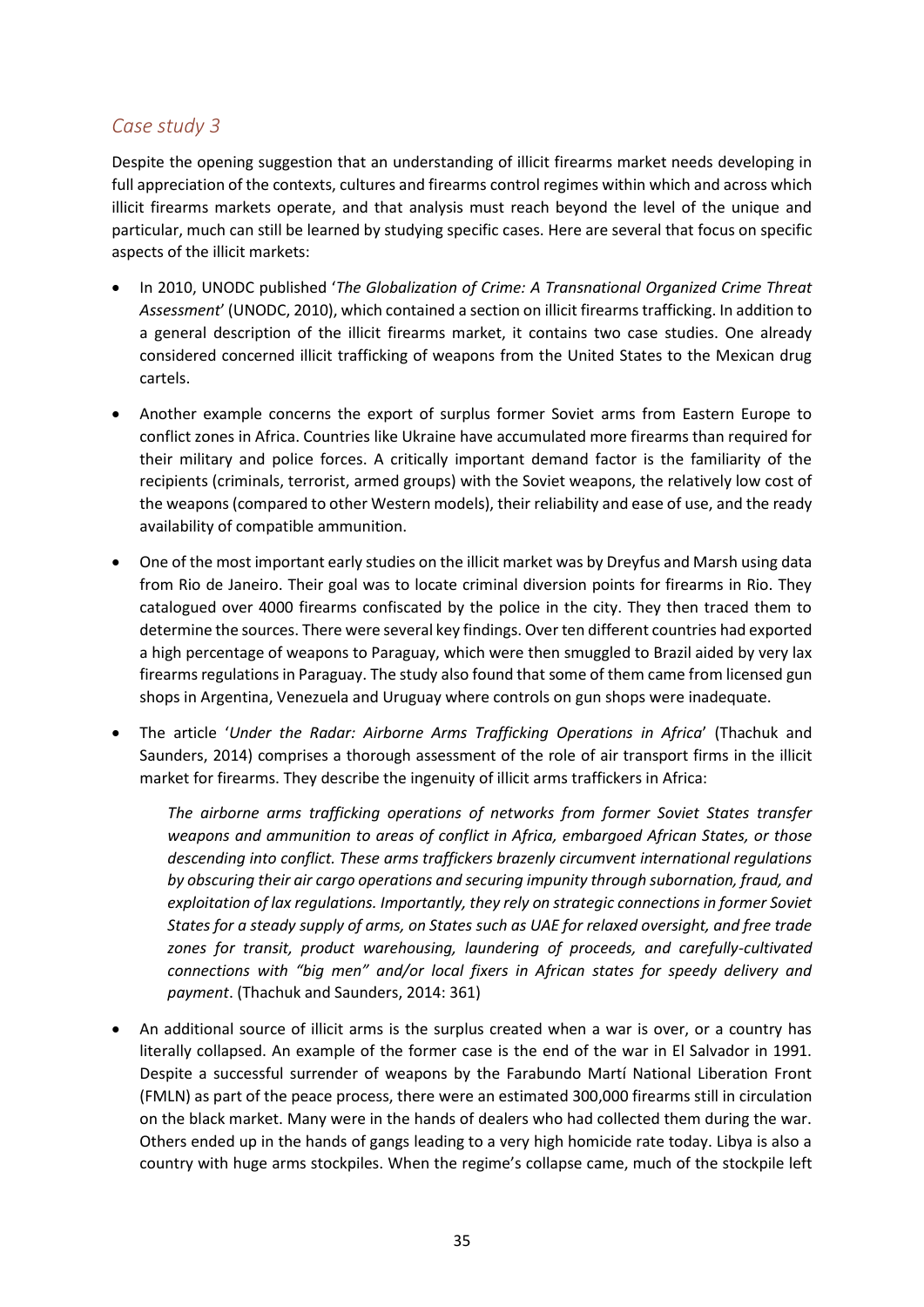the country as illicit arms. The Conflict Armament Research produced a study investigating crossborder weapon transfers in the Sahel (2016), which describes the outflows and inflows of firearms/SALW after the collapse.

# <span id="page-39-0"></span>Possible class structure

This section contains recommendations for a teaching session and the activities and timings intended to achieve learning outcomes through a three-hour class. The lecturer may wish to amend or vary some of the sections below to give more time to other elements, including introduction, icebreakers, conclusion or short breaks. The structure could also be adapted for shorter or longer classes, given that the class durations vary across countries.

Prior to the class, it would be useful if students were to familiarize themselves with the United Nations Arms Control Process in respect of firearms and the Arms Trade Treaty by reading about the process (e.g. Mcdonald, 2012; 2013; Squires, 2014: 305-318; Parker and Wilson, 2016).

### <span id="page-39-1"></span>The first hour

The discussion about the issues arising can then form a basis for looking at the contexts (Figure 4.1 and Figure 4.2) in which different illicit firm supply processes operate. The first part of the class could be devoted to exploring these societal contexts, the criminal opportunities they create for illegal firearm movements or transactions, the relations of supply and demand, and the illegal firearm cultures operating there. Students should be encouraged and supported to use the [GunPolicy.org](https://www.gunpolicy.org/) website, while acknowledging its limitations, to construct profiles of illegal firearm supply and misuse.

This then paves the way for exploring how social and cultural influences, such as fear, patriotism, insecurity, conflict mentality, masculinity, 'respect' and gun culture, might influence the demand for firearms. A reading of the following might be helpful here: Arsovska, Jana and Yuliya Zabyelina (2014). 'Irrationality, Liminality and the Demand for Illicit Firearms in the Balkans and the North Caucasus'. *European Journal on Criminal Policy and Research*, Vol. 20, Issue 3, 399-420.

#### *Alternative readings*

- Cock, Jacklyn (2001). 'Gun violence and masculinity in contemporary South Africa', in Robert Morrell (ed) *Changing Men in Southern Africa*, Pietermaritzburg: University of Natal Press.
- Stretesky, Paul and Mark Pogrebin (2007) 'Gang-Related Gun Violence Socialization, Identity, and Self'*. Journal of Contemporary Ethnography*, Volume 36, Number 1, 85-114.

Having undertaken both activities, students should be encouraged to report their ideas to the rest of the class.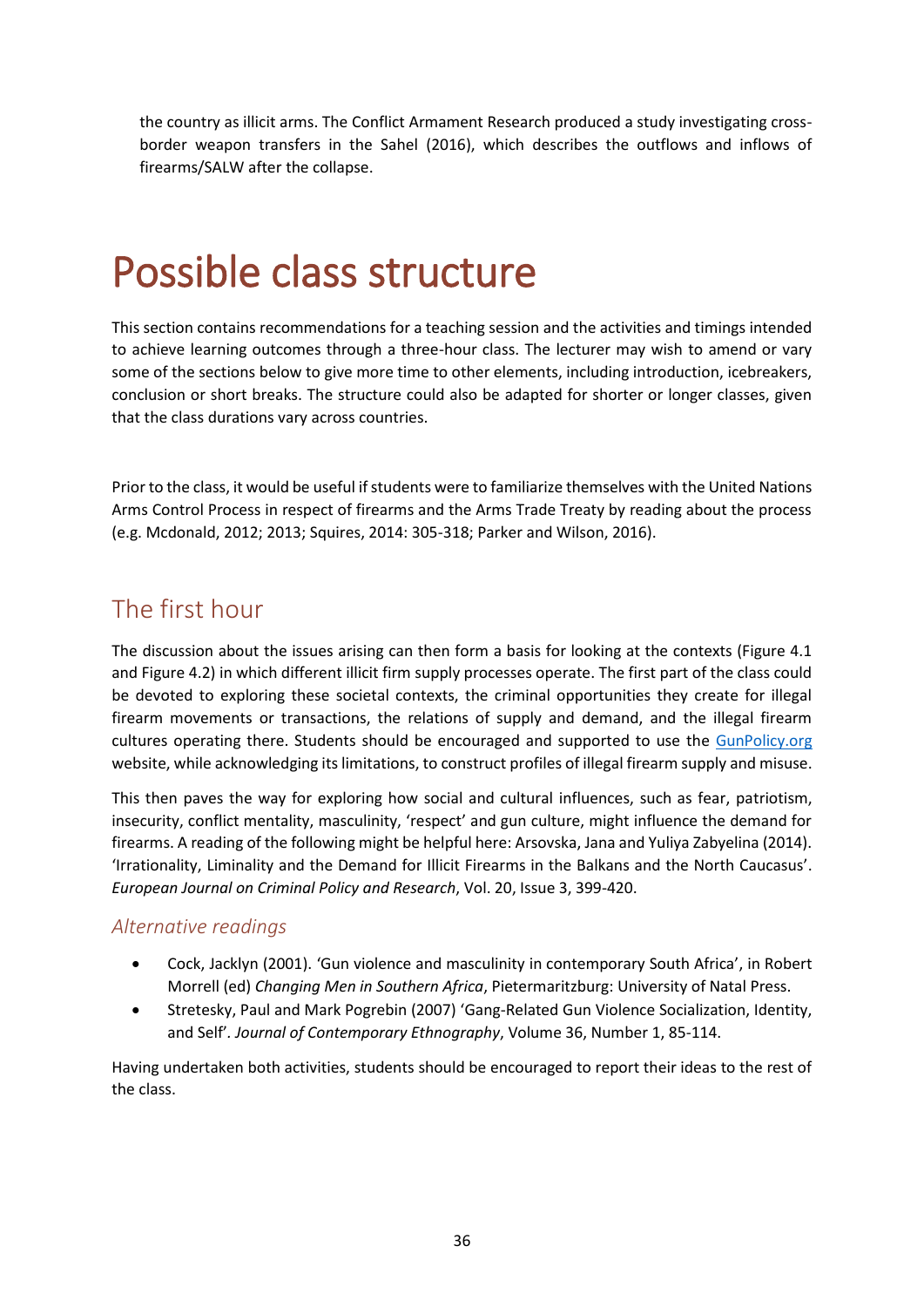### <span id="page-40-0"></span>The second hour

A central feature of the second hour is exploring the various means described by Spapens by which firearms might move from '*legality*' to '*illegality*'. This will require an understanding of the model he has developed (Spapens, 2007), and the various loopholes by which firearms in large or small numbers move from legality to illegality. Consult case studies described in the Module. Students will report on their deliberations, reflecting also on the opportunities for regulation and/or law enforcement to close these loopholes.

### <span id="page-40-1"></span>The third hour

The third hour encourages students to explore the consequences of illicit firearms markets and, by reference to the case studies and material in the Module, to describe various contexts in which illicit firearm supplies have produced, prolonged, intensified, widened and enhanced the lethal nature of armed violence and conflict. The discussion should share contrasting scenarios and contexts.

The final section of the class entails reflecting across the Module theme about the diversity, in form, scale and contexts, of illicit firearms markets and the supply chains for illegal firearms. What conclusions may be drawn? What ideas and concepts are available now to help us understand these illicit markets and the ways in which they work? How much better off are we than Duquet and Goris's '*blind men describing an elephant*'?

Wrap up and conclude by drawing these final themes together.

# <span id="page-40-2"></span>Core reading

- Arsovska, Jana and Yuliya Zabyelina (2014). 'Irrationality, Liminality and the Demand for Illicit Firearms in the Balkans and the North Caucasus'*. European Journal on Criminal Policy and Research*, Vol. 20, Issue 3, 399-420.
- Bourne, Mike (2007). *Arming Conflict: The Proliferation of Small Arms*. Basingstoke: Palgrave Macmillan.
- Duquet, Nils (ed) (2018) *Triggering Terror: Illicit Gun Markets and Firearms Acquisition of Terrorist Networks in Europe,* Brussels: Flemish Peace Institute/SIPRI.
- Greene, Owen and Nic Marsh (eds) (2012). *Small Arms, Crime and Conflict: Global Governance and the Threat of Armed Violence*. London, Routledge.
- Griffiths, Hugh and Adrian Wilkinson (2007). *Planes and Ships: Identification and Disruption of Clandestine Arms Transfers.* Belgrade, Serbia: SEESAC.
- Le Brun, Emile and Jonah Leff (2013). *Signs of Supply: Weapon Tracing in Sudan and South Sudan.* Geneva: Small arms Survey.
- Overton, Iain (2015). *Gun, Baby, Gun: A Bloody Journey into the world of the Gun*. Edinburgh: Canongate books.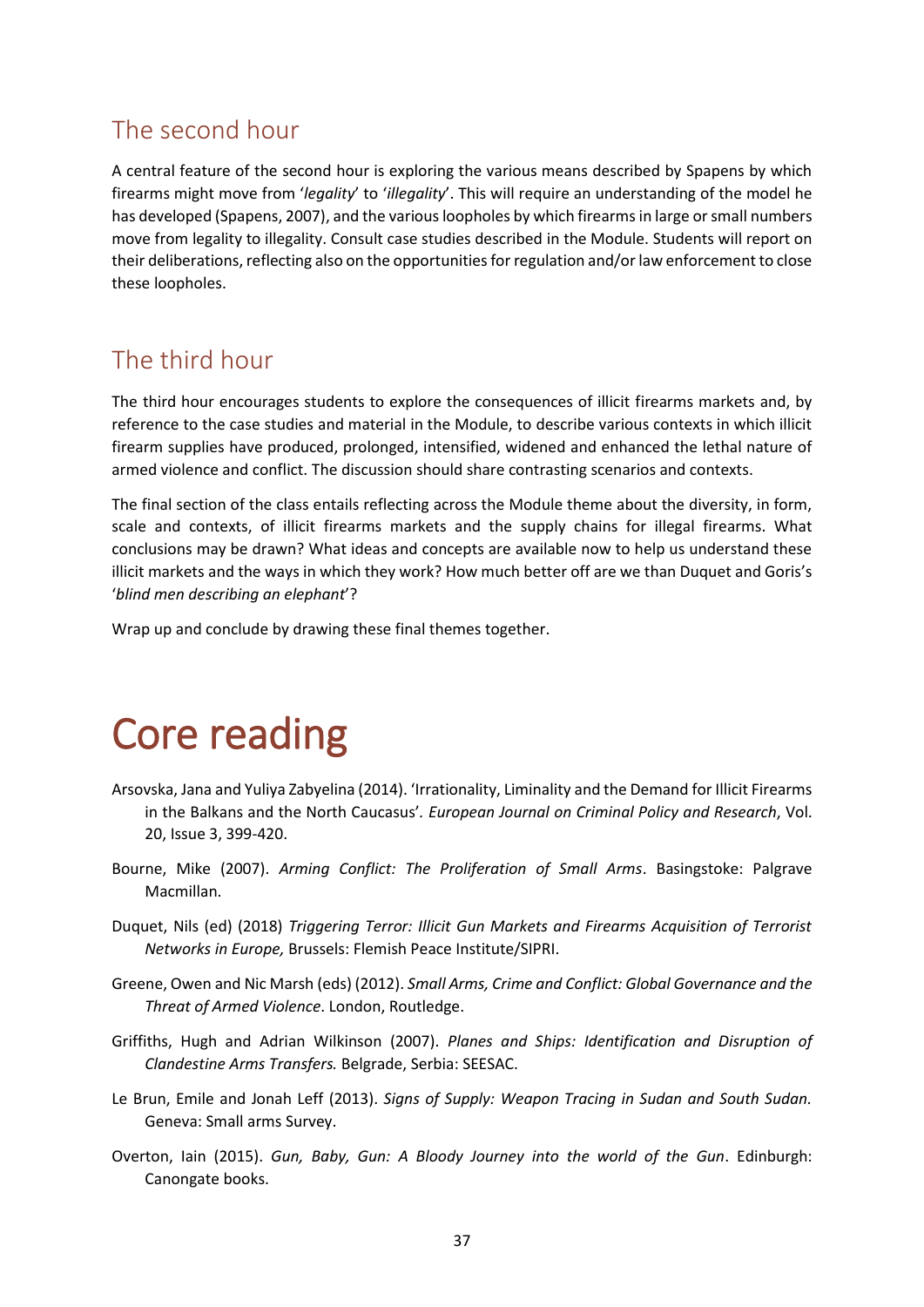- Parker, Sarah and Marcus Wilson (2016). *A Guide to [the UN Small Arms Process: 2016 Update.](http://www.smallarmssurvey.org/fileadmin/docs/Q-Handbooks/HB-02-Diplo-Guide/SAS-HB02-Guide-UN-Small-Arms-Process.pdf)* Geneva: Small Arms Survey.
- Schroeder, Matthew (2013). 'Captured and Counted: Illicit weapons in Mexico and the Philippines', in Small Arms Survey (ed) *Small Arms Survey 2013: Everyday Dangers*, Cambridge: Cambridge University Press.
- Spapens, Toine (2007). '[Trafficking in Illicit Firearms for Criminal Purposes within the European Union](https://pure.uvt.nl/ws/files/923753/fulltext.pdf)'*. European Journal of Crime, Criminal Law and Criminal Justice*, Vol. 15, Issue 3, 359–381.
- Squires, Peter (2014). *Gun Crime in Global Contexts.* London, Routledge.

United Nations (2013). *[Arms Trade Treaty.](https://unoda-web.s3.amazonaws.com/wp-content/uploads/2013/06/English7.pdf)* New York: United Nations.

- United Nations General Assembly (2001). *[Protocol against the Illicit Manufacturing of and Trafficking](https://www.unodc.org/documents/treaties/UNTOC/Publications/A-RES%2055-255/55r255e.pdf)  [in Firearms, Their Parts and Components and Ammunition](https://www.unodc.org/documents/treaties/UNTOC/Publications/A-RES%2055-255/55r255e.pdf)*. New York: United Nations General Assembly.
- United Nations Office on Drugs and Crime (2015). *[UNODC Study on Firearms 2015.](https://www.unodc.org/documents/firearms-protocol/UNODC_Study_on_Firearms_WEB.pdf)* Vienna: UNODC.

# <span id="page-41-0"></span>Advanced reading

- Anderson, David (1992). '[The International Arms Trade: Regulating Conventional Arms Transfers in the](https://digitalcommons.wcl.american.edu/cgi/viewcontent.cgi?referer=&httpsredir=1&article=1529&context=auilr&sei)  [Aftermath of th](https://digitalcommons.wcl.american.edu/cgi/viewcontent.cgi?referer=&httpsredir=1&article=1529&context=auilr&sei)e Gulf War'. *American University International Law Review*, Vol. 7, Issue 4, 749- 805.
- Berman, Eric, Mihaila Racovita and Matt Schroeder (2017). *Making a tough job more difficult: Loss of Arms and Ammunition in Peace Operations*. Geneva: Small Arms Survey.
- Bricknell, Samantha (2012). *Firearm trafficking and serious and organised crime gangs*. Canberra: Australian Institute of Criminology.
- Bromley, Mark and Hugh Griffiths (2010). *End User Certificates: Improving standards to prevent diversion.* Stockholm: SIPRI Insights on Peace and Security No. 2010/3 March.
- Chivers, Christopher John (2010). *The Gun: The AK-47 and the Evolution of War*. London: Allen Lane.
- Conflict Armament Research (2016). *[Investigating Cross-Border Weapons Transfers in the Sahel](file:///C:/Users/dimov/Downloads/Investigating-Libya-Cross-border-Weapon-Transfers-to-the-Sahel-English.pdf)*. London: Conflict Armament Research.
- Daly, Angela and Monique Mann (2018). *3D Printing, Policing and Crime*. Crime, Justice and Social Democracy Briefing Paper Number 1, Brisbane: Queensland University of Technology, Crime and Justice Research Centre.
- De Vries, Marsha (2011). 'Converted Firearms: A Transnational Problem with Local Harm'. *European Journal of Criminal Policy Research*, Vol. 18, Issue 2, 205-216.
- Dreyfus, Pablo, Nicholas Marsh and Marcelo de Sousa Nascimento (2006). *[Tracking the Guns:](https://www.prio.org/utility/DownloadFile.ashx?id=641&type=publicationfile)  [International Diversion of Small Arms to Illicit Markets in Rio De Janeiro.](https://www.prio.org/utility/DownloadFile.ashx?id=641&type=publicationfile)* Rio de Janeiro and Oslo: Viva Rio, NISAT and ISER.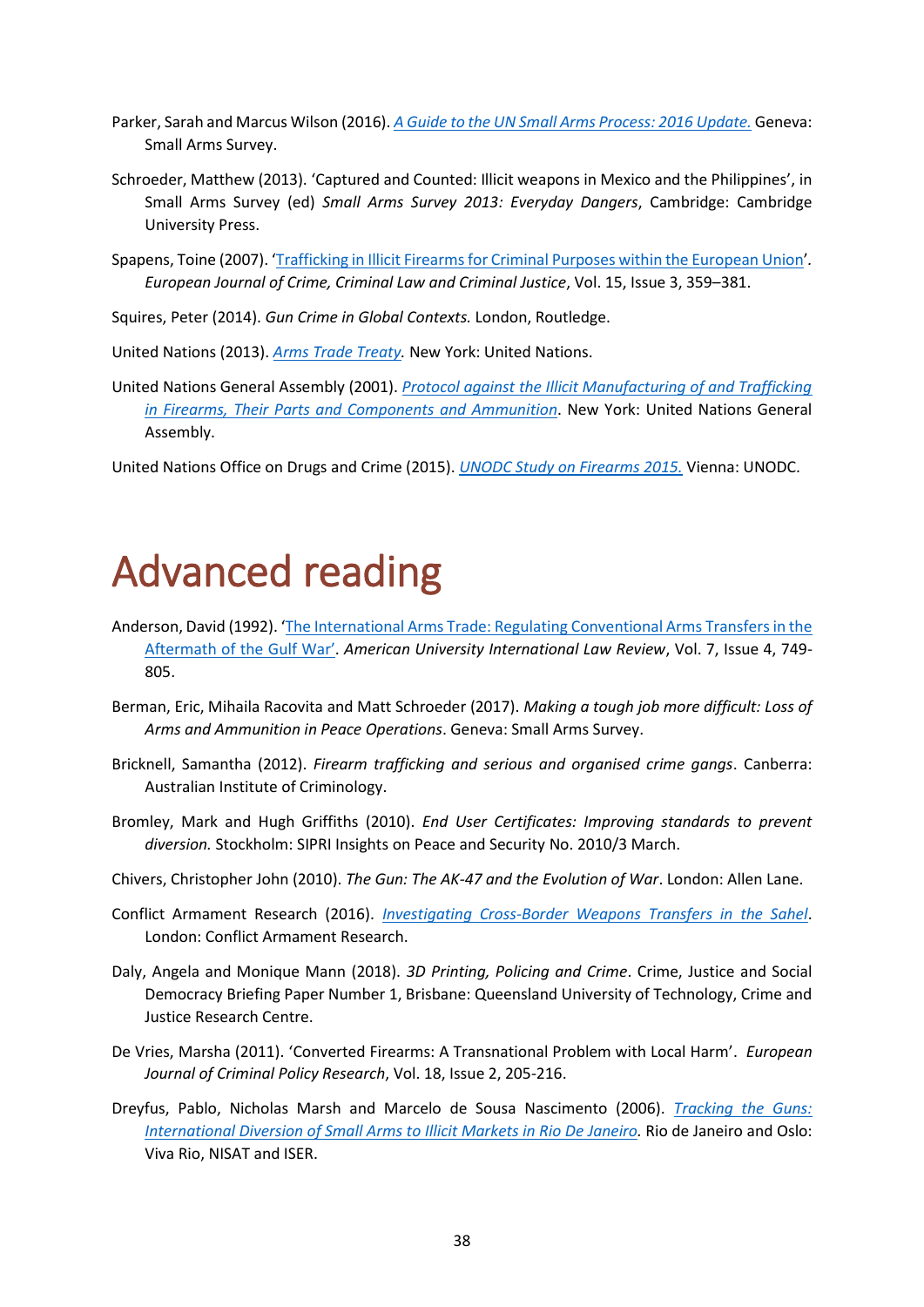- Duquet, Nils and Kevin Goris (2018). *Firearm acquisition by terrorists in Europe: Research findings and policy recommendations of Project SAFTE.* Brussels: Flemish Peace Institute*.*
- Europol (2014). *[The Internet Organized Crime Threat Assessment \(iOCTA\)](http://www.europarl.europa.eu/meetdocs/2014_2019/documents/libe/dv/europol_iocta_/europol_iocta_en.pdf)*. The Hague, NL: European Police Office.
- Freeman, Colin (2015). 'Inside the 'Ant Trade': How Europe's Terrorists get their Guns'. *Daily Telegraph*, 23rd November, 2015.
- Garrett, Kelly (2015). 'Legal U.S. Gun-Runners Ar[e Arming Mexico's Cartels'](https://securityassistance.org/content/legal-us-gun-runners-are-arming-mexico%E2%80%99s-cartels). *El Daily Post*, Washington DC: Center for International Policy.
- Geneva Declaration Secretariat (2015). *[Global Burden of Armed Violence 2015: Every Body Counts](http://www.genevadeclaration.org/measurability/global-burden-of-armed-violence/global-burden-of-armed-violence-2015.html)*. Geneva: Geneva Declaration on Armed Violence and Development.
- Goodman, Colby and Michel Marizco (2010). *US firearm trafficking to Mexico: New data and insights illuminate key trends and challenges*. Working paper series on US-Mexico Security Co-operation, 167-203, Washington DC: Wilson Center.
- Jenzen-Jones, N.R. (2015). 'Small arms and additive manufacturing: An assessment of 3D-printed firearms, components, and accessories', in Benjamin King and Glenn McDonald (eds), *Behind the Curve New Technologies, New Control Challenges*. Geneva: Small Arms Survey.
- Laville, Sandra (2016) 'UK gang bought guns from same shop as Charlie Hebdo terrorists'. *The Guardian*, 21st April, 2016.
- Mcdonald, Glenn (2012). *Precedent in the making: the UN meeting of governmental experts*. Small Arms Survey Issue Brief Number 5, March 2012, Geneva: Small Arms Survey.
- Migeot, Gérard and Jan De Kinder (1999). 'Reactivating deactivated firearms', *Forensic Science International*, Vol. 103, Issue 3, 173–179.
- Paoli, Giacomo Persi (2018). *[The Trade in Small Arms and Light Weapons on the Dark Web](https://s3.amazonaws.com/unoda-web/wp-content/uploads/2018/10/occasional-paper-32.pdf)*. UNODA Occasional Papers, No. 32, New York: United Nations Office for Disarmament Affairs.
- Paoli, Giacomo Persi, Judith Aldridge, Nathan Ryan and Richard Warnes (2017). *[Behind the Curtain:](https://www.rand.org/pubs/research_reports/RR2091.html)  [The Illicit Trade of Firearms, Explosives and Ammunition on the Dark Web](https://www.rand.org/pubs/research_reports/RR2091.html)*. Santa Monica, CA: Rand Corporation.
- Salcedo-Albarán, Eduardo and Diana Santos Cubides (2017). *Firearms Trafficking: Mexico-United States Border*. The Global Observatory of Transnational Criminal Networks, Research Paper No. 16, Bogotá: Vortex Foundation.
- Schroeder, Matthew (2016). *[Dribs and Drabs: The Mechanics of Small Arms Trafficking from the](http://www.smallarmssurvey.org/fileadmin/docs/G-Issue-briefs/SAS-IB17-Mechanics-of-trafficking.pdf) United [States.](http://www.smallarmssurvey.org/fileadmin/docs/G-Issue-briefs/SAS-IB17-Mechanics-of-trafficking.pdf)* Small Arms Survey Issue Brief Number 17, March 2016, Geneva: Small Arms Survey.
- SEESAC (2009). *Convertible Weapons [in the Western Balkans](http://www.seesac.org/f/docs/SALW-Marking-and-Tracing-2/Convertible-Weapons-in-the-Western-Balkans-EN_1.pdf)*. Belgrade, Serbia: SEESAC.
- Small Arms Survey (2010). *[Controlling Air Transport Practice, Options, and](http://www.smallarmssurvey.org/fileadmin/docs/A-Yearbook/2010/en/Small-Arms-Survey-2010-Chapter-02-summary-EN.pdf) Challenges*. Chapter 2 Summary, Geneva: Small Arms Survey.
- Small Arms Survey (2011). *[Craft Production of Small Arms](http://www.smallarmssurvey.org/fileadmin/docs/H-Research_Notes/SAS-Research-Note-3.pdf)*. Number 3, March 2011, Geneva: Small Arms Survey.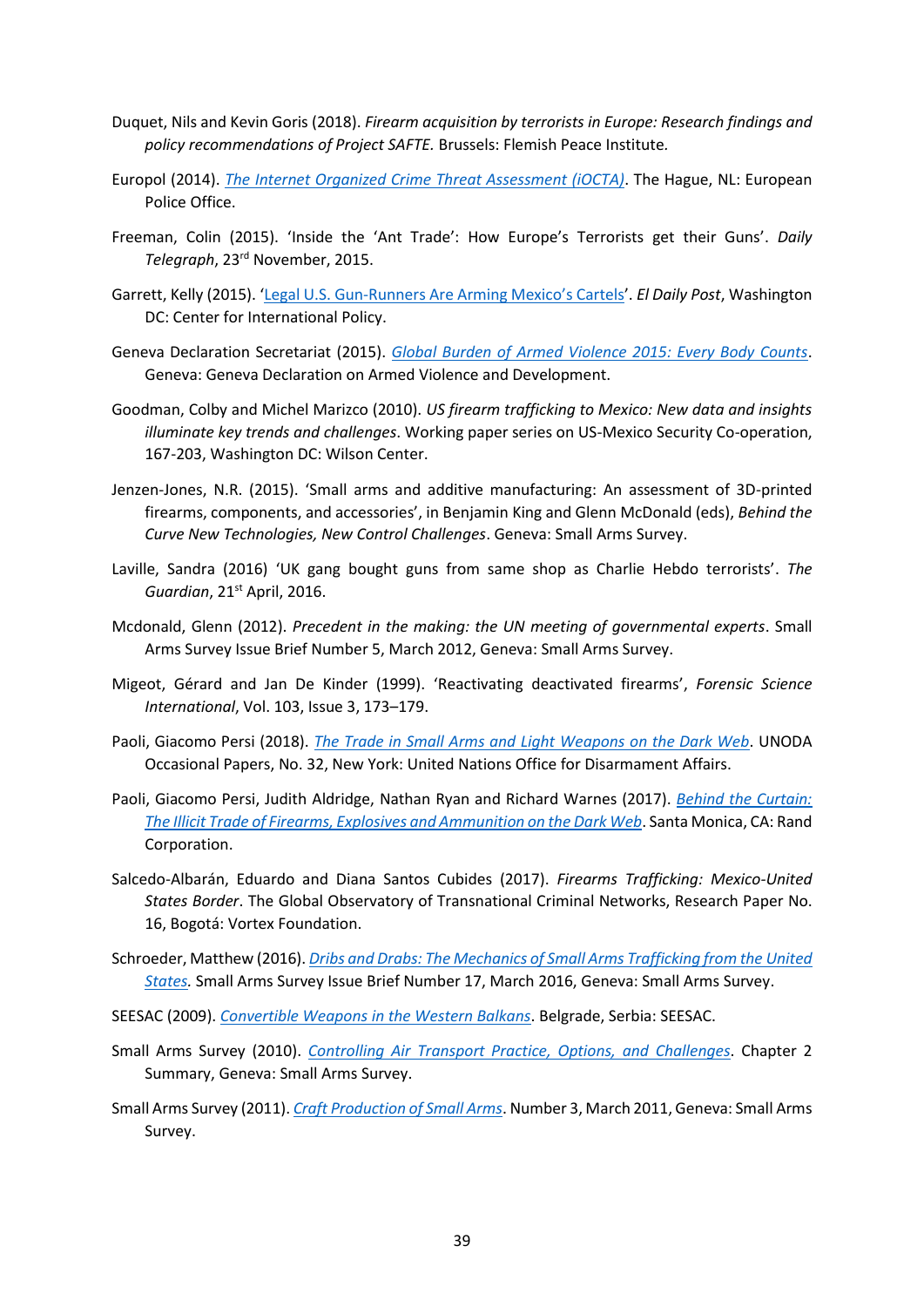- Small Arms Survey (2015). *[From Replica to Real: An Introduction to Firearms Conversions.](http://www.smallarmssurvey.org/about-us/highlights/highlights-2015/highlight-ib10.html)* Geneva: Small Arms Survey.
- Strazzari, Francesco and Francesca Zampagni (2018). 'Between organised crime and terrorism: Illicit firearms actors and market dynamics in Italy', in Nils Duquet (ed) *Triggering Terror: Illicit Gun Markets and Firearms Acquisition of Terrorist Networks in Europe,* Brussels: Flemish Peace Institute/SIPRI.
- Thachuk, Kimberley and Karen Saunders (2014). 'Under the Radar: Airborne Arms Trafficking Operations in Africa'*. European Journal on Criminal Policy and Research*, Vol. 20, Issue 3, 361-378.
- United Nations Office on Drugs and Crime *(2010). [The Globalization of Crime: A Transnational](http://www.unodc.org/res/cld/bibliography/the-globalization-of-crime-a-transnational-organized-crime-threat-assessment_html/TOCTA_Report_2010_low_res.pdf)  [Organized Crime Threat Assessment.](http://www.unodc.org/res/cld/bibliography/the-globalization-of-crime-a-transnational-organized-crime-threat-assessment_html/TOCTA_Report_2010_low_res.pdf)* Vienna: UNODC.
- United Nations Security Council (2017). *[Resolution 2370 \(2017\) on preventing terrorists from acquiring](https://www.securitycouncilreport.org/atf/cf/%7B65BFCF9B-6D27-4E9C-8CD3-CF6E4FF96FF9%7D/s_res_2370.pdf)  [weapons.](https://www.securitycouncilreport.org/atf/cf/%7B65BFCF9B-6D27-4E9C-8CD3-CF6E4FF96FF9%7D/s_res_2370.pdf)* New York: United Nations.
- Williamson, Helen (2015). *Criminal Armourers and Illegal Firearm Supply in England and Wales.* Paper from the 2015 British Criminology Conference, Vol. 15, 93-115.

# <span id="page-43-0"></span>Student assessment

This section provides suggestions for post-class assignments to assess student understanding of the Module. The section '*Possible class structure*' provides suggestions for pre-class or in-class assignments.

#### *Question*

Undertake a 2,500-word reflective discussion upon the role and significance of supply and demand factors in the working of illicit firearms markets. Compare and contrast illicit markets in any two regional, social and cultural contexts. Identify potential regulatory and/or enforcement interventions to address these issues.

# <span id="page-43-1"></span>Additional teaching tools

This section includes links to relevant teaching aides such as video material that might help the lecturer teach the issues covered by the Module. Lecturers could employ these resources, or find alternatives, to suit their particular classes and teaching contexts.

#### *Videos*

• *[Re-arming a de-activated UZI](https://vimeo.com/40772948)* (4:13 minutes). Shows the process of re-arming de-activated lethal weapons.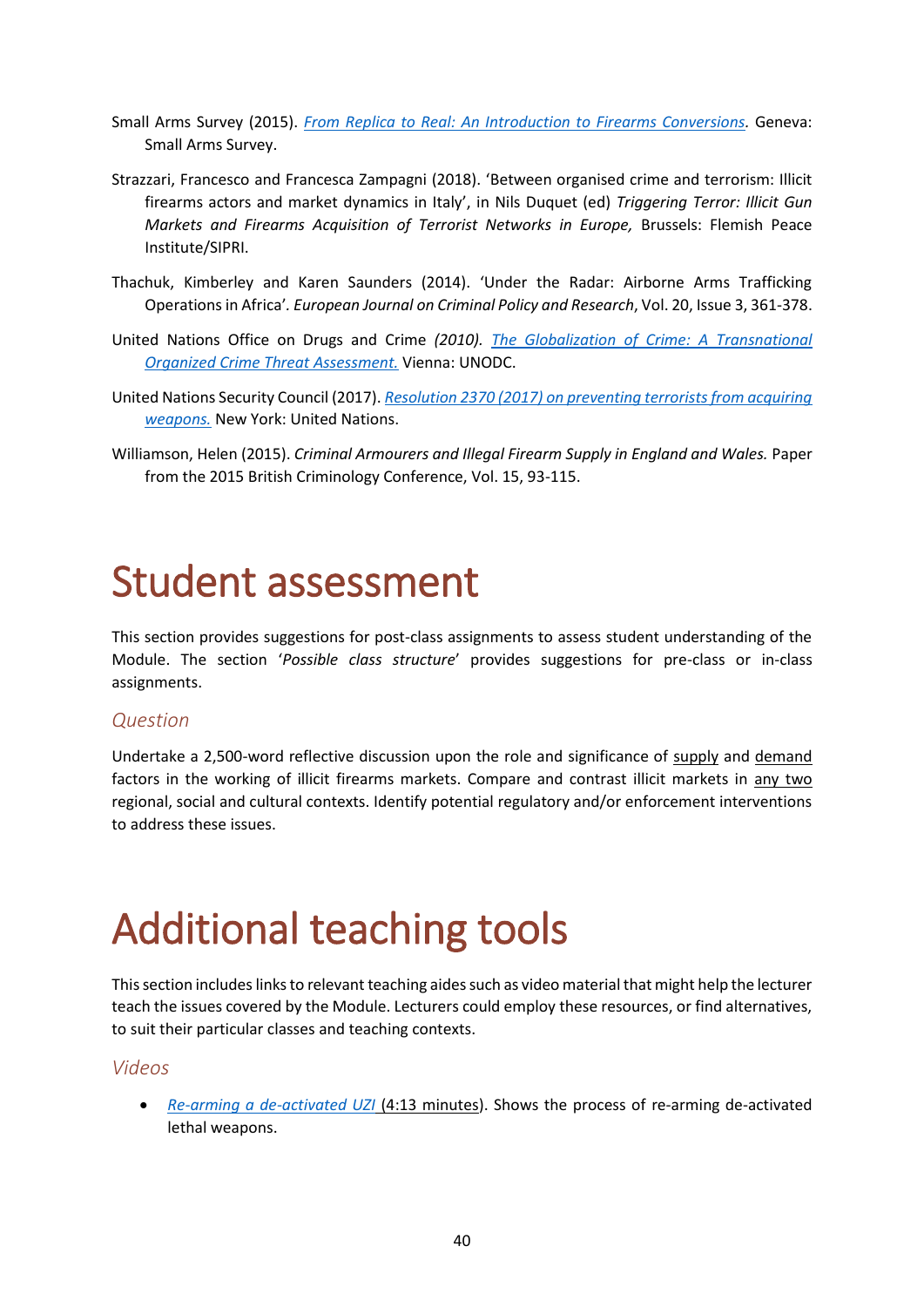- *[Where do illegal guns in the Philippines come from?](https://www.youtube.com/watch?v=Uw2ce1WtdBg)* (4:35 minutes). The video elaborates the methods of smuggling firearms in the Philippines and attempts to answer the questions why illegal flows persist and what can be done to stop them. It was produced by International Alert [Philippines.](https://www.international-alert.org/where-we-work/philippines)
- *[Ukraine conflict boosts illegal weapons market](https://www.youtube.com/watch?v=jCxbGe3yzbY)* (2:28 minutes). The video explains how an ongoing conflict can be a source of illegal firearms, which can be smuggled out of the region and sold to criminal gangs.